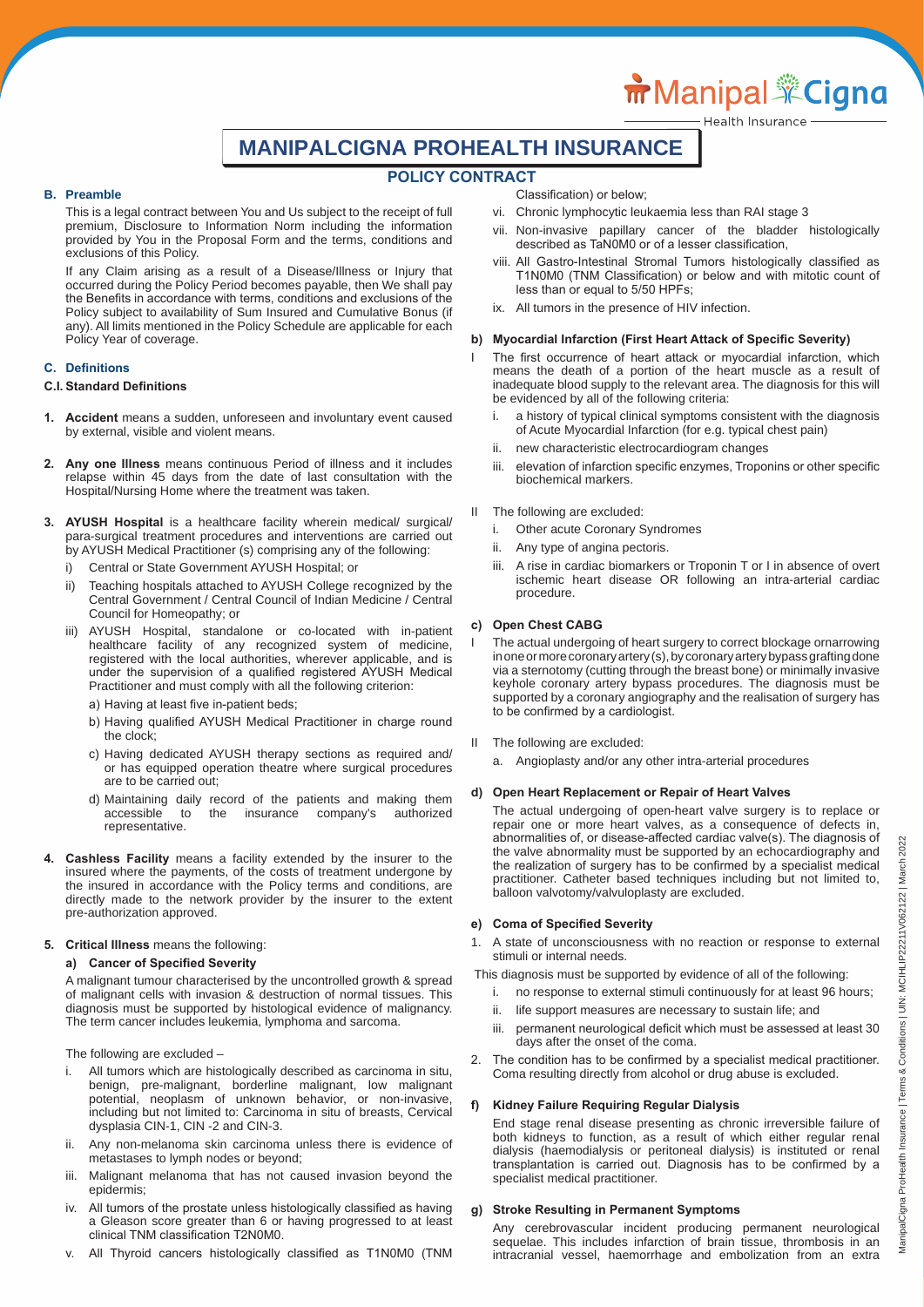cranial source. Diagnosis has to be confirmed by a specialist medical practitioner and evidenced by typical clinical symptoms as well as typical findings in CT Scan or MRI of the brain. Evidence of permanent neurological deficit lasting for at least 3 months has to be produced.

The following are excluded:

- 1. Transient ischemic attacks (TIA)
- 2. Traumatic injury of the brain
- 3. Vascular disease affecting only the eye or optic nerve or vestibular functions.

# **h) Major Organ/Bone Marrow Transplant**

The actual undergoing of a transplant of:

- 1. One of the following human organs: heart, lung, liver, kidney, pancreas, that resulted from irreversible end-stage failure of the relevant organ, or
- 2. Human bone marrow using haematopoietic stem cells. The undergoing of a transplant has to be confirmed by a specialist medical practitioner.

The following are excluded:

- i. Other stem-cell transplants
- ii. Where only islets of langerhans are transplanted

#### **i) Permanent Paralysis of Limbs**

 Total and irreversible loss of use of two or more limbs as a result of injury or disease of the brain or spinal cord. A specialist medical practitioner must be of the opinion that the paralysis will be permanent with no hope of recovery and must be present for more than 3 months.

#### **j) Motor Neuron Disease with Permanent Symptoms**

 Motor neuron disease diagnosed by a specialist medical practitioner as spinal muscular atrophy, progressive bulbar palsy, amyotrophic lateral sclerosis or primary lateral sclerosis. There must be progressive degeneration of corticospinal tracts and anterior horn cells or bulbar efferent neurons. There must be current significant and permanent functional neurological impairment with objective evidence of motor dysfunction that has persisted for a continuous period of at least 3 months.

# **k) Multiple Sclerosis with Persisting Symptoms**

- I. The unequivocal diagnosis of Definite Multiple Sclerosis confirmed and evidenced by all of the following:
	- i. investigations including typical MRI findings which unequivocally confirm the diagnosis to be multiple sclerosis and
	- ii. there must be current clinical impairment of motor or sensory function, which must have persisted for a continuous period of at least 6 months.
- II. Other causes of neurological damage such as SLE and HIV are excluded.
- **6. Co-payment** means a cost-sharing requirement under a health insurance policy that provides that the policyholder/insured will bear a specified percentage of the admissible claim amount. A co-payment does not reduce the Sum Insured.
- **7. Condition Precedent** means a policy term or condition upon which the Insurer's Liability under the Policy is conditional upon.
- **8. Congenital Anomaly** refers to a condition (s) which is present since birth, and which is abnormal with reference to form, structure or position.
	- **a. Internal Congenital Anomaly -** which is not in the visible and accessible parts of the body is called Internal Congenital Anomaly
	- **b. External Congenital Anomaly -** Congenital Anomaly which is in the visible and accessible parts of the body.

#### **9. Cumulative Bonus**

 Cumulative Bonus means any increase in the Sum Insured granted by the insurer without an associated increase in premium.

**10. Day Care Centre -** A day care centre means any institution established for day care treatment of illness and / or injuries or a medical set - up  within a hospital and which has been registered with the local authorities, wherever applicable, and is under the supervision of a registered and qualified medical practitioner AND must comply with all minimum criteria as under:-

- a. has qualified nursing staff under its employment
- b. has qualified medical practitioner (s) in charge
- c. has a fully equipped operation theatre of its own where surgical procedures are carried out
- d. maintains daily records of patients and will make these accessible to the Insurance company's authorized personnel.
- **11. Day Care Treatment** means medical treatment, and/or surgical procedure which is:
	- Undertaken under General or Local Anesthesia in a hospital/day care centre in less than 24 hrs because of technological advancement, and
	- ii) Which would have otherwise required a Hospitalization of more than 24 hours.

 Treatment normally taken on an out-patient basis is not included in the scope of this definition. For the list of Day Care Treatments please refer Annexure II attached to and forming part of this Policy.

- 12. Deductible means a cost-sharing requirement under a health insurance policy that provides that the Insurer will not be liable for a specified rupee amount in case of indemnity policies and for a specified number of days/hours in case of hospital cash policies, which will apply before any benefits are payable by the insurer. A deductible does not reduce the sum insured.
- **13. Dental Treatment** Dental treatment means a treatment related to teeth or structures supporting teeth including examinations, fillings (where appropriate), crowns, extractions and surgery excluding any form of cosmetic surgery/implants.
- **14. Disclosure to Information Norm** means the Policy shall be void and all premium paid hereon shall be forfeited to the Company, inthe event of misrepresentation, mis-description or non-disclosure of any material fact.
- **15. Domiciliary Hospitalization** means medical treatment for an illness/ disease/injury which in the normal course would requirecare and treatment at a hospital but is actually taken while confined at home under any of the following circumstances:
	- a) the condition of the patient is such that he/she is not in a condition to be removed to a hospital, or
	- b) the patient takes treatment at home on account of non availability of room in a hospital.
- **16. Emergency Care** means management for a severe illness or injury which results in symptoms which occur suddenly and unexpectedly, and requires immediate care by a medical practitioner to prevent death or serious long term impairment of the insured person's health.
- **17. Grace Period** means the specified period of time immediately following the premium due date during which a payment can be made to renew or continue a policy in force without loss of continuity benefits such as waiting periods and coverage of pre- existing diseases. Coverage is not available for the period for which no premium is received.
- **18. Hospital** means any institution established for in patient care and day care treatment of illness and/or injuries and which has been registered as a hospital with the local authorities, under the Clinical Establishments (Registration and Regulation) Act, 2010 or under the enactments specified under the Schedule of Section 56 (1) of the said Act OR complies with all minimum criteria as under:
	- has at least 10 in-patient beds, in towns having a population of less than 10,00,000 and at least 15 in-patient beds in all other places;
	- has qualified nursing staff under its employment round the clock;
	- has qualified medical practitioner (s) in charge round the clock;
	- has a fully equipped operation theatre of its own where surgical procedures are carried out
	- maintains daily records of patients and makes these accessible to the Insurance company's authorized personnel.

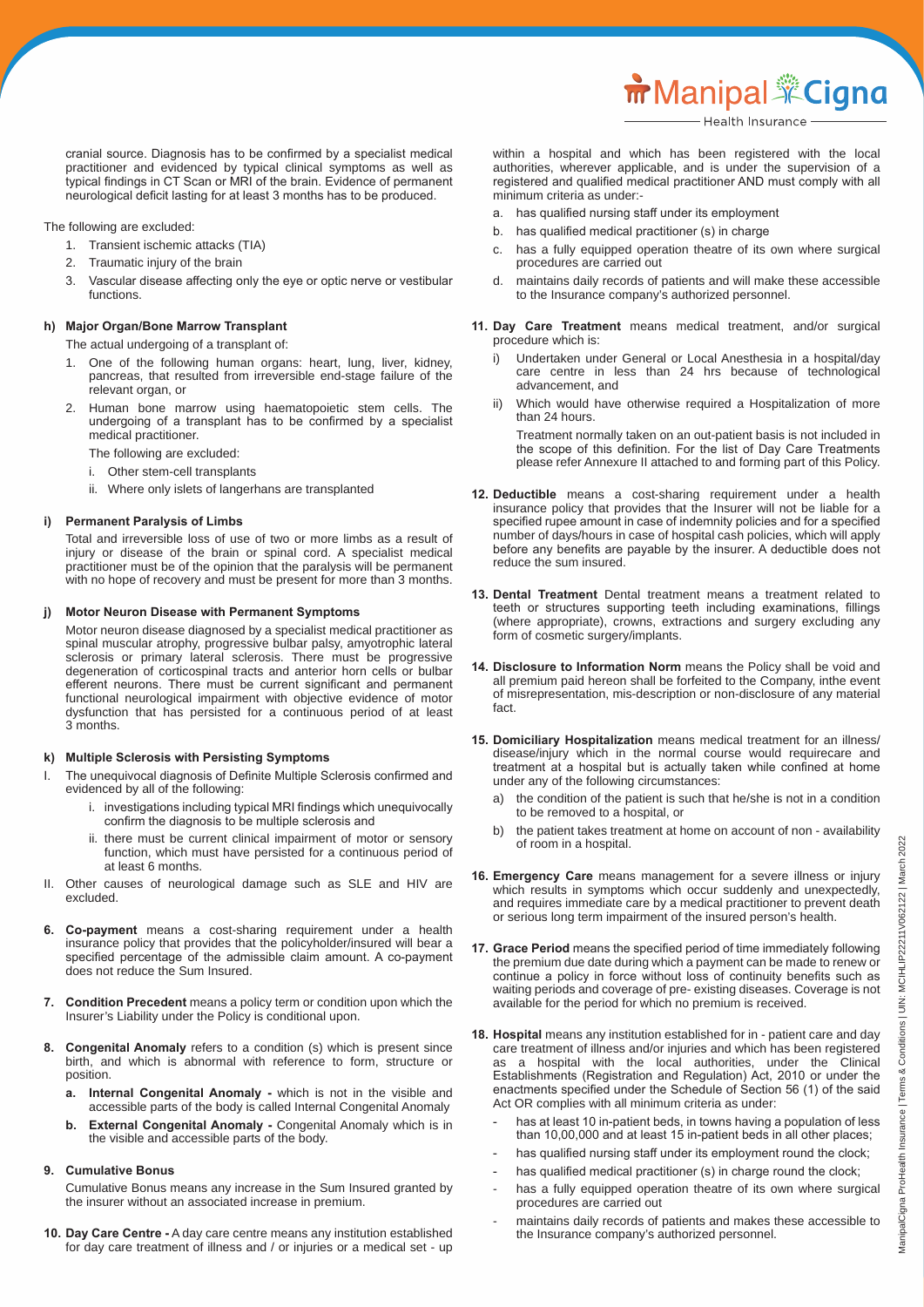- **19. Hospitalization** means admission in a hospital for a minimum period of 24 consecutive in patient care hours except for specified procedures/ treatments, where such admission could be for a period of less than 24 consecutive hours.
- **20. Illness** means a sickness or disease or pathological condition leading to the impairment of normal physiological function and requires medical treatment.
	- **a) Acute condition** Acute condition is a disease, illness or injury that is likely to respond quickly to treatment which aims to return the person to his or her state of health immediately before suffering the disease/illness/injury which leads to full recovery
	- **b) Chronic condition -** A chronic condition is defined as a disease, illness, or injury that has one or more of the following characteristics:
	- 1. it needs ongoing or long-term monitoring through consultations, examinations, check-ups, and /or tests
	- 2. it needs ongoing or long-term control or relief of symptoms
	- 3. it requires rehabilitation for the patient or for the patient to be specially trained to cope with it
	- 4. it continues indefinitely
	- 5. it recurs or is likely to recur
- 21. Injury means accidental physical bodily harm excluding illness or disease solely and directly caused by external, violent and visible and evident means which is verified and certified by a Medical Practitioner.
- **22. In-patient Care** means treatment for which the Insured Person has to stay in a hospital for more than 24 hours for a covered event.
- **23. Intensive Care Unit** means an identified section, ward or wing of a Hospital which is under the constant supervision of a dedicated medical practitioner (s), and which is specially equipped for the continuous monitoring and treatment of patients who are in a critical condition, or require life support facilities and where the level of care and supervision is considerably more sophisticated and intensive than in the ordinary and other wards.

#### **24. Maternity expenses** means:

- Medical treatment expenses traceable to childbirth (including complicated deliveries and caesarean sections incurred during Hospitalization);
- ii. Expenses towards lawful medical termination of pregnancy during the Policy Period
- **25. Medical Advice** means any consultation or advise from a Medical Practitioner including the issue of any prescription or follow-up prescription.
- **26. Medical Expenses** means those expenses that an Insured Person has necessarily and actually incurred for medical treatment on account of Illness or Accident on the advise of a Medical Practitioner, as long as these are no more than would have been payable if the Insured Person had not been insured and no more than other hospitals or doctors in the same locality would have charged for the same medical treatment.
- **27. Medically Necessary Treatment** means any treatment, tests, medication, or stay in Hospital or part of a stay in Hospital which
	- Is required for the medical management of the Illness or injury suffered by the Insured;
	- Must not exceed the level of care necessary to provide safe, adequate and appropriate medical care in scope, duration or intensity.
	- Must have been prescribed by a Medical Practitioner.
	- Must conform to the professional standards widely accepted in international medical practice or by the medical community in India.
- **28. Medical Practitioner** A Medical practitioner means a person who holds a valid registration from the medical council of any state or Medical Council of India or Council for Indian Medicine or for Homeopathy set up by Government of India or a State Government and is and is thereby entitled to practice medicine within its jurisdiction; and is acting within the scope and jurisdiction of license.
- **29. New Born Baby** means baby born during the Policy Period and is Aged up to 90 days
- **30. Network Provider** means hospitals or health care provider enlisted by an insurer, TPA or jointly by an insurer and TPA to provide medical services to an insured by a cashless facility.
- **31. Non- Network Provider** Any hospital, day care centre or other provider that is not part of the network.
- **32. Notification of Claim** Notification of claim means the process of intimating a claim to the insurer or TPA through any of the recognized modes of communication.
- **33. Migration** means, the right accorded to health insurance policyholders (including all members under family cover and members of group Health insurance policy), to transfer the credit gained for pre-existing conditions and time bound exclusions, with the same insurer.
- **34. OPD Treatment -** OPD treatment is one in which the Insured visits a clinic / hospital or associated facility like a consultation room for diagnosis and treatment based on the advice of a Medical Practitioner. The Insured is not admitted as a day care or In-Patient.
- **35. Pre-existing Disease** means any condition, ailment, injury or disease
	- a. That is/are diagnosed by a physician within 48 months prior to the effective date of the policy issued by the insurer or
	- b. For which medical advice or treatment was recommended by, or received from, a physician within 48 months prior to the effective date of the policy issued by the insurer or its reinstatement.

#### **36. Pre-hospitalization Medical Expenses**

 Pre-hospitalization Medical Expenses means medical expenses incurred during predefined number of days preceding the Hospitalization of the Insured Person, provided that:

- Such Medical Expenses are incurred for the same condition for which the Insured Person's Hospitalization was required, and
- The In-patient Hospitalization claim for such Hospitalization is admissible by the Insurance Company.

#### **37. Post-hospitalization Medical Expenses**

 Post-hospitalization Medical Expenses means medical expenses incurred during predefined number of days immediately after the insured person is discharged from the hospital provided that:

- Such Medical Expenses are for the same condition for which the insured person's Hospitalization was required, and
- ii. The inpatient Hospitalization claim for such Hospitalization is admissible by the insurance company.
- **38. Portability** means the right accorded to an individual health insurance policyholder (including all members under family cover), to transfer the credit gained for pre-existing conditions and time bound exclusions, from one insurer to another insurer.
- **39. Qualified Nurse** means a person who holds a valid registration from the Nursing Council of India or the Nursing Council of any state in India.
- **40. Reasonable and Customary Charges** means the charges for services or supplies, which are the standard charges for the specific provider and consistent with the prevailing charges in the geographical area for identical or similar services, taking into account the nature of the illness / injury involved.
- **41. Renewal** means the terms on which the contract of insurance can be renewed on mutual consent with a provision of grace period for treating the renewal continuous for the purpose of gaining credit for pre-existing diseases, time-bound exclusions and for all waiting periods.
- **42. Room Rent** Room Rent means the amount charged by a Hospital towards Room and Boarding expenses and shall include the associated medical expenses.
- **43. Surgery or Surgical Procedure** means manual and / or operative procedure (s) required for treatment of an illness or injury, correction of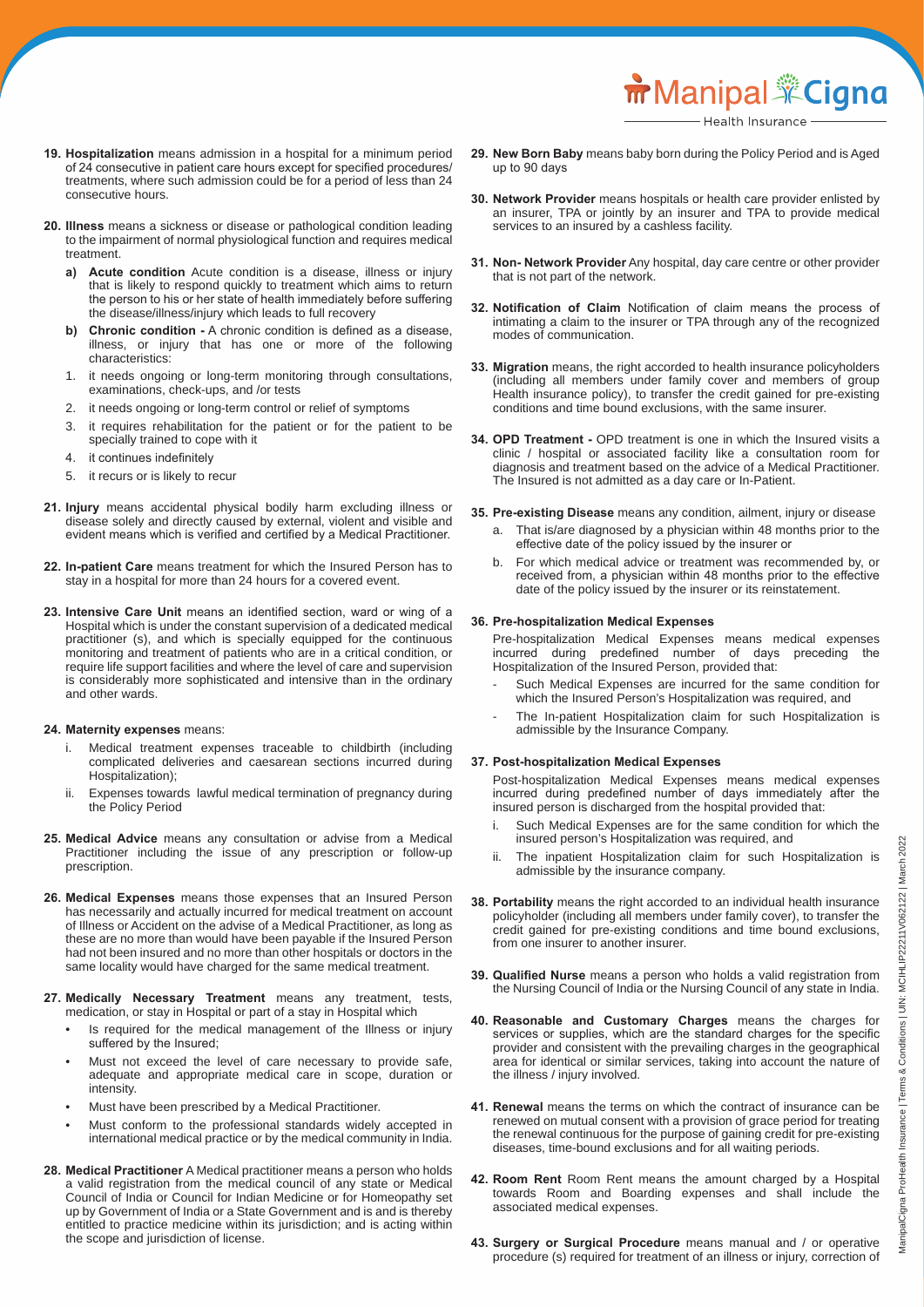deformities and defects, diagnosis and cure of diseases, relief from suffering and prolongation of life, performed in a hospital or day care centre by a medical practitioner

**44. Unproven / Experimental treatment means** the treatment including drug experimental therapy which is not based on established medical practice in India, is treatment experimental or unproven.

#### **C.II. Specific Definitions**

- 1. **Age** or **Aged** is the age last birthday, and which means completed years as at the Inception Date
- 2. **Ambulance** means a road vehicle operated by a licenced authorised service provider and equipped for the transport and paramedical treatment of the person requiring medical attention.
- 3. **Annexure** means a document attached and marked as Annexure to this Policy
- 4. **Associated Medical Expenses.** shall include Room Rent, nursing charges, operation theatre charges, fees of Medical Practitioner/ surgeon/ anesthetist/ Specialist, excluding cost of pharmacy and consumables, cost of implants and medical devices, cost of diagnostics conducted within the same Hospital where the Insured Person has been admitted. It shall not be applicable for Hospitalization in ICU.

 Associated Medical Expenses shall be applicable for covered expenses, incurred in Hospitals which follow differential billing based on the room category.

- 5.  **AYUSH treatment** refers to the medical and /or hospitalization treatments given under Ayurveda, Yoga and Naturopathy, Unani, Siddha and Homeopathy Systems.
- 6. **Inception Date** means the Inception date of this Policy as specified in the Schedule
- 7. **Cosmetic Surgery** means Surgery or Medical Treatment that modifies, improves, restores or maintains normal appearance of a physical feature, irregularity, or defect.
- 8. **Covered Relationships shall include** spouse, children, brother and sister of the Policyholder who are children of same parents, grandparents, grandchildren, parent in laws, son in law, daughter in law, Uncle, Aunt, Niece and Nephew.
- 9. **Dependent Child** A dependent child refers to a child (natural or legally adopted), who is financially dependent on the Policy Holder, does not have his / her independent source of income, is up to the age of 23 years.
- 10. **Emergency** shall mean a serious medical condition or symptom resulting from injury or sickness which arises suddenly and unexpectedly, and requires immediate care and treatment by a medical practitioner, generally received within 24 hours of onset to avoid jeopardy to life or serious long term impairment of the insured person's health, until stabilisation at which time this medical condition or symptom is not considered an emergency anymore.
- 11. **Family Floater** means a Policy described as such in the Schedule where under You and Your Dependents named in the Schedule are insured under this Policy as at the Inception Date. The Sum Insured for a Family Floater means the sum shown in the Schedule which represents Our maximum liability for any and all claims made by You and/or all of Your Dependents during each Policy Period.
- 12. **In-patient** means an Insured Person who is admitted to hospital and stays for at least 24 consecutive hours for the sole purpose of receiving treatment.
- 13. **Insured Person** means the person (s) named in the Schedule to this Policy, who is / are covered under this Policy, for whom the insurance is proposed and the appropriate premium paid.
- 14. **Maternity Sum Insured** means the sum specified in the Schedule against the Benefit
- 15. **Policy** means this Terms & Conditions document, the Proposal Form, Policy Schedule, Add-On Benefit Details (if applicable) and Annexures which form part of the Policy contract including endorsements, as amended from time to time which form part of the Policy Contract and shall be read together.
- 16. **Policy Period** means the period between the inception date and the expiry date of the policy as specified in the Schedule to this Policy or the date of cancellation of this policy, whichever is earlier.
- 17. **Policy Year** means a period of 12 consecutive months within the Policy Period commencing from the Policy Anniversary Date.
- 18. **Policy Schedule** means Schedule attached to and forming part of this Policy mentioning the details of the Insured Persons, the Sum Insured, the period and the limits to which benefits under the Policy are subject to, including any annexures and/or endorsements, made to or on it from time to time, and if more than one, then the latest in time.
- 19. **Restored Sum Insured** means the amount restored in accordance with Section D.I.9 of this Policy
- 20. **Schedule** means schedule issued by Us, attached to and forming part of this Policy mentioning the details of the Policy Holder, Insured Persons, Sum Insured, Policy Period, Premium Paid (including taxes).
- 21. **Single Private Room** means a single Hospital room with any rating and of most economical category available at the time of hospitalization with/without air-conditioning facility where a single patient is accommodated and which has an attached toilet (lavatory and bath). The room should have the provision for accommodating an attendant. This excludes a suite or higher category.
- 22. **Sum Insured** means, subject to terms, conditions and exclusions of this Policy, the amount representing Our maximum liability for any or all claims during the Policy Period specified in the Schedule to this Policy separately in respect of that Insured Person.
- i. In case where the Policy Period for 2/3 years, the Sum Insured specified on the Policy is the limit for the first Policy Year. These limits will lapse at the end of the first year and the fresh limits up to the full Sum Insured as opted will be available for the second/third year.
	- In the event of a claim being admitted under this Policy, the Sum Insured for the remaining Policy Period shall stand correspondingly reduced by the amount of claim paid (including 'taxes') or admitted and shall be reckoned accordingly.
- 23. **TPA** Third Party Administrator (TPA)", means a company registered with the Authority, and engaged by Us, for a fee or, by whatever name called and as may be mentioned in the health services agreement, for providing health services as mentioned under TPA Regulations.
- 24. **We/Our/Us/Insurer** means ManipalCigna Health Insurance Company Limited
- 25. **You/Your/Policy Holder** means the person named in the Schedule as the policyholder and who has concluded this Policy with Us.

#### **D. Benefits covered under the policy**

#### **D.I. Basic covers**

#### **D.I.1. Inpatient Hospitalization**

 We will cover Medical Expenses of an Insured Person in case of Medically Necessary Hospitalization arising from a Disease/ Illness or Injury provided such Medically Necessary Hospitalization is for more than 24 consecutive hours provided that the admission date of the Hospitalization due to Illness or Injury is within the Policy Year. We will pay Medical Expenses as shown in the Schedule for:

- a. Reasonable and Customary Charges for Room Rent for accommodation in Hospital room up to Category as per Plan opted and specified in the Schedule to this Policy.
- b. Intensive Care Unit charges for accommodation in ICU,
- c. Operation theatre charges,
- d. Fees of Medical Practitioner/ Surgeon,
- e. Anaesthetist,
- f. Qualified Nurses,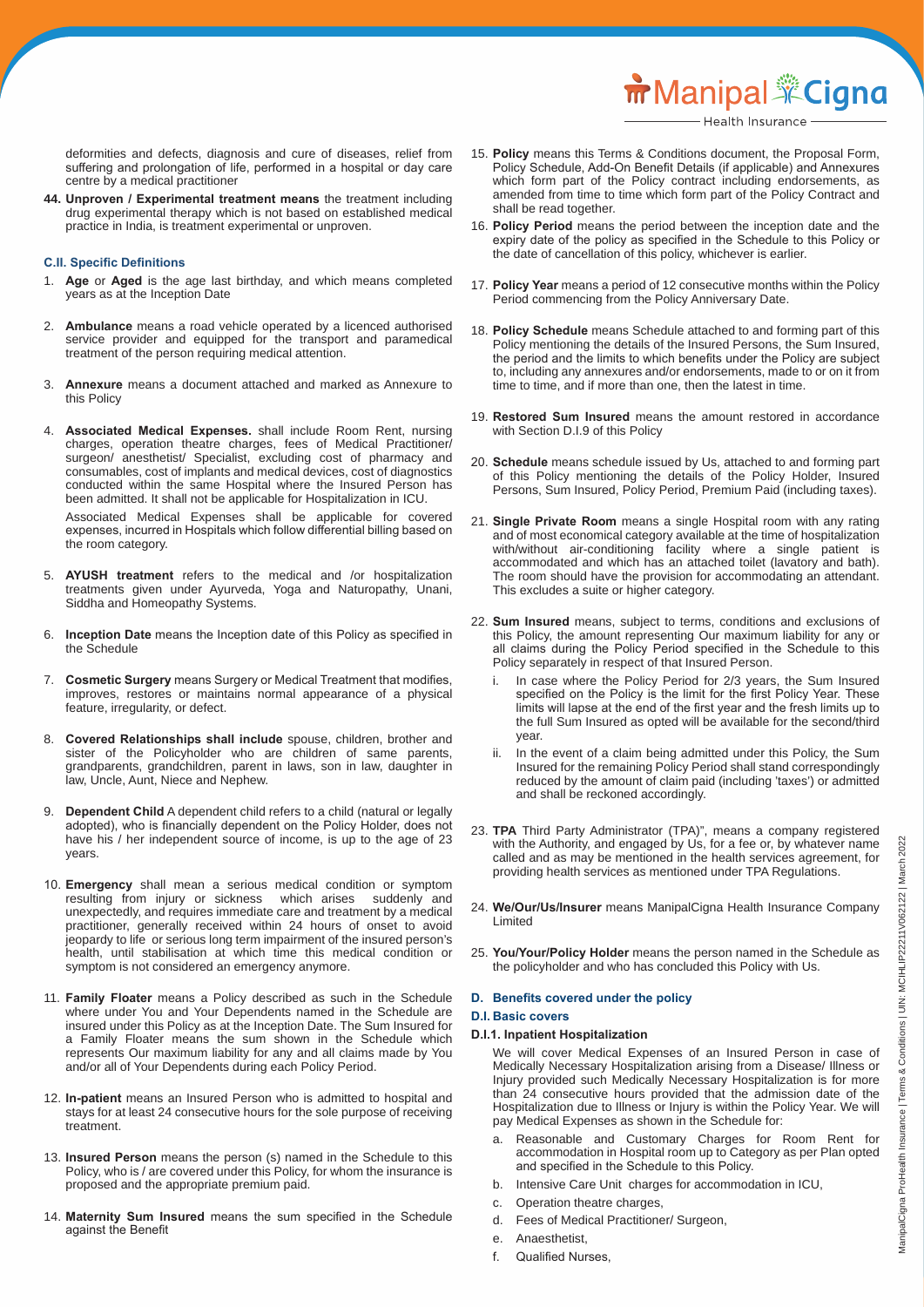**m** Manipal <sup>\*</sup>Cigna

- g. Specialists,
- h. Cost of diagnostic tests,
- i. Medicines,
- j. Drugs and consumables, blood, oxygen, surgical appliances and prosthetic devices recommended by the attending Medical Practitioner and that are used intra operatively during a Surgical Procedure.

 Room category coverage for Sum Insured under each plan will be up to limit specified in the Policy Schedule.

 If the Insured Person is admitted in a room category that is higher than the one that is specified in the Schedule to this Policy then the Policyholder/Insured Person shall bear a ratable proportion of the total Associated Medical Expenses (including surcharge or taxes thereon) in the proportion of the difference between the room rent of the entitled room category to the room rent actually incurred.

 Under Inpatient Hospitalization expenses, when availed under Inpatient care, we will cover the expenses towards artificial life maintenance, including life support machine use, even where such treatment will not result in recovery or restoration of the previous state of health under any circumstances unless in a vegetative state, as certified by the treating Medical Practitioner.

 The following procedures will be covered (wherever medically indicated) either as inpatient or as part of day care treatment in a hospital up to the Sum Insured specified in the policy schedule, during the policy period:

- a. Uterine Artery Embolization and HIFU (High intensity focused ultrasound)
- b. Balloon Sinuplasty
- c. Deep Brain stimulation
- d. Oral chemotherapy
- e. Immunotherapy Monoclonal Antibody to be given as injection
- f. Intra vitreal injections
- g. Robotic surgeries
- h. Stereotactic radio surgeries
- i. Bronchical Thermoplasty
- j. Vaporisation of the prostrate (Green laser treatment or holmium laser treatment)
- k. IONM (Intra Operative Neuro Monitoring)
- l. Stem cell therapy: Hematopoietic stem cells for bone marrow transplant for haematological conditions to be covered.

 Medical Expenses related to any admission (under In-patient Hospitalization, Day Care Treatment or Domiciliary Hospitalization) primarily for enteral feedings will be covered maximum up to 15 days in a Policy Year, provided it is Medically Necessary and is prescribed by a Medical Practitioner.

 Medical Expenses incurred towards Medically Necessary Treatment of the Insured Person for In-patient Hospitalization due to a condition caused by or associated with Human Immunodeficiency Virus (HIV) or HIV related Illnesses, including Acquired Immune Deficiency Syndrome (AIDS) or AIDS Related Complex (ARC) and/or any mutant derivative or variations thereof, sexually transmitted diseases (STD), in respect of an Insured Person, will be covered up to the Sum Insured in a Policy Year. The necessity of the Hospitalization is to be certified by an authorised Medical Practitioner.

 All Claims under this benefit can be made as per the process defined under Section G.I.4 and G.I.5.

#### **D.I.2. Pre-hospitalization**

 We will, on a reimbursement basis cover Medical Expenses of an Insured Person which are incurred due to a Disease/ Illness or Injury that occurs during the Policy Year immediately prior to the Insured Person's date of Hospitalization up to limits specified in the Schedule, provided that a Claim has been admitted under In-patient Benefit under Section D.I.1 and is related to the same illness/condition.

 All Claims under this benefit can be made as per the process defined under Section G.I.5.

#### **D.I.3. Post-hospitalization**

 We will, on a reimbursement basis cover Medical Expenses of an Insured Person which are incurred due to a Disease/ Illness or Injury that occurs during the Policy Year immediately post discharge of the Insured Person from the Hospital up to limits specified in the

 Schedule, provided that a Claim has been admitted under In-patient Benefit under Section D.I.1 and is related to the same illness/condition. All Claims under this benefit can be made as per the process defined under Section G.I.5.

#### **D.I.4. Day Care Treatment**

 We will cover payment of Medical Expenses of an Insured Person in case of Medically Necessary Day Care Treatment or Surgery that requires less than 24 hours Hospitalization due to advancement in technology and which is undertaken in a Hospital / nursing home/Day Care Centre on the recommendation of a Medical Practitioner. Any treatment in an outpatient department/OPD is not covered. For list of Day Care Treatments refer Annexure II of the Policy.

 Coverage will also include pre-post hospitalization expenses as available under the Plan opted.

 All Claims under this benefit can be made as per the process defined under Section G.I.4 & G.I.5.

#### **D.I.5. Domiciliary Treatment**

 We will cover Medical Expenses of an Insured Person which are towards a Disease/Illness or Injury which in the normal course would otherwise have been covered for Hospitalization under the policy but is taken at home on the advice of the attending Medical Practitioner, under the following circumstances:

- The condition of the Insured Person does not allow a Hospital transfer; or
- ii. A Hospital bed was unavailable;

 Provided that, the treatment of the Insured Person continues for at least 3 days, in which case the reasonable cost of any Medically Necessary treatment for the entire period shall be payable.

- a) We will pay for Pre-hospitalization, Post-hospitalization Medical Expenses up to 30 days each.
- b) We shall not be liable under this Policy for any Claim in connection with or in respect of the following:
- i. Asthma, bronchitis, tonsillitis and upper respiratory tract infection including laryngitis and pharyngitis, cough and cold, influenza,
- ii. Arthritis, gout and rheumatism,
- iii. Chronic nephritis and nephritic syndrome,
- iv. Diarrhoea and all type of dysenteries, including gastroenteritis,
- Diabetes mellitus and Insipidus,
- vi. Epilepsy,
- vii. Hypertension,
- ix. Pyrexia of unknown origin.

 All Claims under this benefit can be made as per the process defined under Section G.I.5.

#### **D.I.6. Ambulance Cover**

- a. We will provide for reimbursement of Reasonable and Customary expenses up to limits specified in the Schedule that are incurred towards transportation of an Insured Person by a registered healthcare or Ambulance service provider to a Hospital for treatment of an Illness or Injury covered under the Policy in case of an Emergency, necessitating the Insured Person's admission to the Hospital. The necessity of use of an Ambulance must be certified by the treating Medical Practitioner.
- b. Reasonable and Customary expenses shall include:
	- (i) Costs towards transferring the Insured Person from one Hospital to another Hospital or diagnostic centre for advanced diagnostic treatment where such facility is not available at the existing Hospital; or
	- (ii) When the Insured Person requires to be moved to a better Hospital facility due to lack of super speciality treatment in the existing Hospital.

 All Claims under this benefit can be made as per the process defined under Section G.I.4 & G.I.5.

#### **D.I.7. Donor Expenses**

a. We will cover In-patient Hospitalization Medical Expenses towards the donor for harvesting the organ up to the limits of the Sum Insured, provided that: The organ donor is any person in accordance with the Transplantation of Human Organs Act 1994 (amended) and other applicable laws and rules, provided that -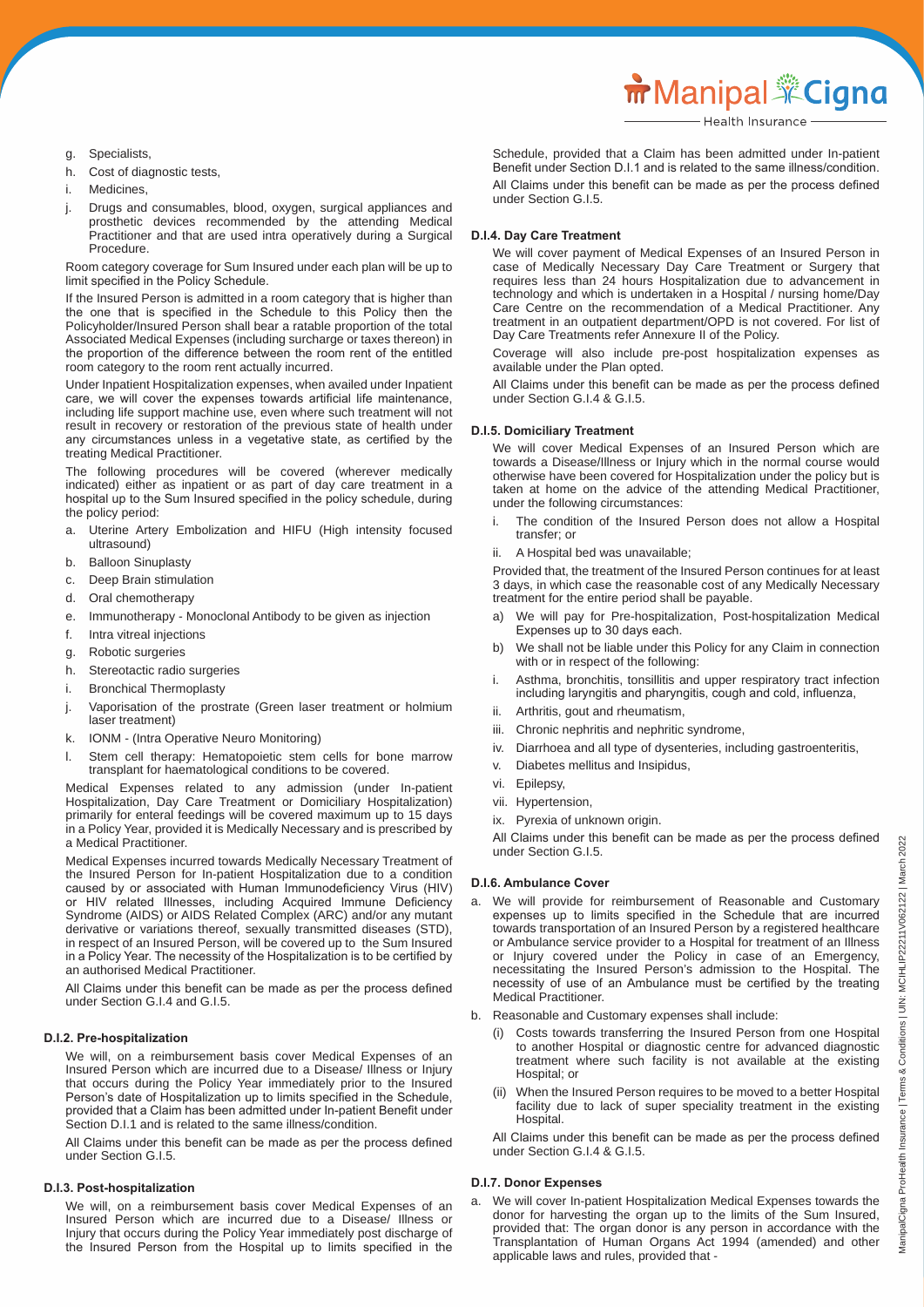- b. The organ donated is for the use of the Insured Person who has been asked to undergo an organ transplant on Medical Advice.
- c. We have admitted a claim under Section D.I.1 towards In-patient Hospitalization
- d. We will not cover expenses towards the Donor in respect of:
	- i. Any Pre or Post-hospitalization Medical Expenses,
	- ii. Cost towards donor screening,
	- iii. Cost associated to the acquisition of the organ,
	- iv. Any other medical treatment or complication in respect of the donor, consequent to harvesting.

 All Claims under this benefit can be made as per the process defined under Section G.I.4 & G.I.5.

#### **D.I.8. Worldwide Emergency Cover**

 We will cover Medical Expenses incurred during the Policy Year, for Emergency Treatments of the Insured Person incurred outside India, up to limits specified in the Schedule, provided that:

- (a) The treatment is Medically Necessary and has been certified as an Emergency by a Medical Practitioner, where such treatment cannot be postponed until the Insured Person has returned to India and is payable under Section D.I.1 of the Policy.
- (b) The Medical Expenses payable shall be limited to Inpatient Hospitalization only.
- (c) Any payment under this Benefit will only be made in India, in Indian rupees on a re-imbursement basis and subject to Sum Insured. Insured Person can contact Us at the numbers provided on the Health Card for any claim assistance In case where Cumulative Bonus accumulated is used for payment of claim under this benefit, the maximum liability under a single Policy year shall not exceed the Opted Sum Insured including Cumulative Bonus or Cumulative Bonus Booster as applicable.
- (d) The payment of any claim under this Benefit will be based on the rate of exchange as on the date of payment to the Hospital published by Reserve Bank of India (RBI) and shall be used for conversion of foreign currency into Indian rupees for payment of claim. You further understand and agree that where on the date of discharge, if RBI rates are not published, the exchange rate next published by RBI shall be considered for conversion.
- (e) You have given Us, intimation of such hospitalization within 48 hours of admission.
- (f) Any claim made under this Benefit will be as per the claims procedure provided under Clause G.I.5 of this Policy.
- (g) Exclusion E.II.10 does not apply to this benefit.

 All Claims under this benefit can be made as per the process defined under Section G.I.4 & G.I.15.

#### **D.I.9. Restoration of Sum Insured**

 We will provide for a 100% restoration of the Sum Insured for any number of times in a Policy Year, provided that:

- a. The Sum Insured inclusive of earned Cumulative Bonus (if any) or Cumulative Bonus Booster (if opted & earned) is insufficient as a result of previous claims in that Policy Year.
- b. The Restored Sum Insured shall not be available for claims towards an Illness/ disease/ Injury (including its complications) for which a claim has been paid in the current Policy Year for the same Insured Person.
- c. The Restored Sum Insured will be available only for claims made by Insured Persons in respect of future claims that become payable under Section II of the Policy and shall not apply to the first claim in the Policy Year. No Restoration of the Sum Insured will be provided for coverage under Section D.I. 8. Worldwide Emergency Cover, Section D.I.12, Maternity Expenses, New Born Baby Expenses Section D.I.13 and First Year Vaccinations Section D.I.14.
- d. The Restored Sum Insured will not be considered while calculating the Cumulative Bonus/ Cumulative Bonus Booster.
- e. Such restoration of Sum Insured will be available for any number of times, during a Policy Year to each insured in case of an individual Policy and can be utilised by Insured Persons who stand covered under the Policy before the Sum Insured was exhausted.
- f. If the Policy is issued on a floater basis, the Restored Sum Insured will also be available on a floater basis.
- g. If the Restored Sum Insured is not utilised in a Policy Year, it shall

not be carried forward to subsequent Policy Year.

 For any single claim during a Policy Year the maximum Claim amount payable shall be sum of:

- i. The Sum Insured
- ii. Cumulative Bonus (if earned) or Cumulative Bonus Booster (if opted & earned)
- h. During a Policy Year, the aggregate claim amount payable, subject to admissibility of the claim, shall not exceed the sum of:
- i. The Sum Insured
- ii. Cumulative Bonus (if earned) or Cumulative Bonus Booster (if opted & earned)
- iii. Restored Sum Insured

 All Claims under this benefit can be made as per the process defined under Section G.I.4 & G.I.5.

#### **D.I.10. AYUSH Cover**

 We will pay the Medical Expenses incurred during the Policy Year, up to the limits specified in the Policy Schedule of an Insured Person in case of Medically Necessary Treatment taken during In-patient Hospitalization for AYUSH Treatment for an Illness or Injury that occurs during the Policy Year, provided that:

 The Insured Person has undergone treatment in an AYUSH Hospital where AYUSH Hospital is a healthcare facility wherein medical/ surgical/ para-surgical treatment procedures and interventions are carried out by AYUSH Medical Practitioner (s) comprising any of the following:

- i) Central or State Government AYUSH Hospital; or
- ii) Teaching hospitals attached to AYUSH College recognized by Central Government / Central Council of Indian Medicine and Central Council of Homeopathy; or
- iii) AYUSH Hospital, standalone or co-located with in-patient healthcare facility of any recognized system of medicine, registered with the local authorities, wherever applicable, and is under the supervision of a qualified registered AYUSH Medical Practitioner and must comply with all the following criterion:
- a) Having at least five in-patient beds:
- b) Having qualified AYUSH Medical Practitioner in charge round the clock;
- c) Having dedicated AYUSH therapy sections as required and/or has equipped operation theatre where surgical procedures are to be carried out;
- d) Maintaining daily record of the patients and making them accessible to the insurance company's authorized representative.
- i. The following exclusions will be applicable in addition to the other Policy exclusions:

 Facilities and services availed for pleasure or rejuvenation or as a preventive aid, like beauty treatments, Panchakarma, purification, detoxification and rejuvenation.

 All claims under this Benefit can be made as per the process defined under Section G.I.4 & G.I.5.

#### **D.I.11. Health Maintenance Benefit**

 We will cover, up to limits specific in the Schedule, by way of reimbursement of the Reasonable and Customary Charges incurred by the Insured Person for Medically Necessary charges incurred during the Policy Year on:

- i. an Out Patient basis for Protect, Plus, Preferred and Premier **Plans**
- ii. an Out Patient and In-patient basis for Accumulate Plan.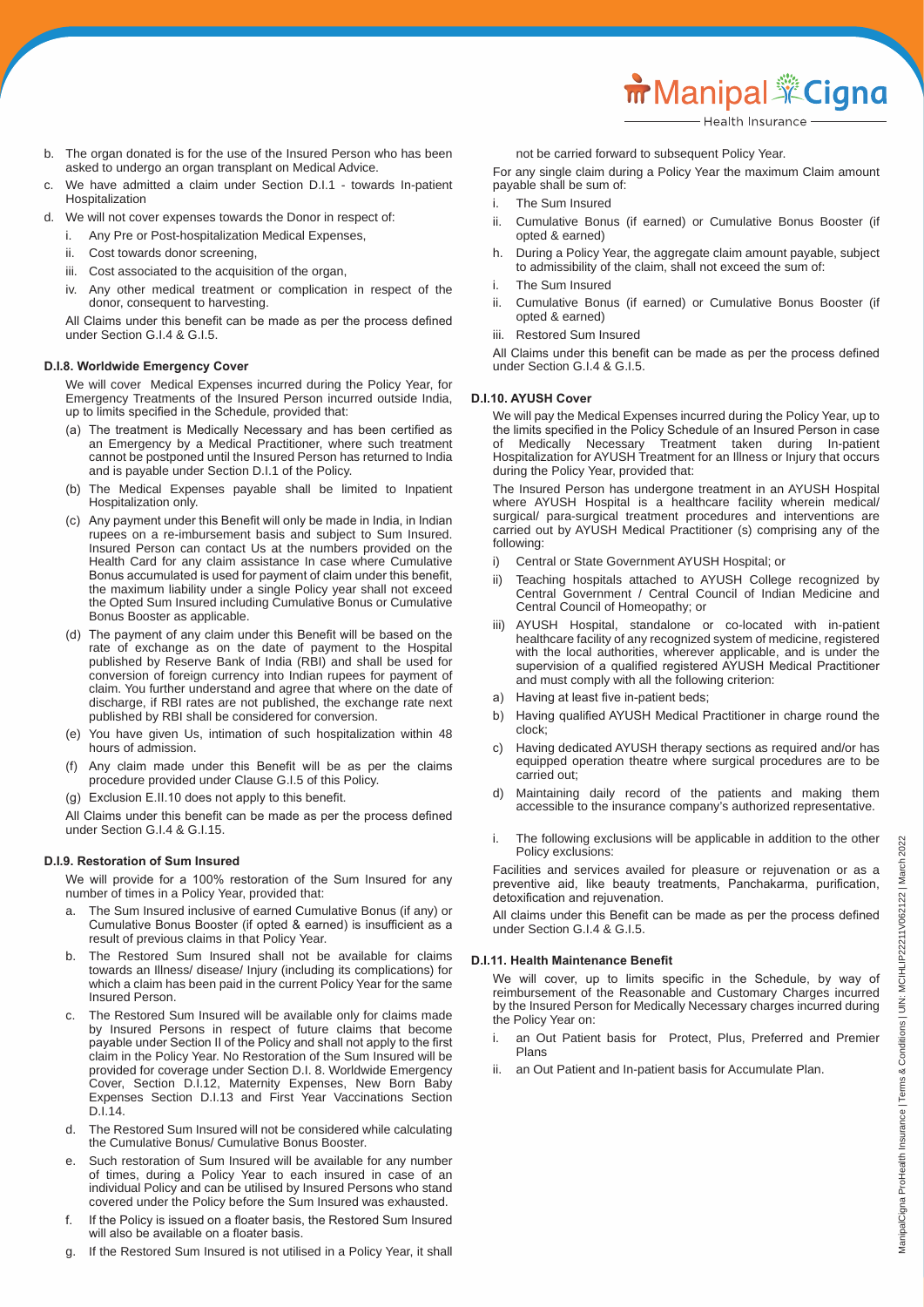except in case of opting for 'Reduction in maternity waiting period' where the limit will be relaxed to 24 months of waiting.

**m** Manipal <sup>\*</sup>Cigna

- (c) The cover under this Benefit shall be restricted to two live children only.
- (d) The payment towards any admitted claim under this Benefit for any complication arising out of or as a consequence of maternity or child birth will be restricted to limits specified in the Schedule however any restored amount will not be available for coverage under this section.
- (e) Pre or post natal Maternity Expenses will be covered within the Maternity Sum Insured under this Benefit however; any Pre or Post - hospitalization Expenses paid under Section D.I.2 and D.I.3, above will not be covered under this Benefit.
- (f) Maternity Sum Insured available under Maternity Expenses will be in addition to Sum Insured.
- (g) Applicable Deductible or Co-pay under the applicable plan shall also apply to this benefit.
- (h) We will not cover the following expenses under Maternity Benefit:
	- i) Medical Expenses in respect of the harvesting and storage of stem cells when carried out as a preventive measure against possible future Illnesses.
	- ii) Medical Expenses for ectopic pregnancy. However, these expenses will be covered under the In - patient Hospitalization under Section D.I.1.

 All Claims under this benefit can be made as per the process defined under Section G.I.4 & G.I.5.

#### **D.I.13. New Born Baby Expenses**

 Subject to a claim being admitted under Maternity Expenses Cover under Section D.I.12, We will cover.

- (a) Medical Expenses towards treatment of the New Born Baby while the Insured Person is Hospitalised as an In-patient for delivery.
- (b) The Reasonable and Customary Charges incurred on the New Born Baby during and post birth up to 90 days from the date of delivery, within the limits specified in the Schedule under Maternity Expenses without payment of any additional premium.
- (c) Subject to the terms and conditions of the Policy, We will cover the New Born Baby beyond 90 days on payment of requisite premium for the New Born Baby into the Policy by way of an endorsement or at the next Renewal, whichever is earlier.

 Applicable Deductible or Co-pay under the applicable plan shall also apply to this benefit.

 All Claims under this benefit can be made as per the process defined under Section G.I.4 & G.I.5.

#### **D.I.14. First Year Vaccinations**

We will cover Reasonable and Customary charges for vaccination expenses for the New Born Baby as per National Immunization Scheme (India) listed below, till the baby completes 1 year (12 months) upto the limits specified in the Schedule. Any restored Sum Insured will not be available for coverage under this section.

 We will continue to provide Reasonable and Customary charges for vaccination of the New Born Baby until it completes 12 months, if the Policy ends before the New Born Baby has completed one year subject however to the Policy being renewed in the subsequent year.

| Time Interval  | Vaccinations to be done (Age)                      | Frequency |
|----------------|----------------------------------------------------|-----------|
|                | BCG (Birth to 2 weeks)                             | 1         |
|                | OPV (0,6,10 weeks) OR OPV + IPV1<br>$(6.10$ weeks) | 3 OR 4    |
| $0 - 3$ months | DPT (6 & 10 week)                                  | 2         |
|                | Hepatitis-B (0 & 6 week)                           | 2         |
|                | Hib (6 & 10 week)                                  | 2         |
|                | OPV (14 week) OR OPV + IPV2                        | 1 or 2    |
| $3 - 6$ months | DPT (14 week)                                      | 1         |
|                | Hepatitis - B (14 week)                            | 1         |
|                | Hib (14 week)                                      | 1         |
| 9 months       | Measles (+9 months)                                |           |

**Plan Name Coverage Validity** Protect, Plus, Preferred & Premier i) Diagnostic tests, preventive tests, drugs, prosthetics, medical aids (spectacles and contact lenses, hearing aids, crutches, wheel chair, walker, walking stick, lumbo - sacral belt), prescribed by the specialist Medical Practitioner up to the limits specified in the Schedule. ii) Towards Dental Treatments and AYUSH Forms of Medicines wherever prescribed by a Medical Practitioner. i. Fresh limits will be available as per the Plan under the new Policy Year ii. Any unutilised Health Maintenance Benefit limit shall lapse at the end of the Policy Year Accumulate i. Diagnostic tests, preventive tests, drugs, Non - Medical expenses as defined under Annexure IV of the policy), prosthetics, medical aids (spectacles and contact lenses, hearing aids, crutches, wheel chair, walker, walking stick, lumbo - sacral belt), crutches and wheel chair prescribed by the specialist Medical Practitioner up to the limits specified in the Schedule. ii. Towards Dental Treatments and AYUSH Forms of Medicines wherever prescribed by a Medical Practitioner as an Out - Patient. iii. Towards payment of the deductible/ co-pay/ Non - Medical expenses (as defined under Annexure IV of the policy), of a claim wherever opted and applicable including any cashless facility in case of a Hospitalization or Day Care Claim. iv. Towards payment of renewal premium (inclusive of taxes): Up to 50 % of the accumulated Health Maintenance Benefit can be utilised for payment against premium from first renewal of the policy. Subject to renewal of the policy in Accumulate Plan. i. Fresh limits will be available as per the Plan under the new Policy Year ii. Any unutilised Health Maintenance Benefit limit shall not lapse at the end of the Policy Year and can continue to be carried forward each year as long as the Policy is renewed with Us in accordance with the Renewal Terms under the Policy. iii. In case of expiry of the policy any unutilized Health Maintenance Benefit limit shall be available for a claim up to a period of 12 months from the date of expiry of the Policy. iv. In case of utilisation of Health Maintenance Benefit post expiry of the policy year, the cumulative bonus shall be suitably adjusted basis revised Health Maintenance Benefit balance for the previous policy year.

 Insured can use Our application or contact Us for scheduling an appointment for availing services covered under this benefit at our Network provider.

 All Waiting Periods and Permanent Exclusions including Co-pay's applicable on the Policy under Section E shall not apply to this section. All Claims under this benefit can be made as per the process defined under Section G.I.12. Further, all claims under this benefit will be subject to the any one claim limits specified under Section G.I.14 of the Policy.

## **D.I.12. Maternity Expenses**

 We will cover Maternity Expenses up to limits for Maternity Sum insured specified in the Schedule for the delivery of a child and/ or Maternity Expenses incurred during the Policy Year, related to a Medically Necessary and lawful termination of pregnancy up to maximum 2 deliveries or terminations during the lifetime of an Insured Person between the ages of 18 years to 45 years.

You understand and agree that:

- (a) Our maximum liability per delivery or termination is subject to the limits specified in the Schedule.
- (b) The Insured Person should have been continuously covered under this Policy for at least 48 months before availing this Benefit,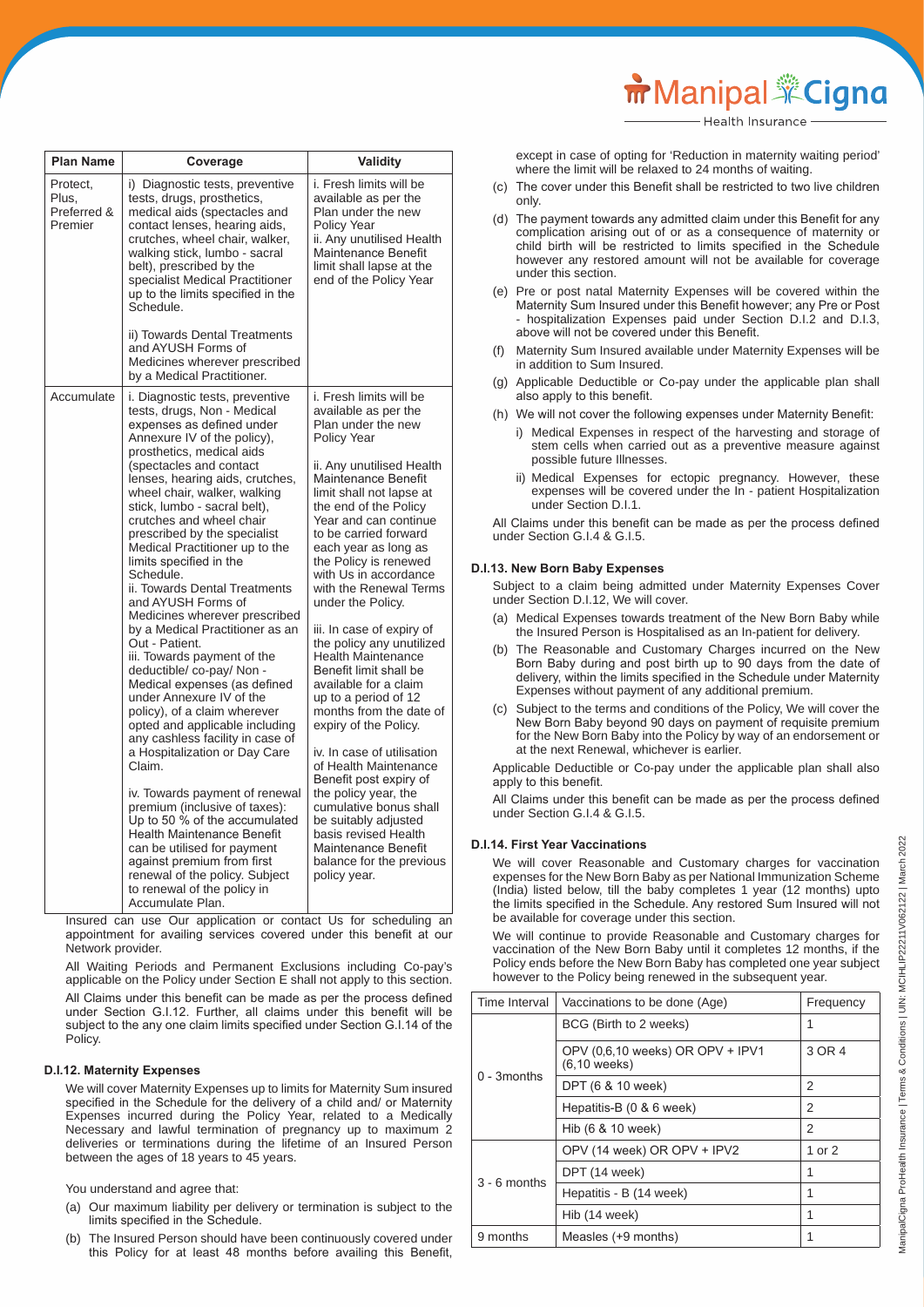| 12 months | Chicken Pox (12 months) |  |
|-----------|-------------------------|--|
|-----------|-------------------------|--|

 All Claims under this benefit can be made as per the process defined under Section G.I.5.

#### **D.II. Value added covers**

#### **D.II.1. Health Check Up**

 (a) If the Insured Person has completed 18 years of Age, the Insured Person may avail a comprehensive health check-up with Our Network Provider as per the eligibility details mentioned in the table below. All Insured members above the age of 18 years will be eligible for a Health Check Up. Health Check Ups will be and arranged by Us and conducted at Our Network Providers.

For Protect & Accumulate Plan - Available once every 3rd Policy year For Plus, Preferred and Premier Plan - Available once each year excluding the first policy year.

(b) Original Copies of all reports will be provided to You.

| Sum Insured                                                                                              | Age                                        | List of tests                                                                                                                                                |
|----------------------------------------------------------------------------------------------------------|--------------------------------------------|--------------------------------------------------------------------------------------------------------------------------------------------------------------|
| Protect Plus &<br>Accumulate Plan<br>Sum Insured ₹2.5<br>Lacs,<br>₹3.5 Lacs,<br>₹4.5 Lacs,<br>₹5.5 Lacs, | >18 years                                  | Vitals, ECG, Total Cholesterol,<br>FBS, Sr. Creatinine, CBC, SGPT                                                                                            |
| Protect Plus &                                                                                           | 18 to 40<br>years                          | Vitals, ECG, FBS, Sr.<br>Creatinine, SGPT, CBC-ESR,<br>Lipid Profile, SGOT, GGT                                                                              |
| Accumulate Plan<br>Sum Insured<br>₹7.5 Lacs,                                                             | > 40 years<br>(For Females<br>Only)        | Vitals, ECG, FBS, Sr.<br>Creatinine, SGPT, CBC-ESR,<br>Lipid Profile, SGOT, GGT, TSH                                                                         |
| ₹10 Lacs                                                                                                 | > 40 years<br>(For Males<br>Only)          | Vitals, ECG, FBS, Sr.<br>Creatinine, SGPT, CBC-ESR,<br>Lipid Profile, SGOT, GGT                                                                              |
| Protect Plus &                                                                                           | 18 to 40<br>years<br>(For Females<br>Only) | Vitals, ECG, FBS, Sr.<br>Creatinine, SGPT, CBC-ESR,<br>Lipid Profile, SGOT, GGT, TSH                                                                         |
| Accumulate Plan<br>Sum Insured ₹15<br>Lacs,<br>₹20 Lacs,                                                 | 18 to 40<br>vears<br>(For Males<br>Only)   | Vitals, ECG, FBS, Sr.<br>Creatinine, CBC, SGPT, CBC-<br>ESR, Lipid Profile, SGOT, GGT                                                                        |
| ₹25 Lacs,<br>₹30 Lacs,<br>₹50 Lacs,<br>₹100 Lacs                                                         | > 40 years<br>(For Females<br>Only)        | Vitals, FBS, Sr. Creatinine,<br>SGPT, CBC-ESR, Lipid Profile,<br>SGOT, GGT, TSH, TMT                                                                         |
|                                                                                                          | > 40 years<br>(For Males<br>Only)          | Vitals, FBS, Sr. Creatinine,<br>SGPT, CBC-ESR, Lipid Profile,<br>SGOT, GGT, TMT                                                                              |
|                                                                                                          | 18 to 40<br>vears<br>(For Females<br>Only) | Vitals, ECG, FBS, Sr.<br>Creatinine, SGPT, CBC-ESR,<br>Lipid Profile, SGOT, GGT, TSH,<br>Pap smear, Mammogram                                                |
| Preferred & Premier<br>Plan Sum Insured<br>₹15 Lacs and Above                                            | 18 to 40<br>vears<br>(For Males<br>Only)   | Vitals, ECG, FBS, Sr.<br>Creatinine, CBC, SGPT, CBC-<br>ESR, Lipid Profile, SGOT, GGT,<br><b>PSA</b>                                                         |
|                                                                                                          | > 40 years<br>(For Females<br>only)        | Vitals, FBS, Sr. Creatinine,<br>SGPT, CBC-ESR, Lipid Profile,<br>SGOT, GGT, TSH, TMT, Pap<br>smear, Mammogram, Uric acid,<br><b>USG Abdomen &amp; Pelvis</b> |
|                                                                                                          | > 40 years<br>(For Males<br>only)          | Vitals, FBS, Sr. Creatinine,<br>SGPT, CBC-ESR, Lipid Profile,<br>SGOT, GGT, TMT, PSA, Uric<br>acid, USG Abdomen & Pelvis                                     |

 **Full explanation of Tests is provided here:** Vitals - Height, Weight, Blood Pressure, Pulse, BMI, Chest Circumference & Abdominal Girth FBS - Fasting Blood Sugar, GGT - Gamma - Glutamyl Transpeptidase, ECG - Electrocardiogram, CBC-ESR - Complete Blood Count - Erythrocyte Sedimentation Rate, SGPT - Test Serum Glutamic Pyruvate Transaminase, SGOT - Serum Glutamic Oxaloacetic Transaminase,

 TSH - Thyroid Stimulating Hormone, TMT - Tread Mill Test, USG - Ultrasound Sonography, PSA - Prostate Specific Antigen, Pap smear - Papanicolaou test

 (c) Coverage under this value added cover will not be available on reimbursement basis. All Claims under this benefit can be made as per the process defined under Section G.I.14

#### **D.II.2. Expert opinion on Critical Illness**

 You may choose to secure a second opinion from Our Network of Medical Practitioners, if an Insured Person is diagnosed with the covered Critical Illness during the Policy Year. The expert opinion would be directly sent to the Insured Person.

 You understand and agree that You can exercise the option to secure an expert opinion, provided:

- (a) We have received a request from You to exercise this option.
- (b) That the expert opinion will be based only on the information and documentation provided by the Insured Person that will be shared with the Medical Practitioner
- This benefit can be availed once by an Insured Person during a Policy Year and once during the lifetime of an Insured Person for the same Illness.
- (d) This benefit is only a value added service provided by Us and does not deem to substitute the Insured Person's visit or consultation to an independent Medical Practitioner.
- (e) The Insured Person is free to choose whether or not to obtain the expert opinion, and if obtained then whether or not to act on it.
- (f) We shall not, in any event be responsible for any actual or alleged errors or representations made by any Medical Practitioner or in any expert opinion or for any consequence of actions taken or not taken in reliance thereon.
- (g) The expert opinion under this Policy shall be limited to covered Critical Illnesses and not be valid for any medico legal purposes.
- (h) We do not assume any liability towards any loss or damage arising out of or in relation to any opinion, advice, prescription, actual or alleged errors, omissions and representations made by the Medical Practitioner.
- (i) For the purpose of this benefit covered Critical Illnesses shall include -

#### **a) Cancer of Specified Severity**

 A malignant tumour characterised by the uncontrolled growth & spread of malignant cells with invasion & destruction of normal tissues. This diagnosis must be supported by histological evidence of malignancy. The term cancer includes leukemia, lymphoma and sarcoma.

The following are excluded -

- All tumors which are histologically described as carcinoma in situ, benign, pre-malignant, borderline malignant, low malignant potential, neoplasm of unknown behavior, or non-invasive, including but not limited to: Carcinoma in situ of breasts, Cervical dysplasia CIN-1, CIN -2 and CIN-3.
- ii. Any non melanoma skin carcinoma unless there is evidence of metastases to lymph nodes or beyond;
- Malignant melanoma that has not caused invasion beyond the epidermis;
- iv. All tumors of the prostate unless histologically classified as having a Gleason score greater than 6 or having progressed to at least clinical TNM classification T2N0M0
- All Thyroid cancers histologically classified as T1N0M0 (TNM Classification) or below;
- vi. Chronic lymphocytic leukaemia less than RAI stage 3
- vii. Non invasive papillary cancer of the bladder histologically described as TaN0M0 or of a lesser classification,
- viii. All Gastro-Intestinal Stromal Tumors histologically classified as T1N0M0 (TNM Classification) or below and with mitotic count of less than or equal to 5/50 HPFs;
- ix. All tumors in the presence of HIV infection.

#### **b) Myocardial Infarction (First Heart Attack of Specified Severity)**

The first occurrence of heart attack or myocardial infarction, which means the death of a portion of the heart muscle as a result of inadequate blood supply to the relevant area. The diagnosis for this will be evidenced by all of the following criteria: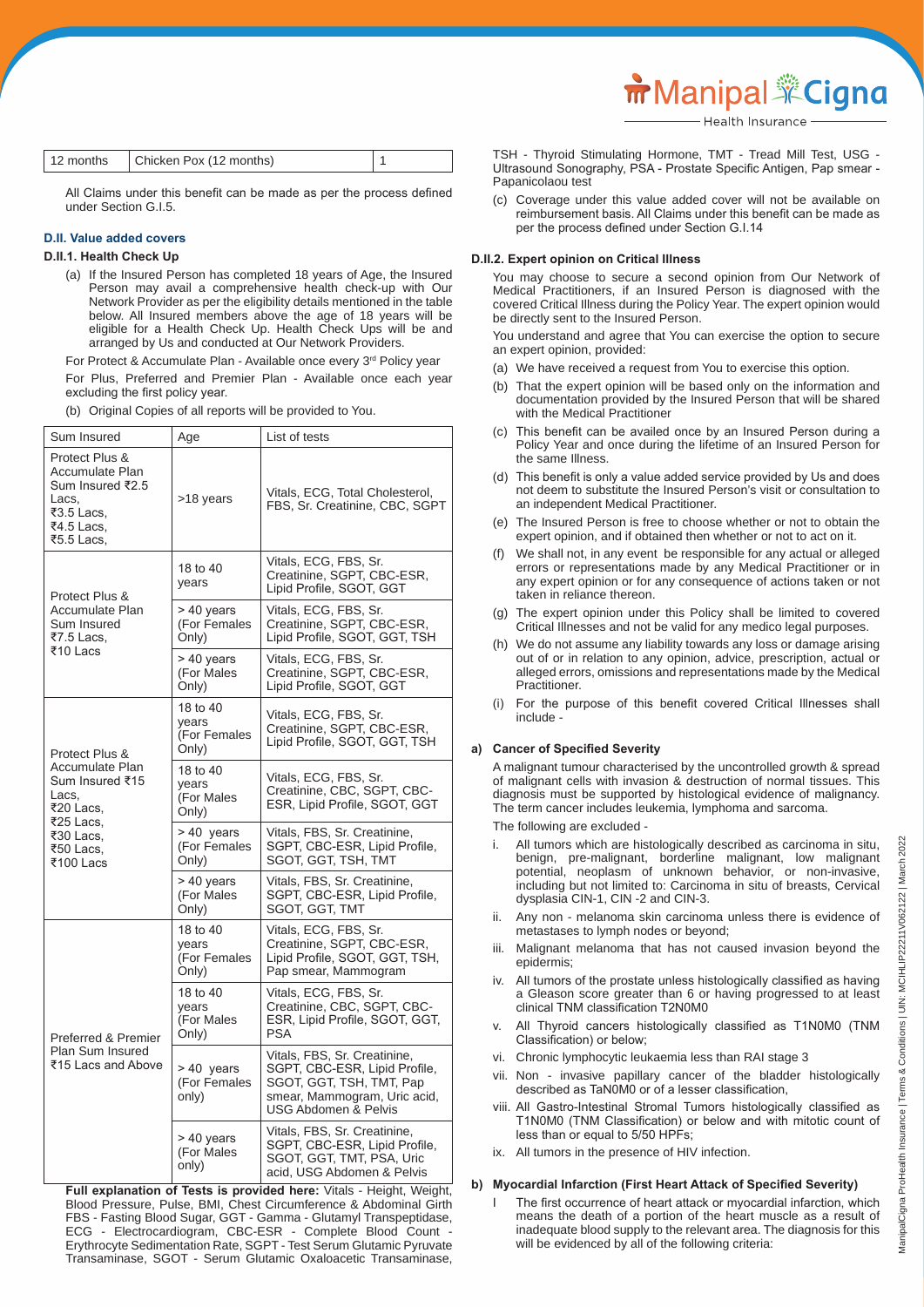i. a history of typical clinical symptoms consistent with the diagnosis of Acute Myocardial Infarction (for e.g. typical chest pain)

- ii. new characteristic electrocardiogram changes
- iii. elevation of infarction specific enzymes, Troponins or other specific biochemical markers.
- II The following are excluded:
	- 1. Other acute Coronary Syndromes
	- 2. Any type of angina pectoris.
	- 3. A rise in cardiac biomarkers or Troponin T or I in absence of overt ischemic heart disease OR following an intra - arterial cardiac procedure.

## **c) Open Chest CABG**

- I The actual undergoing of heart surgery to correct blockage or narrowing in one or more coronary artery (s), by coronary artery bypass grafting done via a sternotomy (cutting through the breast bone) or minimally invasive keyhole coronary artery bypass procedures. The diagnosis must be supported by a coronary angiography and the realisation of surgery has to be confirmed by a cardiologist.
- II The following are excluded:
	- a. Angioplasty and/or any other intra-arterial procedures

#### **d) Open Heart Replacement or Repair of Heart Valves**

 The actual undergoing of open-heart valve surgery is to replace or repair one or more heart valves, as a consequence of defects in, abnormalities of, or disease-affected cardiac valve (s). The diagnosis of the valve abnormality must be supported by an echocardiography and the realization of surgery has to be confirmed by a specialist medical practitioner. Catheter based techniques including but not limited to, balloon valvotomy/valvuloplasty are excluded.

#### **e) Coma of Specified Severity**

1. A state of unconsciousness with no reaction or response to external stimuli or internal needs.

This diagnosis must be supported by evidence of all of the following:

- i. no response to external stimuli continuously for at least 96 hours;
- ii. life support measures are necessary to sustain life; and
- iii. permanent neurological deficit which must be assessed at least 30 days after the onset of the coma.
- 2. The condition has to be confirmed by a specialist medical practitioner. Coma resulting directly from alcohol or drug abuse is excluded.

#### **f) Kidney Failure Requiring Regular Dialysis**

 End stage renal disease presenting as chronic irreversible failure of both kidneys to function, as a result of which either regular renal dialysis (haemodialysis or peritoneal dialysis) is instituted or renal transplantation is carried out. Diagnosis has to be confirmed by a specialist medical practitioner.

#### **g) Stroke Resulting in Permanent Symptoms**

 Any cerebrovascular incident producing permanent neurological sequelae. This includes infarction of brain tissue, thrombosis in an intracranial vessel, haemorrhage and embolization from an extra cranial source. Diagnosis has to be confirmed by a specialist medical practitioner and evidenced by typical clinical symptoms as well as typical findings in CT Scan or MRI of the brain. Evidence of permanent neurological deficit lasting for at least 3 months has to be produced.

The following are excluded:

- 1. Transient ischemic attacks (TIA)
- 2. Traumatic injury of the brain
- 3. Vascular disease affecting only the eye or optic nerve or vestibular functions.

#### **h) Major Organ/Bone Marrow Transplant**

The actual undergoing of a transplant of:

 1. One of the following human organs: heart, lung, liver, kidney, pancreas, that resulted from irreversible end - stage failure of the relevant organ, or

 2. Human bone marrow using haematopoietic stem cells. The undergoing of a transplant has to be confirmed by a specialist medical practitioner.

The following are excluded:

- i. Other stem-cell transplants
- ii. Where only islets of langerhans are transplanted

#### **i) Permanent Paralysis of Limbs**

 Total and irreversible loss of use of two or more limbs as a result of injury or disease of the brain or spinal cord. A specialist medical practitioner must be of the opinion that the paralysis will be permanent with no hope of recovery and must be present for more than 3 months.

#### **j) Motor Neuron Disease with Permanent Symptoms**

 Motor neuron disease diagnosed by a specialist medical practitioner as spinal muscular atrophy, progressive bulbar palsy, amyotrophic lateral sclerosis or primary lateral sclerosis. There must be progressive degeneration of corticospinal tracts and anterior horn cells or bulbar efferent neurons. There must be current significant and permanent functional neurological impairment with objective evidence of motor dysfunction that has persisted for a continuous period of at least 3 months.

#### **k) Multiple Sclerosis with Persisting Symptoms**

- I. The unequivocal diagnosis of Definite Multiple Sclerosis confirmed and evidenced by all of the following:
- 1. investigations including typical MRI findings, which unequivocally confirm the diagnosis to be multiple sclerosis;
- there must be current clinical impairment of motor or sensory function, which must have persisted for a continuous period of at least 6 months, and
- II. Other causes of neurological damage such as SLE and HIV are excluded.

 All Claims under this benefit can be made as per the process defined under Section G.I.13.

#### **D.II.3. Cumulative Bonus**

a) On Sum Insured

- We will increase Your Sum Insured as specified under the Plan opted at the end of the Policy Year if the Policy is renewed with Us:
- a) No Cumulative Bonus will be added if the Policy is not renewed with Us by the end of the Grace Period.
- b) The Cumulative Bonus will not be accumulated in excess of 200% of the Sum Insured under the current Policy with Us under any circumstances.
- c) Any Cumulative Bonus that has accrued for a Policy Year will be credited at the end of that Policy Year if the policy is renewed with us within grace period and will be available for any claims made in the subsequent Policy Year.
- d) Merging of policies: If the Insured Persons in the expiring Policy are covered under multiple policies and such expiring Policy has been Renewed with Us on a Family Floater basis then the Cumulative Bonus to be carried forward for credit in such Renewed Policy shall be the lowest percentage of Cumulative Bonus applicable on the lowest Sum Insured of the last policy year amongst all the expiring polices being merged.
- e) Splitting of policies: If the Insured Persons in the expiring Policy are covered on a Family Floater basis and such Insured Persons Renew their expiring Policy with Us by splitting the Sum Insured in to two or more Family Floater/Individual policies then the Cumulative Bonus shall be apportioned to such Renewed Policies in the proportion of the Sum Insured of each Renewed Policy.
	- f) Reduction in Sum Insured: If the Sum Insured has been reduced at the time of Renewal, the applicable Cumulative Bonus shall be calculated on the revised Sum Insured on pro-rata basis.
	- Increase in Sum Insured: If the Sum Insured under the Policy has been increased at the time of Renewal the Cumulative Bonus shall be calculated on the Sum Insured of the last completed Policy Year.
	- h) Cumulative bonus shall not be available for claims made for maternity expenses, new born baby cover, first year vaccination.
	- i) This clause does not alter Our right to decline a Renewal or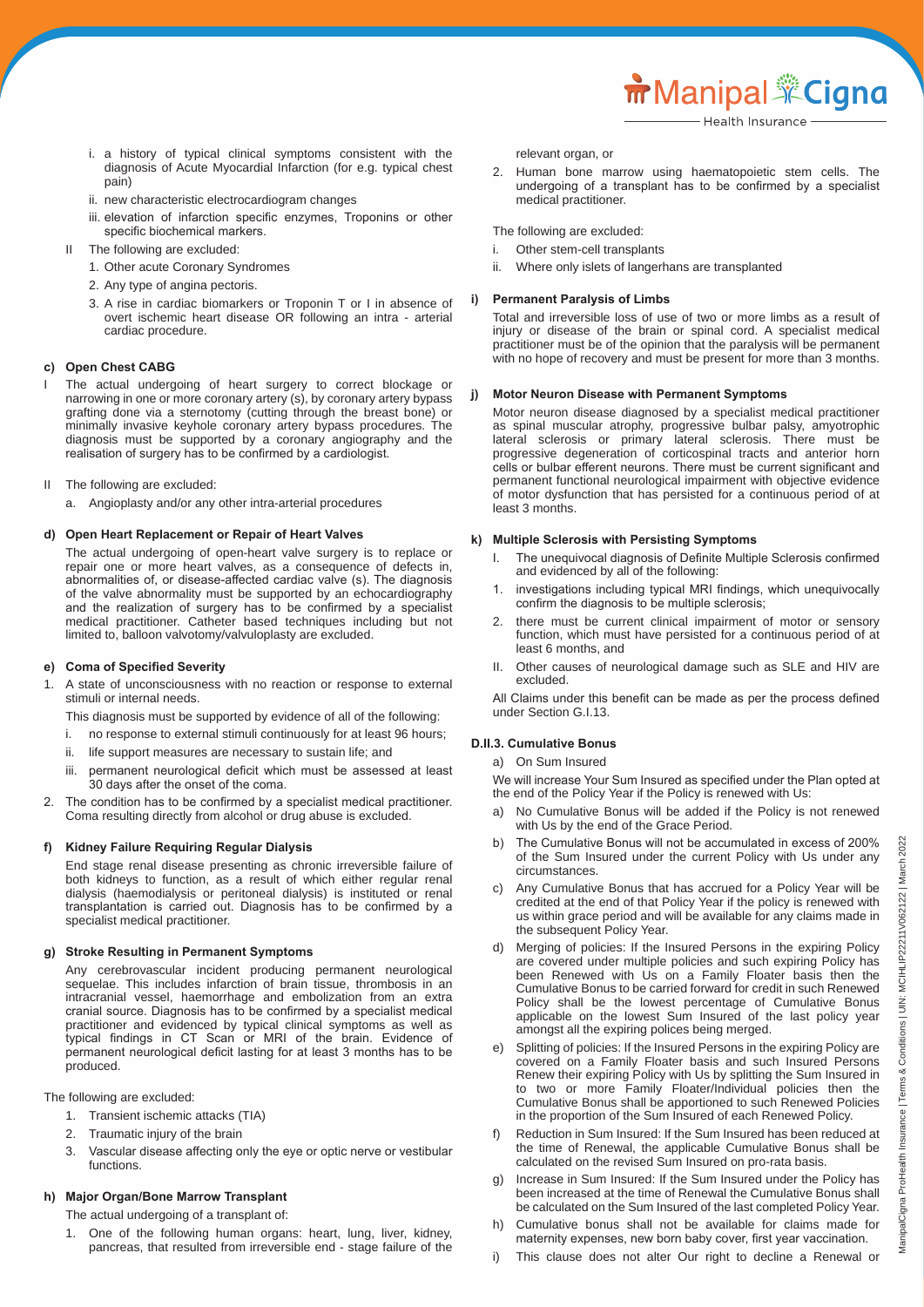cancellation of the Policy for reasons as mentioned under Section F.I.6

#### **b) On Health Maintenance Benefit for Accumulate Plan**

 We will provide a 5% Cumulative Bonus on the unutilized Health Maintenance Benefit limit (HMB) available at the end of the Policy Year irrespective of whether a claim is made on the expiring policy. This unutilized HMB limit plus the Earned Cumulative Bonus will get carried forward to the next Policy Year.

- o Available HMB limit in the current Policy will be total of Unutilised HMB limit plus Earned Cumulative Bonus and the HMB limit of Current Policy Year
- o Each Year Cumulative Bonus will be calculated on the balance HMB value at the end of the year, irrespective of any change in Sum Insured or HMB opted on the Plan.
- o If the Policy Period is two or three years, any Cumulative Bonus that has accrued for the first/second Policy Year will be credited at the end of the first/second Policy Year as the case may be and will be available for any claims made in the subsequent Policy Year.
- o If the Insured Persons in the expiring Policy are covered on an individual basis and there is an accumulated HMB limit plus Cumulative Bonus for each Insured Person under the expiring Policy, and such expiring Policy has been Renewed with Us on a Family Floater basis then the HMB limit plus Cumulative Bonus that will be carried forward for credit in such Renewed Policy shall be the total of all the Insured Persons moving out.
- o If the Insured Persons in the expiring Policy are covered on a Family Floater basis and such Insured Persons renew their expiring Policy with Us by splitting the Sum Insured in to two or more Family Floater/ individual policies then the Unutilised HMB limit plus Cumulative Bonus of the expiring Policy shall be apportioned to such Renewed Policies in the proportion of the Sum Insured of each Renewed Policy.
- o Cumulative Bonus on the HMB limit for Accumulate Plan shall not accrue if the Policy is not renewed with us within the Grace Period.

#### **D.II.4. Healthy Rewards**

 You can earn reward points equivalent to 1% of premium paid including taxes and levies for each Policy. In addition to this You can accumulate rewards by opting for an array of Our wellness programs listed below, that will help You to assess Your health status and aid in improving Your overall well-being.

 In an individual or floater policy:

 There will be no limitation to the number of programs one can enrol however Rewards can be earned only once for each specific program by a particular Insured Person in a policy year.

 Maximum rewards that can be earned in a single policy period will be limited to 20% of premium paid in the existing Policy.

Details of reward points that can be accrued are listed below.

| <b>Program Type</b>                                                                                      | Points to be earned as a<br>percentage of Policy Period<br>Premium |
|----------------------------------------------------------------------------------------------------------|--------------------------------------------------------------------|
| Health Risk Assessment (HRA)/<br><b>Targeted Risk Assessment (TRA)</b>                                   | 2.5%                                                               |
| Lifestyle Management Program<br>(LMP)                                                                    | 3%                                                                 |
| <b>Chronic Condition Management</b><br>Programs                                                          | 3%                                                                 |
| Participating in ManipalCigna<br>Sponsored Programs and Worksite<br>or Online/Offline Health Initiatives | 2% per program, Maximum 5<br>programs per policy year              |
| Health Check Up                                                                                          | 0.5%                                                               |

 Reward Points, wherever offered under any specific Sponsored Program will be the same for all customers.

 Each earned reward point will be valued at 1 Rupee. Accumulated reward points can be redeemed in the following ways -

- Against payable premium (including Taxes) from 1<sup>st</sup> Renewal of the **Policy**
- Equivalent value of Health Maintenance Benefit anytime during the policy.

As equivalent value while availing services through our Network Providers as defined in the Policy.

 Details of Healthy Rewards earned on each Policy will be updated in our records against the policy as and when earned. Accrual for reward points will be the same for 1, 2 & 3 year policies.

 Policyholder/Insured can approach Us for redemption anytime during the policy period. Redemption against renewal premium will be available only at the time such renewal is due.

 Any earned reward points will lapse at the end of the grace period if the policy is not renewed with us.

#### Refer Annexure - A below on the Illustration of Healthy Rewards.  **Annexure - A - Illustration of Healthy Rewards Illustration 1**

|                | <b>Policy details:</b><br>Policy Type - Individual<br>Sum Insured - ₹10,00,000<br>Policy Period – 1 Year (Example: 1 <sup>st</sup> Jan 2021 to 31 <sup>st</sup> Dec 2021) |                                                                                                                                      |                 |                        |                       |  |  |
|----------------|---------------------------------------------------------------------------------------------------------------------------------------------------------------------------|--------------------------------------------------------------------------------------------------------------------------------------|-----------------|------------------------|-----------------------|--|--|
|                | Insured Age - 30 Years                                                                                                                                                    |                                                                                                                                      |                 |                        |                       |  |  |
|                | the actual premium.)                                                                                                                                                      | Premium (inclusive of Taxes) for 1 year policy – ₹10,000<br>(Premium indicated here is just for illustration purposes and may not be |                 |                        |                       |  |  |
| Policy<br>Year | Transac-<br>tion Date                                                                                                                                                     | Particulars<br>of Healthy                                                                                                            | HRP-<br>Opening | <b>HRP</b><br>(earned/ | <b>HRP</b><br>- Clos- |  |  |

| Year         | tion Date       | of Healthy<br>Reward<br>Points (HRP)<br>Earned/<br>Utilized by<br>Insured                                                                                                                                              | Opening<br>Balance/<br><b>Balance</b><br><b>Brought</b><br>Forward<br>during<br>the Policy<br>Period | (earned/<br>utilized) on<br>Transaction<br>Date during<br>the Policy<br>Period | - Clos-<br>ing<br>Bal-<br>ance |
|--------------|-----------------|------------------------------------------------------------------------------------------------------------------------------------------------------------------------------------------------------------------------|------------------------------------------------------------------------------------------------------|--------------------------------------------------------------------------------|--------------------------------|
| 1            | 1 Jan,<br>2021  | Reward<br>points equiv-<br>alent to 1%<br>of premium<br>paid including<br>taxes                                                                                                                                        | 0                                                                                                    | 100                                                                            | 100                            |
| $\mathbf{1}$ | 20 Jan,<br>2021 | Completion of<br><b>Health Risk</b><br>Assessment<br>(HRA) and<br>Targeted Risk<br>Assessment<br>(TRA) during<br>the Policy Pe-<br>riod. Rewards<br>equivalent<br>to 2.5% of<br>premium paid<br>inclusive of<br>taxes. | 100                                                                                                  | 250                                                                            | 350                            |
| 1            | 10 Sep,<br>2021 | Completion<br>of enrolled<br>Lifestyle<br>Management<br>Program<br>(LMP) during<br>the Policy<br>Period. Re-<br>wards equiv-<br>alent to 3% of<br>premium paid<br>inclusive of<br>taxes.                               | 350                                                                                                  | 300                                                                            | 650                            |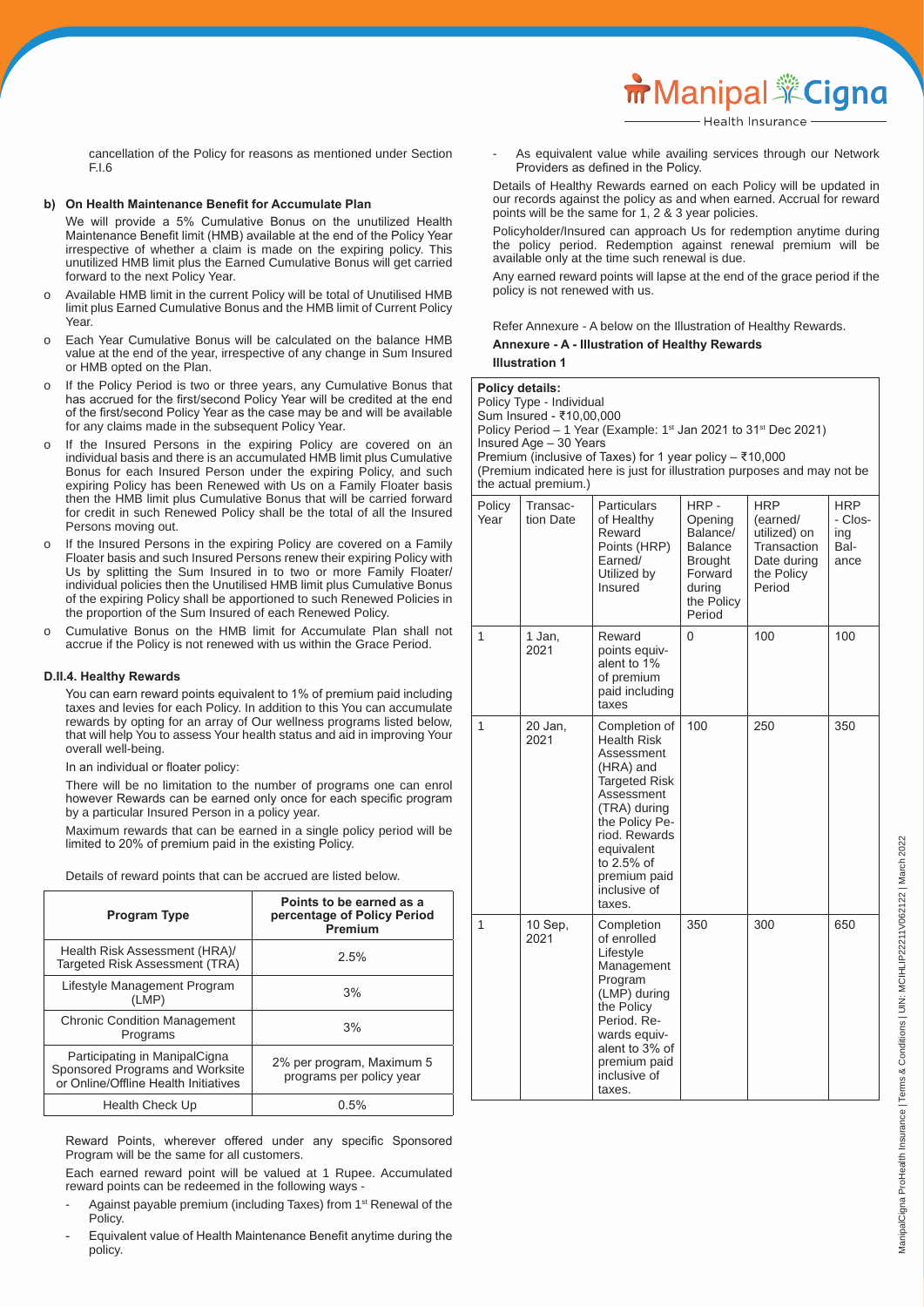Manipal Cigna

h

| 1                  | 20 Sep,<br>2021                                              | Completion<br>of enrolled<br>Chronic<br>Condition<br>Management<br>Program<br>during the<br>Policy Period.<br>Rewards<br>equivalent<br>to $3%$ of<br>premium paid<br>inclusive of<br>taxes.                                                                                                                                                                                                                                                                                                                                       | 650  | 300     | 950   |
|--------------------|--------------------------------------------------------------|-----------------------------------------------------------------------------------------------------------------------------------------------------------------------------------------------------------------------------------------------------------------------------------------------------------------------------------------------------------------------------------------------------------------------------------------------------------------------------------------------------------------------------------|------|---------|-------|
| 1                  | 23 Sep,<br>2021                                              | Participating<br>in a Mani-<br>palCigna<br>Sponsored<br>Program-<br>Total of 5<br>Programs<br>during the<br>Policy Period.<br><b>Rewards</b><br>equivalent<br>to 10% (2%<br>each per<br>Program) of<br>premium paid<br>inclusive of<br>taxes.                                                                                                                                                                                                                                                                                     | 950  | 1000    | 1950  |
| 1                  | 28 Sep,<br>2021                                              | Health<br>Check-Up.<br>Rewards<br>equivalent<br>to $0.5%$ of<br>premium paid<br>inclusive of<br>taxes.                                                                                                                                                                                                                                                                                                                                                                                                                            | 1950 | 50      | 2000* |
| Policy.<br>Policy. | earning of Healthy Rewards.<br>ers as defined in the Policy. | *Maximum reward that can be earned in a Policy Period is up to 20%<br>of the premium paid including taxes. In this case, the maximum limit of<br>2000 (₹10000*20%) is achieved. Hence there shall not be any further<br>However, earned reward points can be redeemed in the following ways<br>- Against payable premium (including Taxes) from 1 <sup>st</sup> Renewal of the<br>- Equivalent value of Health Maintenance Benefit anytime during the<br>- As equivalent value while availing services through our Network Provid |      |         |       |
| 1                  | 15 Oct.<br>2021                                              | $500$ points $-$<br>Redeemed<br>as equiva-<br>lent value<br>in Health<br>Maintenance<br>Benefit, dur-<br>ing the Policy<br>Period                                                                                                                                                                                                                                                                                                                                                                                                 | 2000 | -500    | 1500  |
| 1                  | 1 Nov,<br>2021                                               | $300$ points $-$<br>Redeemed<br>as equivalent<br>value for<br>availing ser-<br>vices through<br>our Network<br>Providers,<br>during the<br>Policy Period                                                                                                                                                                                                                                                                                                                                                                          | 1500 | $-300$  | 1200  |
| 1                  | 31 Dec<br>2021                                               | 1200 points<br>- Redeemed<br>against pay-<br>able renewal<br>premium (in-<br>cluding taxes)<br>at the time of<br>Renewal                                                                                                                                                                                                                                                                                                                                                                                                          | 1200 | $-1200$ | 0     |

| <b>Illustration 2</b><br><b>Policy details:</b> | Policy Type - Individual<br>Sum Insured - ₹10,00,000<br>Insured Age - 28 Years<br>the actual premium.) | Policy Period - 2 Years (Example 1st Jan 2021 to 31st Dec 2022)<br>Premium (inclusive of Taxes) for 2 year policy - ₹20,000<br>(Premium indicated here is just for illustration purposes and may not be                |                                                                                                 |                                                                                       |                                       |
|-------------------------------------------------|--------------------------------------------------------------------------------------------------------|------------------------------------------------------------------------------------------------------------------------------------------------------------------------------------------------------------------------|-------------------------------------------------------------------------------------------------|---------------------------------------------------------------------------------------|---------------------------------------|
| Policy<br>Year                                  | Transac-<br>tion Date                                                                                  | Particulars<br>of Healthy<br>Reward<br>Points (HRP)<br>Earned/<br>Utilized by<br>Insured                                                                                                                               | HRP -<br>Opening<br>Balance/<br>Balance<br>Brought<br>Forward<br>during<br>the Policy<br>Period | HRP<br>(earned/<br>utilized) on<br>Transaction<br>Date during<br>the Policy<br>Period | HRP<br>- Clos-<br>ing<br>Bal-<br>ance |
| 1                                               | 1 Jan,<br>2021                                                                                         | Reward<br>points equiv-<br>alent to 1%<br>of premium<br>paid including<br>taxes                                                                                                                                        | 0                                                                                               | 200                                                                                   | 200                                   |
| 1                                               | 20 Jan,<br>2021                                                                                        | Completion of<br><b>Health Risk</b><br>Assessment<br>(HRA) and<br>Targeted Risk<br>Assessment<br>(TRA) during<br>the Policy Pe-<br>riod. Rewards<br>equivalent<br>to 2.5% of<br>premium paid<br>inclusive of<br>taxes. | 200                                                                                             | 500                                                                                   | 700                                   |
| 1                                               | 10 Sep,<br>2021                                                                                        | Completion<br>of enrolled<br>Lifestyle<br>Management<br>Program<br>(LMP) during<br>the Policy<br>Period. Re-<br>wards equiv-<br>alent to 3% of<br>premium paid<br>inclusive of<br>taxes.                               | 700                                                                                             | 600                                                                                   | 1300                                  |
| 2                                               | 20 Mar,<br>2022                                                                                        | Completion<br>of enrolled<br>Chronic<br>Condition<br>Management<br>Program<br>during the<br>Policy Period.<br><b>Rewards</b><br>equivalent<br>to 3% of<br>premium paid<br>inclusive of<br>taxes.                       | 1300                                                                                            | 600                                                                                   | 1900                                  |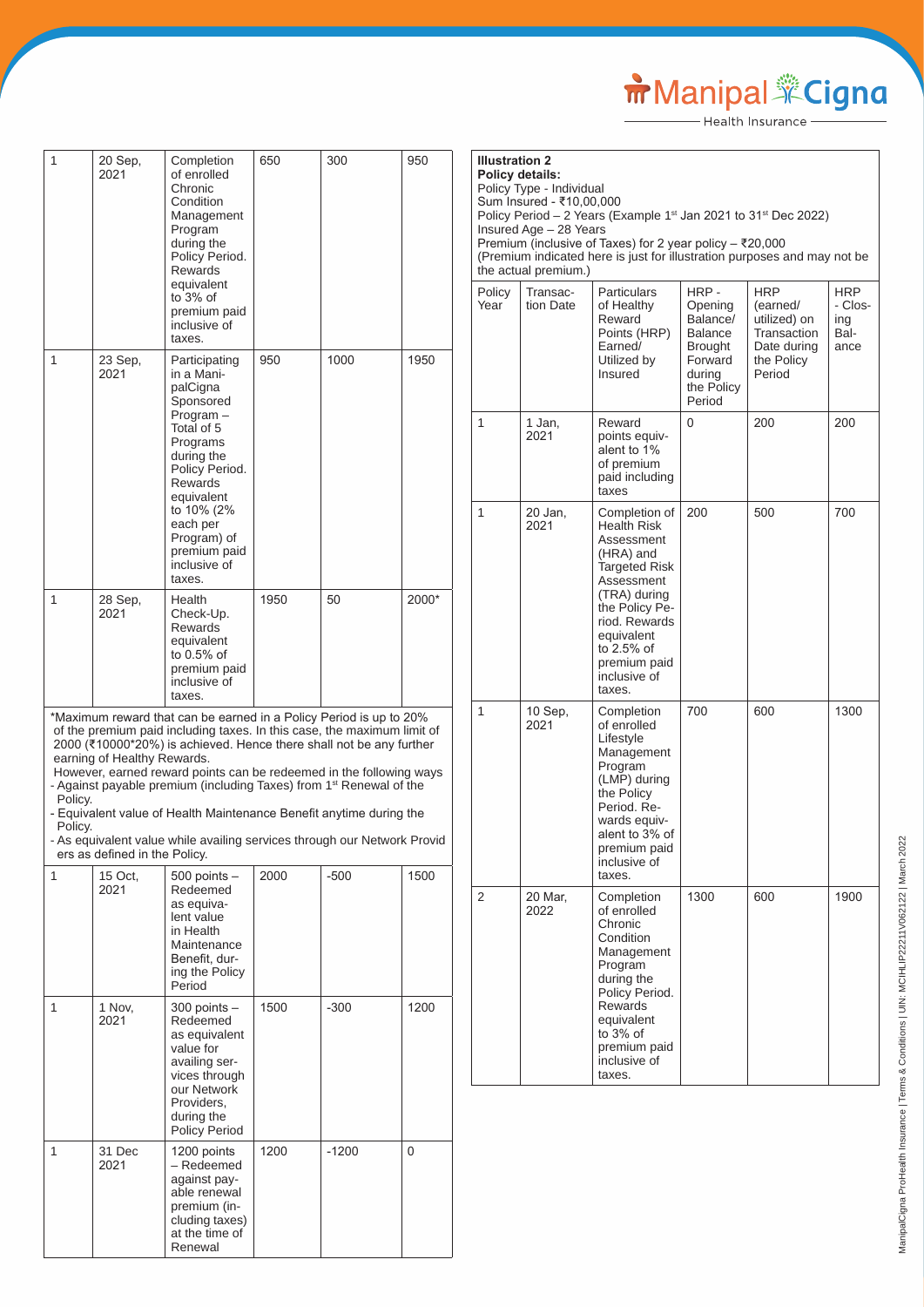# Manipal Cigna

| 2                                                                                                                                                                                                                                                                                                                                                                                                            | 23 May,<br>2022             | Participating<br>in a Mani-<br>palCigna<br>Sponsored<br>$Program -$<br>Total of 5<br>Programs<br>during the<br>Policy Period.<br>Rewards<br>equivalent<br>to 10% (2%<br>each per<br>Program) of<br>premium paid<br>inclusive of<br>taxes.                                                                                                                                                                                                                                                                                                                       | 1900 | 2000    | 3900  |
|--------------------------------------------------------------------------------------------------------------------------------------------------------------------------------------------------------------------------------------------------------------------------------------------------------------------------------------------------------------------------------------------------------------|-----------------------------|-----------------------------------------------------------------------------------------------------------------------------------------------------------------------------------------------------------------------------------------------------------------------------------------------------------------------------------------------------------------------------------------------------------------------------------------------------------------------------------------------------------------------------------------------------------------|------|---------|-------|
| 2                                                                                                                                                                                                                                                                                                                                                                                                            | 28 Jul,<br>2022             | Health<br>Check-Up.<br><b>Rewards</b><br>equivalent<br>to 0.5% of<br>premium paid<br>inclusive of<br>taxes.                                                                                                                                                                                                                                                                                                                                                                                                                                                     | 3900 | 100     | 4000* |
| Policy.<br>Policy.                                                                                                                                                                                                                                                                                                                                                                                           | earning of Healthy Rewards. | *Maximum reward that can be earned in a Policy Period is up to 20%<br>of the premium paid including taxes. In this case, the maximum limit of<br>4000 (₹20000*20%) is achieved. Hence there shall not be any further<br>However, earned reward points can be redeemed in the following ways<br>- Against payable premium (including Taxes) from 1 <sup>st</sup> Renewal of the<br>- Equivalent value of Health Maintenance Benefit anytime during the<br>As equivalent value while availing services through our Network<br>Providers as defined in the Policy. |      |         |       |
| 2                                                                                                                                                                                                                                                                                                                                                                                                            | 15 Oct,<br>2022             | $500$ points $-$<br>Redeemed<br>as equiva-<br>lent value<br>in Health<br>Maintenance<br>Benefit, dur-<br>ing the Policy<br>Period                                                                                                                                                                                                                                                                                                                                                                                                                               | 4000 | -500    | 3500  |
| 2                                                                                                                                                                                                                                                                                                                                                                                                            | 1 Nov,<br>2022              | 1000 points<br>- Redeemed<br>as equivalent<br>value for<br>availing ser-<br>vices through<br>our Network<br>Providers,<br>during the<br><b>Policy Period</b>                                                                                                                                                                                                                                                                                                                                                                                                    | 3500 | $-1000$ | 2500  |
| 2                                                                                                                                                                                                                                                                                                                                                                                                            | 31 Dec<br>2022              | 2500 points<br>- Redeemed<br>against pay-<br>able renewal<br>premium (in-<br>cluding taxes)<br>at the time of<br>Renewal                                                                                                                                                                                                                                                                                                                                                                                                                                        | 2500 | -2500   | 0     |
| <b>Illustration 3</b><br>Policy details:<br>Policy Type - Family Floater (2 Adults)<br>Sum Insured - ₹5,50,000<br>Policy Period - 1 Year (Example: 1 <sup>st</sup> Jan 2021 to 31 <sup>st</sup> Dec 2021)<br>Eldest Insured Age - 30 Years<br>Premium (inclusive of Taxes) for 1 year policy $-$ ₹10,000<br>(Premium indicated here is just for illustration purposes and may not be<br>the actual premium.) |                             |                                                                                                                                                                                                                                                                                                                                                                                                                                                                                                                                                                 |      |         |       |

| Policy<br>Year | Transac-<br>tion Date | Particulars<br>of Healthy<br>Reward<br>Points (HRP)<br>Earned/<br>Utilized by<br>Insured                                                                                                                                                               | HRP -<br>Opening<br>Balance/<br>Balance<br>Brought<br>Forward<br>during<br>the Policy<br>Period | HRP<br>(earned/<br>utilized) on<br>Transaction<br>Date during<br>the Policy<br>Period | HRP<br>- Clos-<br>ing<br>Bal-<br>ance |
|----------------|-----------------------|--------------------------------------------------------------------------------------------------------------------------------------------------------------------------------------------------------------------------------------------------------|-------------------------------------------------------------------------------------------------|---------------------------------------------------------------------------------------|---------------------------------------|
| 1              | 1 Jan,<br>2021        | Reward<br>points equiv-<br>alent to 1%<br>of premium<br>paid including<br>taxes                                                                                                                                                                        | 0                                                                                               | 100                                                                                   | 100                                   |
| 1              | 20 Jan,<br>2021       | Completion of<br><b>Health Risk</b><br>Assessment<br>(HRA) and<br>Targeted Risk<br>Assessment<br>(TRA) by<br>Insured 1,<br>during the<br>Policy Period.<br><b>Rewards</b><br>equivalent<br>to 2.5% of<br>premium paid<br>inclusive of<br>taxes.        | 100                                                                                             | 250                                                                                   | 350                                   |
| 1              | 22 Jan,<br>2021       | Completion of<br><b>Health Risk</b><br>Assessment<br>(HRA) and<br><b>Targeted Risk</b><br>Assessment<br>(TRA) by<br>Insured 2,<br>during the<br>Policy Period.<br><b>Rewards</b><br>equivalent<br>to 2.5% of<br>premium paid<br>inclusive of<br>taxes. | 350                                                                                             | 250                                                                                   | 600                                   |
| 1              | 10 Sep,<br>2021       | Completion<br>of enrolled<br>Lifestyle<br>Management<br>Program<br>(LMP) by<br>Insured 1,<br>during the<br>Policy Period.<br><b>Rewards</b><br>equivalent<br>to $3%$ of<br>premium paid<br>inclusive of<br>taxes.                                      | 600                                                                                             | 300                                                                                   | 900                                   |
| 1              | $10$ Sep,<br>2021     | Completion<br>of enrolled<br>Lifestyle<br>Management<br>Program<br>(LMP) by<br>Insured 2,<br>during the<br>Policy Period.<br>Rewards<br>equivalent<br>to 3% of<br>premium paid<br>inclusive of<br>taxes.                                               | 900                                                                                             | 300                                                                                   | 1200                                  |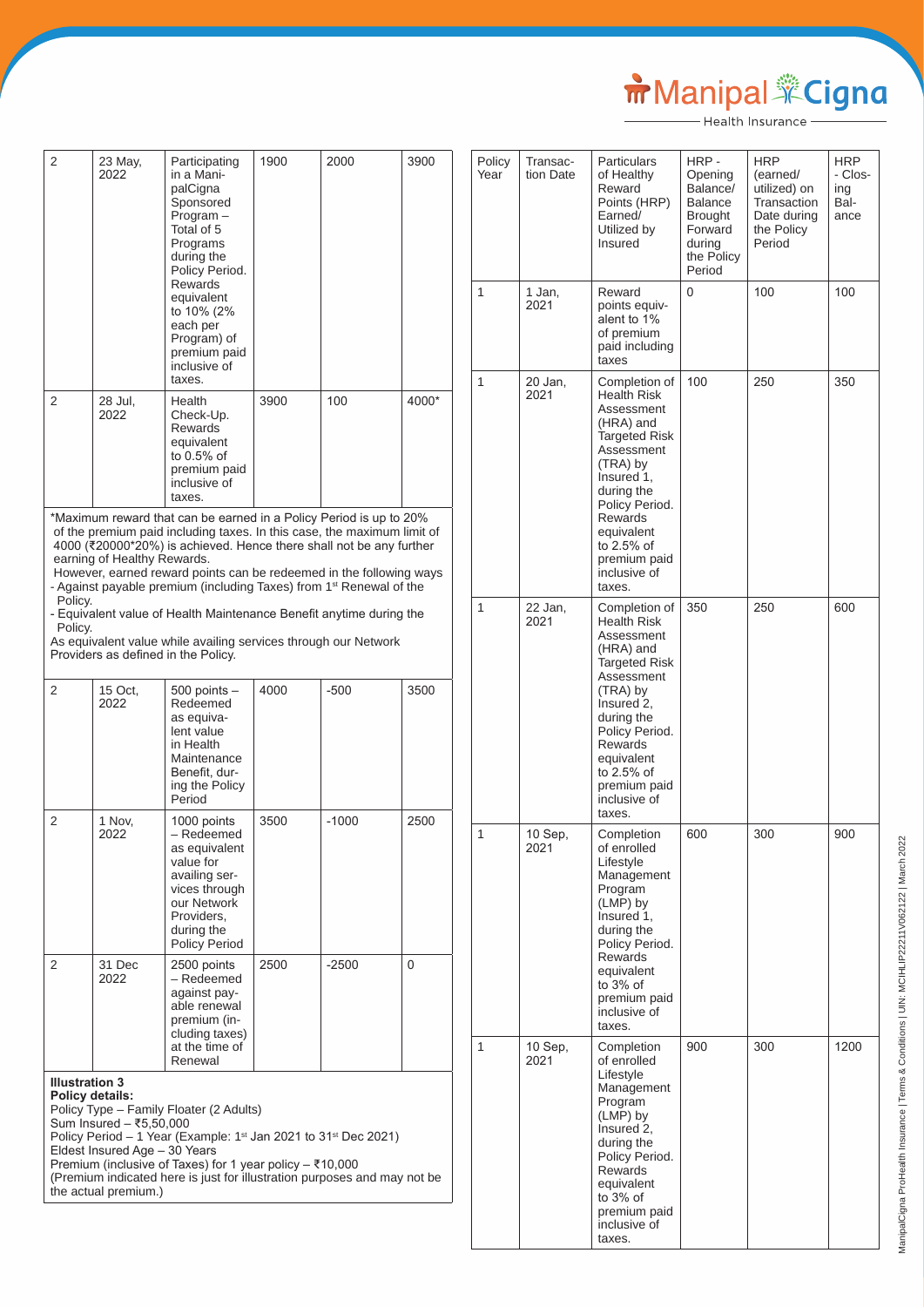| 1            | 20 Sep,<br>2021 | Completion<br>of enrolled<br>Chronic<br>Condition<br>Management<br>Program by<br>Insured 1,<br>during the<br>Policy Period.<br><b>Rewards</b><br>equivalent<br>to 3% of<br>premium paid<br>inclusive of<br>taxes.                             | 1200  | 300 | 1500  |
|--------------|-----------------|-----------------------------------------------------------------------------------------------------------------------------------------------------------------------------------------------------------------------------------------------|-------|-----|-------|
| $\mathbf{1}$ | 20 Sep,<br>2021 | Completion<br>of enrolled<br>Chronic<br>Condition<br>Management<br>Program by<br>Insured 2,<br>during the<br>Policy Period.<br><b>Rewards</b><br>equivalent<br>to 3% of<br>premium paid<br>inclusive of<br>taxes.                             | 1500  | 300 | 1800  |
| $\mathbf{1}$ | 23 Sep,<br>2021 | Participation<br>in one of the<br>ManipalCigna<br>Sponsored<br>Programs<br>by Insured<br>$1 - Total of$<br>1 Program<br>during the<br>Policy Period.<br><b>Rewards</b><br>equivalent<br>to $2\%$ of<br>premium paid<br>inclusive of<br>taxes. | 1800  | 200 | 2000* |
| $\mathbf{1}$ | 28 Sep,<br>2021 | Health<br>Check-Up.<br>Rewards<br>equivalent<br>to 0.5% of<br>premium paid<br>inclusive of<br>taxes.                                                                                                                                          | 2000* | 0*  | 2000* |

\*Maximum reward that can be earned in a Policy Period is up to 20% of the premium paid including taxes. In this case, the maximum limit of 2000 (₹10000\*20%) is achieved. Hence there shall not be any further earning of Healthy Rewards.

However, earned reward points can be redeemed in the following ways - Against payable premium (including Taxes) from 1<sup>st</sup> Renewal of the Policy.

- Equivalent value of Health Maintenance Benefit anytime during the **Policy** 

- As equivalent value while availing services through our Network Pro viders as defined in the Policy.

| 15 Oct,<br>2021 | $500$ points $-$<br>Redeemed<br>as equiva-<br>lent value<br>in Health<br>Maintenance<br>Benefit, by<br>Insured 1,<br>during the<br><b>Policy Period</b> | 2000 | $-500$ | 1500 |
|-----------------|---------------------------------------------------------------------------------------------------------------------------------------------------------|------|--------|------|

1 Nov, 2021 300 points – Redeemed as equivalent value for availing services through our Network Providers, by Insured 2. during the Policy Period  $1500$   $-300$   $1200$ 1 31 Dec 2021 1200 points – Redeemed against payable renewal premium (including taxes) at the time of Renewal 1200 0

Health Insurance

 The notifications related to wellness programs will be communicated via SMS, email and the program specific phone / web application. Details about reward points will be available on program app or shared through SMS or renewal notice sent to customers.

## **D.III. Optional covers**

 The following optional covers shall apply under the Policy for an Insured Person if specifically mentioned on the Schedule and shall apply to all Insured Persons under a single policy without any individual selection.

# **D.III.1. Hospital Daily Cash Benefit**

 We will pay the Hospital Daily Cash Benefit specified in the Policy for each continuous and completed 24 Hours of Hospitalization during the Policy Year, provided that:

- i. The hospitalization claim is admissible under the Base cover.
- ii. The Benefit will be available up to the maximum 30 days per Policy Year.
- iii. The Benefit under this cover will be over and above the Sum Insured under Section D.I.

 All claims under this Benefit can be made as per the process defined under Section G.I.5. under the Policy Terms and Conditions.

All other terms, conditions, waiting periods and exclusions shall apply.

#### **D.III.2. Deductible**

 We will provide for a Deductible on specific Sum Insured Options. Where ever a Deductible is selected such amounts will be applied for each Policy Year on the aggregate of all Claims in that Policy Year other than for claims under fixed Benefit Covers, Health Maintenance Benefit and Health Check Ups. Deductible shall apply to all sections other than Hospital Daily Cash Benefit, Health Maintenance Benefit, Health Check Up benefits and Add On Riders if opted.

Any Voluntary Co-pay shall not apply to plans with Deductible option.

 For the purpose of calculating the deductible and assessment of admissibility all claims must be submitted in accordance with Section G.I.16 of Claims Process.

All other terms, conditions, waiting periods and exclusions shall apply.

#### **Waiver of Deductible**

 We will offer the Insured Person an option to opt out of the Deductible Option under the product at the time of renewal under below conditions:

#### **- Opt out of deductible Within 48 Months**

The enhanced coverage during any policy renewals will not be available for an illness, disease, injury already contracted under the preceding Policy Periods or earlier. All waiting periods as mentioned under the policy shall apply afresh for this enhanced limit from the effective date of such enhancement.

• Premium for the opted indemnity health insurance Policy (without any Deductible) would be charged as per the age of the insured member at renewal.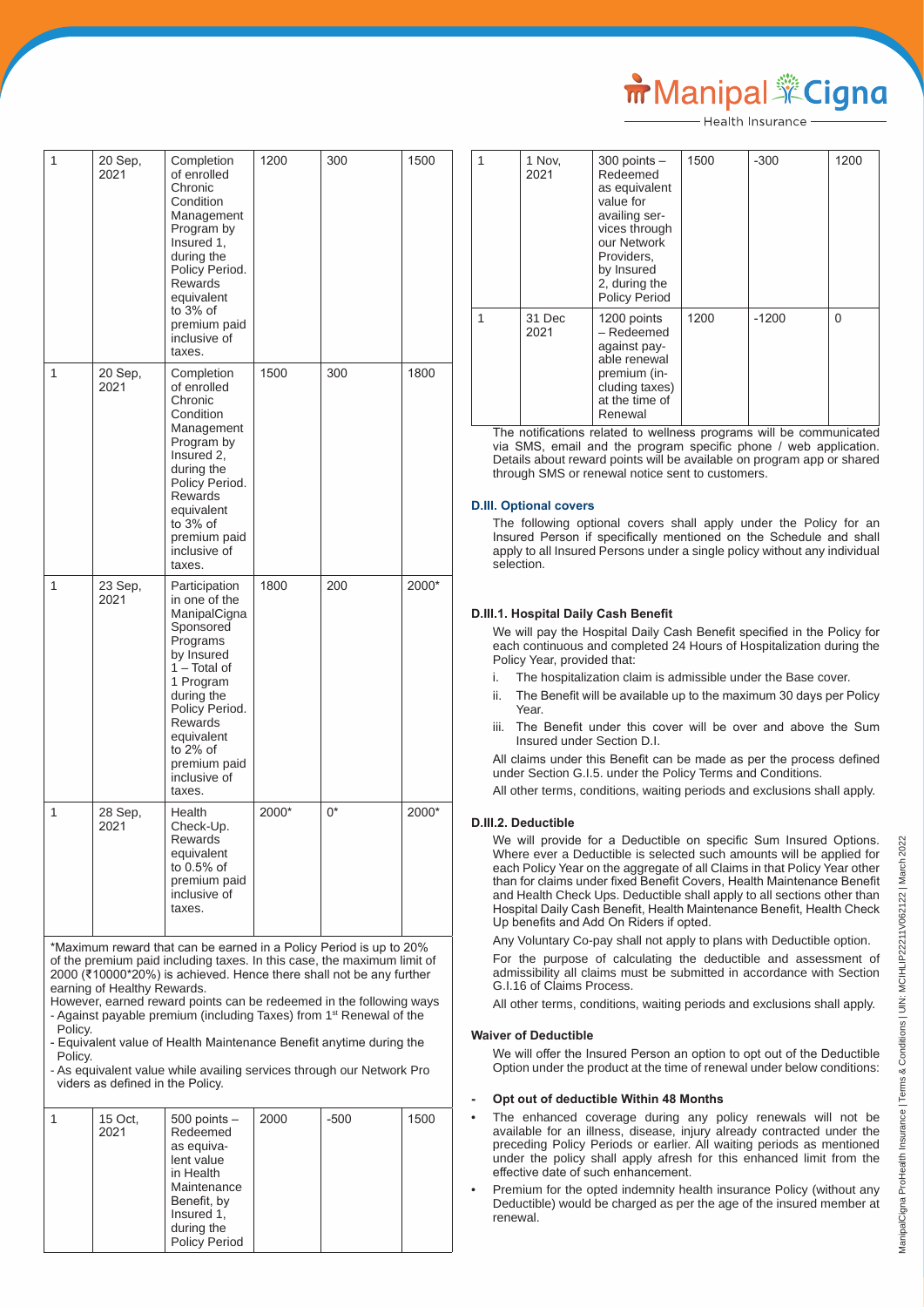- **- Opt out of deductible After 48 Months**
- The enhanced coverage will be available for any illness, disease, injury already contracted under the preceding Policy Periods or earlier with continuity of coverage in terms of waiver of waiting periods to the extent of benefits covered under this Policy, provided that it has been renewed with Us continuously and without any interruption
- Premium for the opted indemnity health insurance Policy (without any Deductible) would be charged as per the age of insured member at renewal.

#### **D.III.3. Reduction in Maternity Waiting Period**

 We will provide for a waiver of waiting period for Maternity Expenses (Section D.I.12) from 48 months to 24 months from the date of inception of first Policy with Us.

 New Born Baby cover and first year vaccinations will follow reduction in waiting period under Maternity Expenses Cover

 All other terms, conditions and exclusions under Maternity Expenses Cover (Section D.I.12) shall apply.

#### **D.III.4. Voluntary Co-Pay**

 Irrespective of the Age and number of claims made by the Insured Person and subject to the Co-payment option chosen by You, it is agreed that We will only pay 90% or 80% of any amount that We assess (payable amount) for the payment or reimbursement in respect of any Claim under the Policy made by that Insured Person and the balance will be borne by the Insured Person.

 Co-pays shall apply to all sections other than Health Maintenance Benefit, Health Check-Ups, Hospital Daily Cash Benefit and the Critical Illness Add on (if opted).

 Co-pay will be applied on the admissible claim amount. In case You have selected the Voluntary co-pay (Section D.III.4) and/or if You chooses to take treatment out of Zone then the co-pay percentages will apply in conjunction.

#### **D.III.5. Waiver of Mandatory Co-pay**

 We will provide an option to remove Mandatory co-pay which is applicable for persons Aged 65 years and above will be available on payment of additional premium.

#### **D.III.6. Cumulative Bonus Booster**

 We will provide an option to increase the Sum Insured by 25% for each policy year up to a maximum of 200% of Sum Insured provided that the Policy is renewed with Us without a break.

- No cumulative bonus will be added if the Policy is not renewed with Us by the end of the Grace Period. The Cumulative Bonus will not be accumulated in excess of 200% of the Sum Insured under the current Policy with Us.
- Any earned Cumulative Bonus will not be reduced for claims made in the future. Wherever the earned Cumulative Bonus is used for payment of a claim during a particular Policy Year.
- In case of opting for Cumulative Bonus Booster, the Cumulative Bonus under section D.II.3 shall not be available, however all terms and conditions of the said section shall apply.
- This Cumulative bonus shall not be available for claims made for Maternity Expenses under Section D.I.12, New Born Baby Expenses Section D.I.13 and First Year Vaccinations Section D.I.14

#### **E. Exclusions**

 We shall not be liable to make any payment under this Policy caused by, based on, arising out of or howsoever attributable to any of the following unless otherwise covered or specified under the Policy or any Cover opted under the Policy. All the waiting period shall be applicable individually for each Insured Person and claims shall be assessed accordingly.

#### **E.I. Standard Exclusions**

#### **E.I.1. Pre-existing Disease - Code-Excl. 01**

- a. Expenses related to the treatment of a Pre-existing Disease (PED) and its direct complications shall be excluded until the expiry of applicable months (24 months for Preferred, Premier plan/ 36 months for Plus, Accumulate plan/ 48 months for Protect plan) of continuous coverage after the date of inception of the first policy with us.
- b. In case of enhancement of sum insured the exclusion shall apply afresh

to the extent of sum insured increase.

- c. If the Insured Person is continuously covered without any break as defined under the portability norms of the extant IRDAI (Health Insurance) Regulations then waiting period for the same would be reduced to the extent of prior coverage.
- d. Coverage under the policy after the expiry of Pre-existing disease waiting period for any pre-existing disease is subject to the same being declared at the time of application and accepted by us.

#### **E.I.2. Specified disease/procedure Waiting Period - Code-E.I.2**

- a. Expenses related to the treatment of the listed Conditions, surgeries/ treatments shall be excluded until the expiry of 24 months of continuous coverage after the date of inception of the first policy with us. This exclusion shall not be applicable for claims arising due to an accident.
- b. In case of enhancement of sum insured the exclusion shall apply afresh to the extent of sum insured increase.
- c. If any of the specified disease/procedure falls under the waiting period specified for pre-Existing diseases, then the longer of the two waiting periods shall apply.
- d. The waiting period for listed conditions shall apply even if contracted after the policy or declared and accepted without a specific exclusion.
- e. If the Insured Person is continuously covered without any break as defined under the applicable norms on portability stipulated by IRDAI, then waiting period for the same would be reduced to the extent of prior coverage.
- f. List of specific diseases/procedures:
	- i. Cataract,
	- ii. Hysterectomy for Menorrhagia or Fibromyoma or prolapse of Uterus unless necessitated by malignancy myomectomy for fibroids,
- Knee Replacement Surgery (other than caused by an Accident), Non-infectious Arthritis, Gout, Rheumatism, Oestoarthritis and Osteoposrosis, Joint Replacement Surgery (other than caused by Accident), Prolapse of Intervertibral discs (other than caused by Accident), all Vertibrae Disorders, including but not limited to Spondylitis, Spondylosis, Spondylolisthesis, Congenital Internal,
	- iv. Varicose Veins and Varicose Ulcers,
	- v. Stones in the urinary uro-genital and biliary systems including calculus diseases,
	- vi. Benign Prostate Hypertrophy, all types of Hydrocele,
	- vii. Fissure, Fistula in anus, Piles, all types of Hernia, Pilonidal sinus, Hemorrhoids and any abscess related to the anal region.
	- viii. Chronic Suppurative Otitis Media (CSOM), Deviated Nasal Septum, Sinusitis and related disorders, Surgery on tonsils/ Adenoids, Tympanoplasty and any other benign ear, nose and throat disorder or surgery.
	- gastric and duodenal ulcer, any type of Cysts/Nodules/Polyps/ internal tumors / skin tumors, and any type of Breast lumps (unless malignant), Polycystic Ovarian Diseases,
	- x. Any surgery of the genito-urinary system unless necessitated by malignancy.

 If these diseases are pre-existing at the time of proposal or subsequently found to be pre-existing the pre-existing waiting periods as mentioned in the Schedule to this Policy shall apply.

#### **E.I.3. 30 days Waiting Period - Code-E.I.3**

- a) Expenses related to the treatment of any illness within 30 days of continuous coverage from the first policy commencement date shall be excluded except claims arising due to an accident, provided the same are covered.
- b) This exclusion shall not, however, apply if the Insured Person has Continuous Coverage for more than twelve months.
- c) The within referred waiting period is made applicable to the enhanced sum insured in the event of granting higher sum insured subsequently

#### **E.I.4. Investigation & Evaluation - Code-Excl 04**

- a. Expenses related to any admission primarily for diagnostics and evaluation purposes only are excluded.
- b. Any diagnostic expenses which are not related or not incidental to the current diagnosis and treatment are excluded.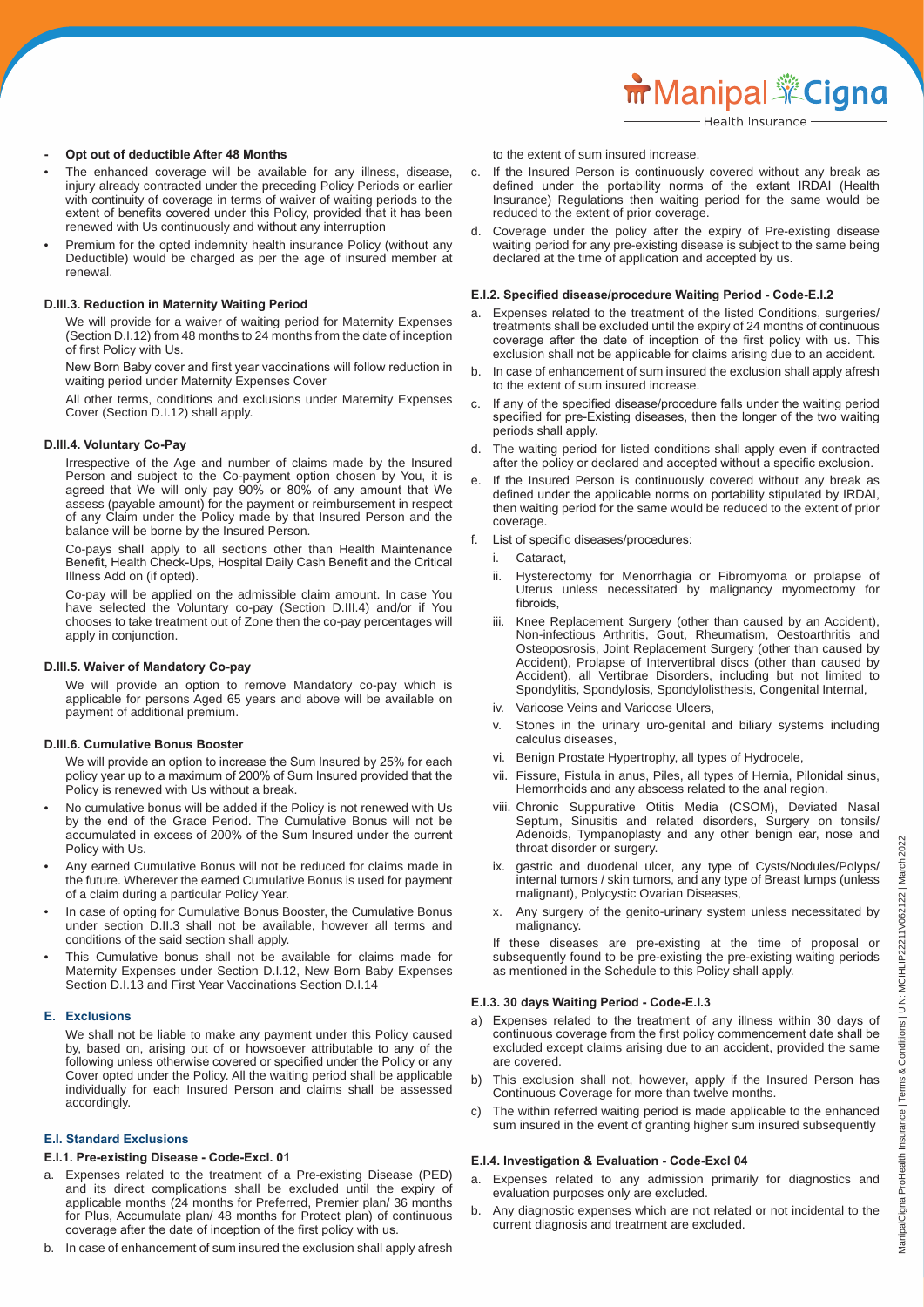#### **E.I.5. Rest Cure, rehabilitation and respite care - Code-Excl 05**

- a) Expenses related to any admission primarily for enforced bed rest and not for receiving treatment. This also includes:
	- Custodial care either at home or in a nursing facility for personal care such as help with activities of daily living such as bathing, dressing, moving around either by skilled nurses or assistant or non-skilled persons.
	- ii. Any services for people who are terminally ill to address physical, social, emotional and spiritual needs.

#### **E.I.6. Obesity/ Weight Control Code-Excl 06**

 Expenses related to the surgical treatment of obesity that does not fulfil all the below conditions:

- 1. Surgery to be conducted is upon the advice of the Doctor
- 2. The surgery/Procedure conducted should be supported by clinical protocols
- 3. The member has to be 18 years of age or older and
- 4. Body Mass Index (BMI);
	- a. greater than or equal to 40 or
	- b. greater than or equal to 35 in conjunction with any of the following severe comorbidities

following failure of less invasive methods of weight loss:

- i. Obesity-related cardiomyopathy
- ii. Coronary heart disease
- iii. Severe Sleep Apnea
- iv. Uncontrolled Type 2 Diabetes

#### **E.I.7. Change-of-Gender treatments Code-Excl 07**

 Expenses related to any treatment, including surgical management, to change characteristics of the body to those of the opposite sex.

#### **E.I.8. Cosmetic or Plastic Surgery Code- Excl 08**

 Expenses for cosmetic or plastic surgery or any treatment to change appearance unless for reconstruction following an Accident, Burn (s) or Cancer or as part of medically necessary treatment to remove a direct and immediate health risk to the insured. For this to be considered a medical necessity, it must be certified by the attending Medical Practitioner.

#### **E.I.9. Hazardous or Adventure sports Code-Excl 09**

 Expenses related to any treatment necessitated due to participation as a professional in hazardous or adventure sports, including but not limited to, para-jumping, rock climbing, mountaineering, rafting, motor racing, horse racing or scuba diving, hand gliding, sky diving, deep-sea diving.

#### **E.I.10. Breach of law Code-Excl 10**

 Expenses for treatment directly arising from or consequent upon any Insured Person committing or attempting to commit a breach of law with criminal intent.(e.g. intentional self-injury, suicide, or attempted suicide (whether sane or insane))

#### **E.I.11. Excluded Providers Code-Excl 11**

 Expenses incurred towards treatment in any hospital or by any Medical Practitioner or any other provider specifically excluded by the Insurer and disclosed in its website / notified to the policyholders are not admissible. However, in case of life threatening situations or following an accident, expenses up to the stage of stabilization are payable but not the complete claim.

- **E.I.12.** Treatment for Alcoholism, drug or substance abuse or any addictive condition and consequences thereof. **Code-Excl 12**
- **E.I.13.** Treatments received in heath hydros, nature cure clinics, spas or similar establishments or private beds registered as a nursing home attached to such establishments or where admission is arranged wholly or partly for domestic reasons. **Code-Excl13**
- **E.I.14.** Dietary supplements and substances that can be purchased without prescription, including but not limited to Vitamins, minerals and organic substances unless prescribed by a Medical Practitioner as part

of hospitalization claim or day care procedure. **Code-Excl 14**

#### **E.I.15. Refractive Error Code-Excl 15**

 Expenses related to the treatment for correction of eye sight due to refractive error less than 7.5 dioptres.

#### **E.I.16. Unproven Treatments Code-Excl 16**

 Expenses related to any unproven treatment, services and supplies for or in connection with any treatment. Unproven treatments are treatments, procedures or supplies that lack significant medical documentation to support their effectiveness.

#### **E.I.17. Sterility and Infertility Code-Excl 17**

Expenses related to sterility and infertility. This includes:

- (i) Any type of contraception, sterilization
- (ii) Assisted Reproduction services including artificial insemination and advanced reproductive technologies such as IVF, ZIFT, GIFT, ICSI
- (iii) Gestational Surrogacy
- (iv) Reversal of sterilization

#### **E.I.18. Maternity Code-Excl 18 (applicable to Protect and Accumulate plan)**

- i. Medical treatment expenses traceable to childbirth (including complicated deliveries and caesarean sections incurred during hospitalization) except ectopic pregnancy;
- ii. Expense towards miscarriage (unless due to an accident) and lawful medical termination of pregnancy during the policy period.

#### **E.II. Specific Exclusions**

#### **E.II.1. Maternity Waiting Period**

 Any treatment arising from or traceable to pregnancy, childbirth including caesarean section until 48 months of continuous coverage has elapsed for the particular Insured Person since the inception of the first Policy with Us. However, this exclusion / waiting period will not apply to Ectopic Pregnancy proved by diagnostic means and certified to be life threatening by the attending Medical Practitioner.

 Wherever Optional Cover for 'Reduction in Maternity Waiting Period' has been applied this limit will be reduced to 24 months of continuous cover.

#### **E.II.2. Personal Waiting period**

 A special Waiting Period not exceeding 48 months, may be applied to individual Insured Persons for the list of acceptable Medical Ailments listed under Underwriting Manual of the Product depending upon declarations on the proposal form and existing health conditions. Such waiting periods shall be specifically stated in the Schedule and will be applied only after receiving Your specific consent.

#### **E.II.3. 90 day waiting period for Critical Illness Add On Cover (if opted)**

 Any critical illness contracted and/or the disease incepts or manifests during the first 90 days from the Inception Date of the policy will not be covered under the critical illness benefit wherever opted.

- **E.II.4.** Dental Treatment, orthodontic treatment, dentures or Surgery of any kind unless necessitated due to an Accident and requiring minimum 24 hours Hospitalization. Treatment related to gum disease or tooth disease or damage unless related to irreversible bone disease involving the jaw which cannot be treated in any other way, unless specifically covered under the Policy.
- **E.II.5.** Circumcision unless necessary for treatment of a disease, illness or injury not excluded hereunder or due to an accident.
- **E.II.6.** Instrument used in treatment of Sleep Apnea Syndrome (C.P.A.P.) and Continuous Peritoneal Ambulatory Dialysis (C.P.A.D.) and Oxygen Concentrator for Bronchial Asthmatic condition, Infusion pump or any other external devices used during or after treatment.
- **E.II.7.** External Congenital Anomaly or defects or any complications or conditions arising therefrom.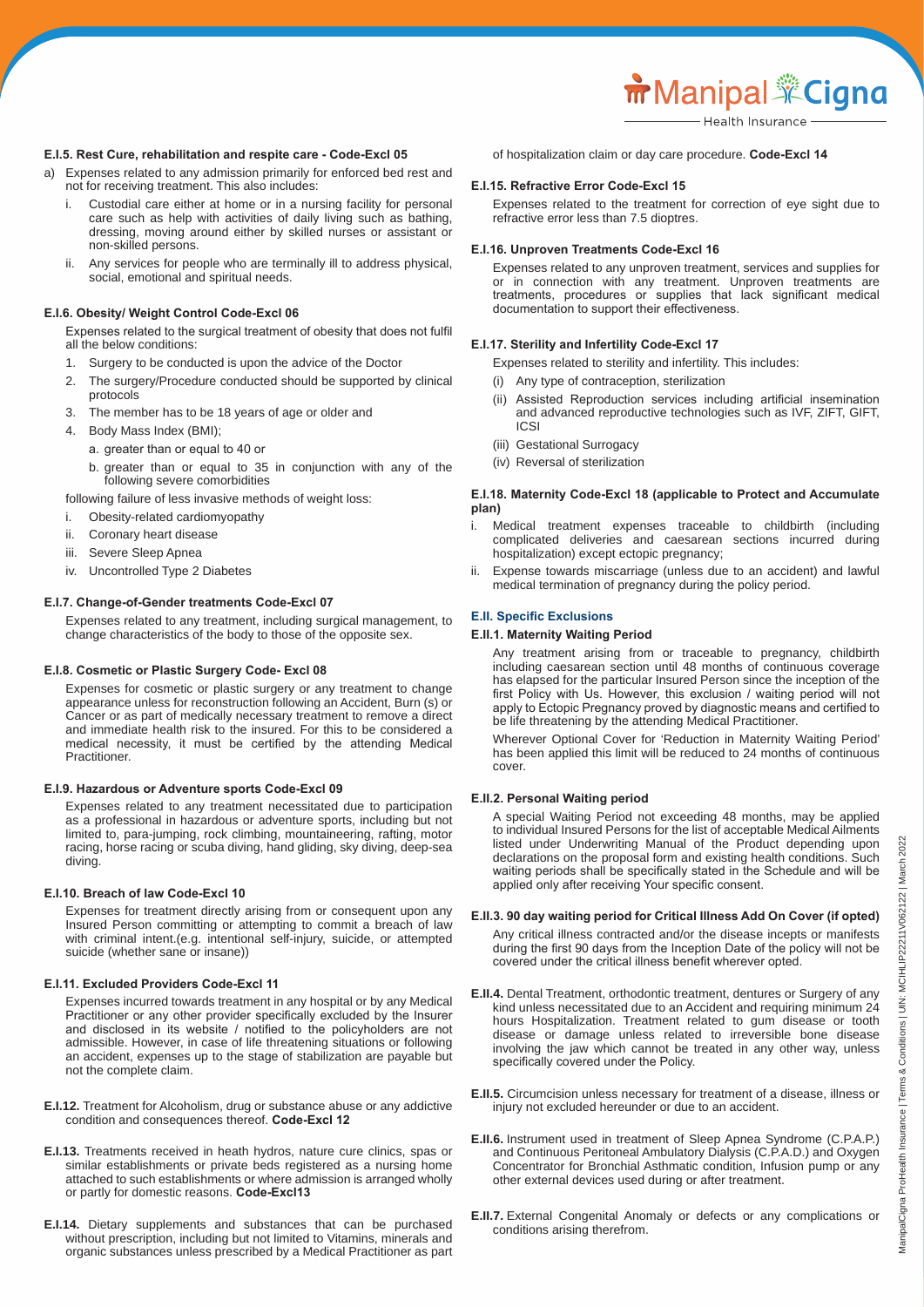- **E.II.8.** Prostheses, corrective devices and medical appliances, which are not required intra-operatively for the disease/ illness/ injury for which the Insured Person was Hospitalised.
- **E.II.9.** Any stay in Hospital without undertaking any treatment or any other purpose other than for receiving eligible treatment of a type that normally requires a stay in the hospital.
- **E.II.10.** Treatment received outside India other than for coverage under World Wide Emergency Cover, Expert Opinion on Critical Illnesses.
- **E.II.11.** Costs of donor screening or costs incurred in an organ transplant surgery involving organs not harvested from a human body.
- **E.II.12.** Any form of Non-Allopathic treatment (except AYUSH In-patient Treatment), Hydrotherapy, Acupuncture, Reflexology, Chiropractic treatment or any other form of indigenous system of medicine.
- **E.II.13.** All Illness/expenses caused by ionizing radiation or contamination by radioactivity from any nuclear fuel (explosive or hazardous form) or from any nuclear waste from the combustion of nuclear fuel nuclear, chemical or biological attack or in any other sequence to the loss.
- **E.II.14.** All expenses caused by or arising from or attributable to foreign invasion, act of foreign enemies, hostilities, warlike operations (whether war be declared or not or while performing duties in the armed forces of any country), participation in any naval, military or air-force operation, civil war, public defense, rebellion, revolution, insurrection, military or usurped power, active participation in riots, confiscation or nationalization or requisition of or destruction of or damage to property by or under the order of any government or local authority.
- **E.II.15.** All non-medical expenses including convenience items for personal comfort not consistent with or incidental to the diagnosis and treatment of the disease/illness/injury for which the Insured Person was hospitalized - belts, collars, splints, slings, braces, stockings of any kind, diabetic footwear, thermometer and any medical equipment that is subsequently used at home except when they form part of room expenses, procedure charges and cost of treatment.For complete list of Non-medical expenses, please refer to the Annexure IV List - I "Items for which Coverage is not available in the Policy"
- **E.II.16.** Any deductible amount or percentage of admissible claim under co-pay if applicable and as specified in the Schedule to this Policy.
- **E.II.17.** Existing diseases disclosed by the Insured Person (limited to the extent of the ICD codes mentioned in line with Chapter IV, Guidelines on Standardization of Exclusions in Health Insurance Contracts, 2019), provided the same is applied at the underwriting and consented by You/ Insured Person.

#### **F. General Terms and Clauses**

#### **F.I. Standard General Terms and Clauses**

#### **F.I.1. Disclosure of Information**

 The Policy shall be null and void and all premium paid thereon shall be forfeited to the Company in the event of misrepresentation, mis-description or non-disclosure of any material fact by the policyholder. ("Material facts" for the purpose of this policy shall mean all relevant information sought by the company in the proposal form and other connected documents to enable it to take informed decision in the context of underwriting the risk)

#### **F.I.2. Condition Precedent to Admission of Liability**

 The terms and conditions of the Policy must be fulfilled by the Insured Person for the Company to make any payment for claim (s) arising under the policy.

#### **F.I.3. Claim Settlement (provision for Penal Interest)**

- The Company shall settle or reject the claim, as the case may be, within 30 days from the date of receipt of last necessary document.
- In the case of delay in the payment of a claim, the Company shall be liable to pay interest to the policyholder from the date of receipt of last necessary document to the date of payment of claim at a rate 2% above the bank rate.
- iii. However, where the circumstances of a claim warrant an investigation in the opinion of the Company, it shall initiate and complete such investigation at the earliest, in any case not later than 30 days from the date of receipt of last necessary document. In such cases, the Company shall settle or reject the claim within 45 days from the date of receipt of last necessary document.
- iv. In case of delay beyond stipulated 45 days, the Company shall be liable to pay interest to the policyholder at a rate 2% above the bank rate from the date of receipt of last necessary document to the date of payment of claim.

"Bank rate" shall mean the rate fixed by the Reserve Bank of lndia (RBl) at the beginning of the financial year in which claim has fallen due.

# **F.I.4. Complete Discharge**

 Any payment to the policyholder, insured person or his/her nominees or his/her legal representative or assignee or to the Hospital, as the case may be, for any benefit under the policy shall be a valid discharge towards payment of claim by the Company to the extent of that amount for the particular claim.

#### **F.I.5. Multiple Policies**

- In case of multiple policies taken by an insured person during a period from one or more insurers to indemnify treatment costs, the insured person shall have the right to require a settlement of his/her claim in terms of any of his/her policies. In all such cases, the insurer chosen by the insured person shall be obliged to settle the claim as long as the claim is within the limits of and according to the terms of the chosen policy.
- Insured person having multiple policies shall also have the right to prefer claims under this policy for the amounts disallowed under any other policy / policies even if the sum insured is not exhausted. Then the insurer shall independently settle the claim subject to the terms and conditions of this policy.
- If the amount to be claimed exceeds the sum insured under a single policy, the insured person shall have right to choose insurer from whom he/she wants to claim the balance amount.
- Where an insured person has policies from more than one insurer to cover the same risk on indemnity basis, the insured person shall only be indemnified the treatment costs in accordance with the terms and conditions of the chosen policy.

#### **F.I.6. Fraud**

 If any claim made by the insured person, is in any respect fraudulent, or if any false statement, or declaration is made or used in support thereof, or if any fraudulent means or devices are used by the insured person or anyone acting on his/her behalf to obtain any benefit under this policy, all benefits under this policy shall be forfeited.

 Any amount already paid against claims which are found fraudulent later under this policy shall be repaid by all person (s) named in the policy schedule, who shall be jointly and severally liable for such repayment.

 For the purpose of this clause, the expression "fraud" means any of the following acts committed by the Insured Person or by his agent, with intent to deceive the insurer or to induce the insurer to issue an insurance Policy:-

- a) the suggestion, as a fact of that which is not true and which the Insured Person does not believe to be true;
- b) the active concealment of a fact by the Insured Person having knowledge or belief of the fact;
- c) any other act fitted to deceive; and
- d) any such act or omission as the law specially declares to be fraudulent

 The company shall not repudiate the policy on the ground of fraud, if the insured person/beneficiary can prove that the misstatement was true to the best of his knowledge and there was no deliberate intention to suppress the fact or that such mis-statement of or suppression of material fact are within the knowledge of the insurer.

#### **F.I.7. Cancellation**

The policyholder may cancel this policy by giving 15 days written notice and in such an event, the Company shall refund premium for the unexpired policy period as detailed below.

**Refund Grid as % of Premium**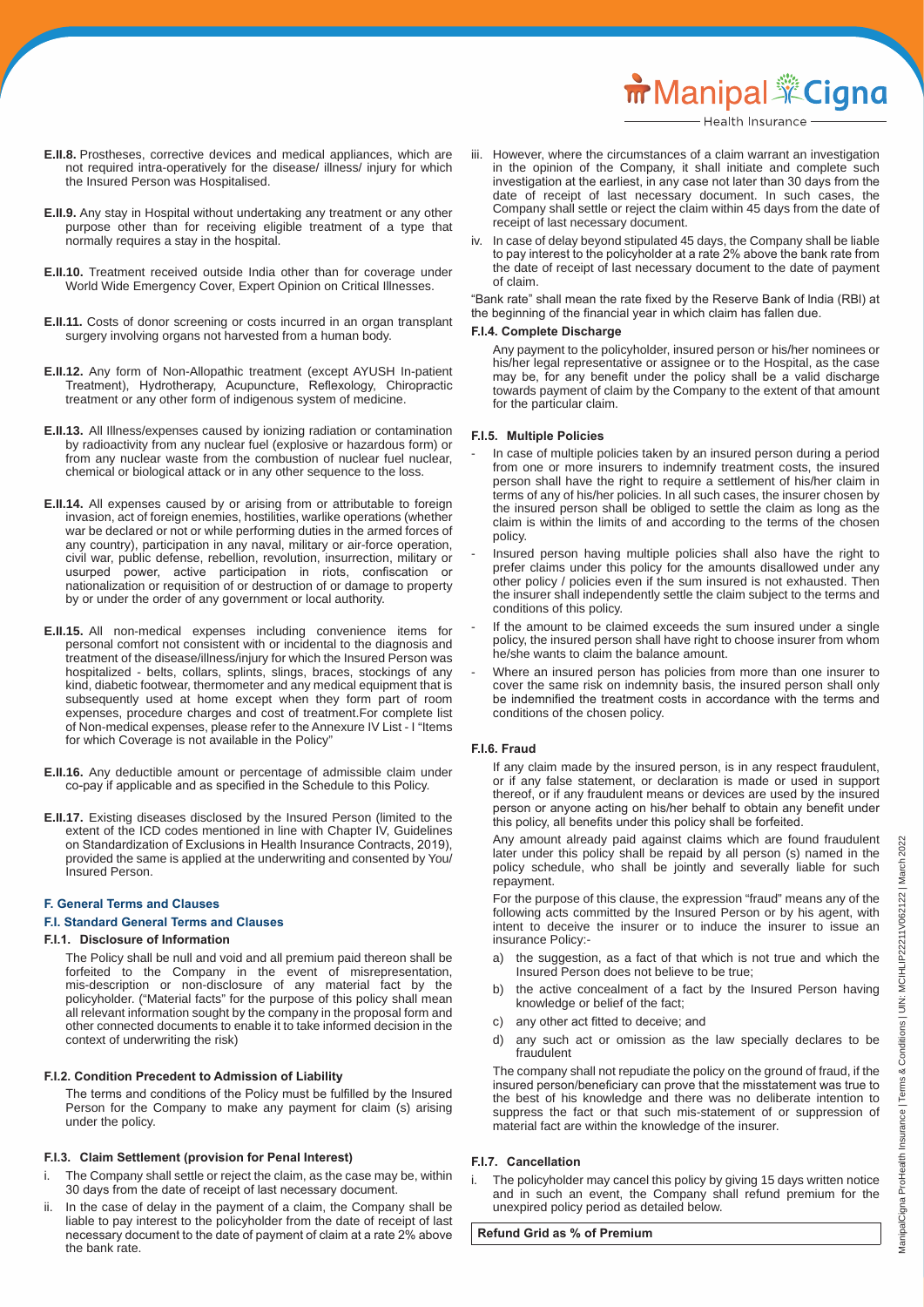| Policy<br><b>Cancelation Within</b><br>(Days) | Policy Year-1 | Policy Year-2 | Policy Year-3 |
|-----------------------------------------------|---------------|---------------|---------------|
| 0 - 30 Days                                   | 85.00%        | 87.50%        | 89.00%        |
| 31 - 90 Days                                  | 75.00%        | 80.00%        | 82.50%        |
| 91 - 181 Days                                 | 50.00%        | 70.00%        | 75.00%        |
| 182 - 272 Days                                | 30.00%        | 60.00%        | 70.00%        |
| 273 - 365 Days                                | $0.00\%$      | 50.00%        | 60.00%        |
| 366 - 456 Days                                |               | 35.00%        | 55.00%        |
| 457 - 547 Days                                |               | 25.00%        | 45.00%        |
| 548 - 638 Days                                |               | 15.00%        | 40.00%        |
| 639 - 730 Days                                | <b>NIL</b>    | $0.00\%$      | 30.00%        |
| 731 - 821 Days                                |               |               | 25.00%        |
| 822 - 912 Days                                |               |               | 15.00%        |
| 913 - 1003 Days                               |               | <b>NIL</b>    | 5.00%         |
| 1004 and more Days                            |               |               | $0.00\%$      |

 No refund will be processed for cancellation of policies with Premium Payment Mode as Half-yearly, Quarterly or Monthly.

 Notwithstanding anything contained herein or otherwise, no refunds of premium shall be made in respect of Cancellation where, any claim has been admitted or has been lodged or any benefit has been availed by the insured person under the policy.

ii. The Company may cancel the policy at any time on grounds of misrepresentation, non - disclosure of material facts, fraud by the insured person by giving 15 days written notice. There would be no refund of premium on cancellation on grounds of misrepresentation, non-disclosure of material facts or fraud.

 Wherever a Policy under the Accumulate Plan is cancelled, any unclaimed Health Maintenance Benefit limit will remain applicable on the Policy and available for a claim over the next 12 month period. You may convert any available Healthy Reward Points in to the Health Maintenance Benefit before initiating the cancellation of the Policy.

#### **F.I.8. Migration**

 The Insured Person will have the option to migrate the Policy to other health insurance products/plans offered by the company by applying for migration of the policy at least 30 days before the policy renewal date as per IRDAI guidelines on Migration. If such person is presently covered and has been continuously covered without any lapses under any health insurance product/plan offered by the company, the Insured Person will get the accrued continuity benefits in waiting periods as per IRDAI guidelines on migration.

 For Detailed Guidelines on Migration, kindly refer IRDAI Guidelines Ref No: IRDAI/HLT/REG/CIR/003/01/2020

## **F.I.9. Portability**

 The insured person will have the option to port the policy to other insurers by applying to such insurer to port the entire policy along with all the members of the family, if any, at least 45 days before, but not earlier than 60 days from the policy renewal date as per IRDAI guidelines related to portability. If such person is presently covered and has been continuously covered without any lapses under any health insurance policy with an Indian General/Health insurer, the proposed insured person will get the accrued continuity benefits in waiting periods as per IRDAI guidelines on portability.

 For detailed Guidelines on Portability, kindly refer IRDAI Guidelines Ref No: IRDAI/HLT/REG/CIR/003/01/2020 and Schedule I of IRDAI (Health Insurance) Regulations 2016 for the Portability norms

 All benefits under the Policy will terminate on successful porting of the Policy other than any Health Maintenance Benefit under Accumulate Plan which will be available for a claim up to a period of 12 months from the date of expiry of such policy.

#### **F.I.10. Renewal of Policy**

 The policy shall ordinarily be renewable except on grounds of fraud, misrepresentation by the insured person.

The Company shall endeavour to give notice for renewal. However,

**m** Manipal <sup>\*</sup>Cigna

the Company is not under obligation to give any notice for renewal.

- ii. Renewal shall not be denied on the ground that the insured person had made a claim or claims in the preceding policy years.
- iii. Request for renewal along with requisite premium shall be received by the Company before the end of the policy period.
- iv. At the end of the policy period, the policy shall terminate and can be renewed within the Grace Period of 30/15 days, to maintain continuity of benefits without break in policy. Coverage is not available during the grace period.
- No loading shall apply on renewals based on individual claims experience.

#### **F.I.11. Withdrawal of Policy**

- In the likelihood of this product being withdrawn in future, the Company will intimate the insured person about the same 90 days prior to expiry of the policy.
- ii. Insured person will have the option to migrate to similar health insurance product available with the Company at the time of renewal with all the accrued continuity benefits such as cumulative bonus, waiver of waiting period, as per IRDAI guidelines, provided the policy has been maintained without a break.

#### **F.I.12. Moratorium Period**

 After completion of eight continuous years under the policy no look back to be applied. This period of eight years is called as moratorium period. The moratorium would be applicable for the sums insured of the first policy and subsequently completion of 8 continuous years would be applicable from date of enhancement of sums insured only on the enhanced limits. After the expiry of Moratorium Period no health insurance claim shall be contestable except for proven fraud and permanent exclusions specified in the policy contract. The policies would however be subject to all limits, sub limits, co-payments, deductibles as per the policy contract.

#### **F.I.13. Premium Payment in Instalments (Wherever applicable)**

 If the insured person has opted for Payment of Premium on an Instalment basis i.e. Half Yearly, Quarterly or Monthly, as mentioned in the Policy Schedule/Certificate of Insurance, the following Conditions shall apply (notwithstanding any terms contrary elsewhere in the policy)

- i. Grace Period of 30 days would be given for Half-yearly and Quarterly mode of payment and grace period of 15 days for monthly mode of payment would be given to pay the instalment premium due for the Policy.
- ii. During such grace period, coverage will not be available from the due date of instalment premium till the date of receipt of premium by Company.
- iii. The insured person will get the accrued continuity benefit in respect of the "Waiting Periods", "Specific Waiting Periods" in the event of payment of premium within the stipulated grace Period.
	- No interest will be charged if the instalment premium is not paid on due date.
	- v. In case of instalment premium due not received within the grace period, the policy will get cancelled.
	- In the event of a claim, all subsequent premium instalments shall immediately become due and payable.
	- vii. The company has the right to recover and deduct all the pending instalments, for the Policy Year, from the claim amount due under the policy.

#### **F.I.14. Possibility of Revision of Terms of the Policy Including the Premium Rates**

 The Company, with prior approval of IRDAI, may revise or modify the terms of the policy including the premium rates. The insured person shall be notified three months before the changes are effected.

## **F.I.15. Free Look period**

 The Free Look period shall be applicable on new individual health insurance policies and not on renewals or at the time of porting/ migrating the policy.

 The insured person shall be allowed a free look period of fifteen days from date of receipt of the policy document to review the terms and conditions of the policy and to return the same if not acceptable.

If the insured has not made any claim during the Free Look Period, the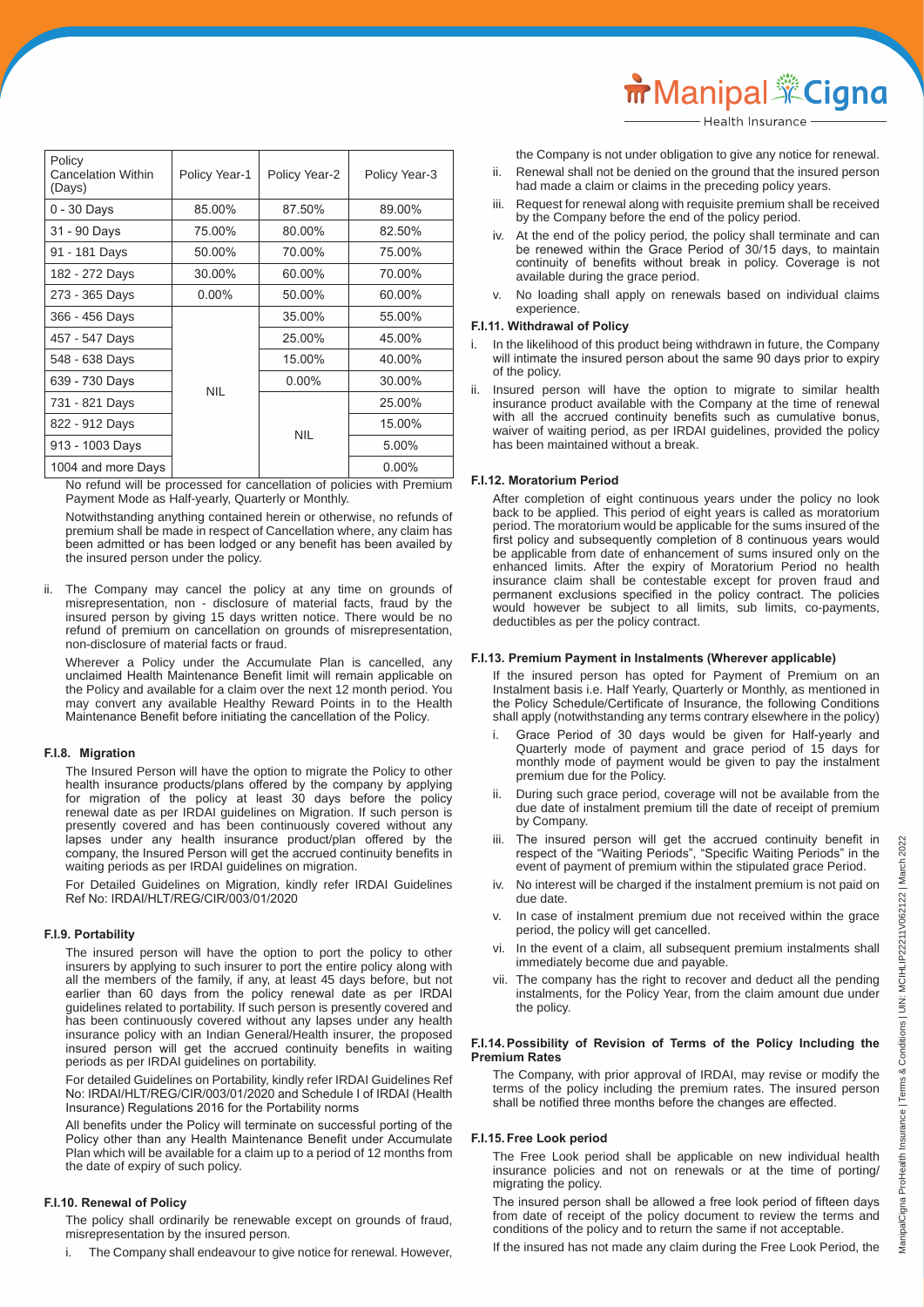insured shall be entitled to

- a. a refund of the premium paid less any expenses incurred by the Company on medical examination of the insured person and the stamp duty charges or;
- b. where the risk has already commenced and the option of return of the policy is exercised by the insured person, a deduction towards the proportionate risk premium for period of cover or;
- c. Where only a part of the insurance coverage has commenced, such proportionate premium commensurate with the insurance coverage during such period.

#### **F.I.16. Redressal of Grievance**

 If you have a grievance that you wish us to redress, you may contact us with the details of the grievance through:

Our website: www.manipalcigna.com

Email: customercare@manipalcigna.com,

Senior Citizens may write to us at -

seniorcitizensupport@manipalcigna.com

 Toll Free: 1800-102-4462

 Contact No.: + 91 22 61703600

 Courier: Any of Our Branch office or corporate office during business hours.

 Insured Person may also approach the grievance cell at any of company's branches with the details of the grievance.

 If Insured Person is not satisfied with the redressal of grievance through one of the above methods, insured person may contact the grievance officer at, 'The Grievance Cell, ManipalCigna Health Insurance Company Limited, 401/402, Raheja Titanium, Western Express Highway, Goregaon East, Mumbai - 400063, India or email headcustomercare@manipalcigna.com.

 For updated details of grievance officer, kindly refer link https://www.manipalcigna.com/grievance-redressa

 If Insured person is not satisfied with the redressal of grievance through above methods, the Insured Person may approach the office of Insurance Ombudsman of the respective area/region for redressal of grievance as per Insurance Ombudsman Rules 2017. The contact details of Ombudsman offices attached as Annexure I to this Policy document.

 Grievance may also be lodged at IRDAI Integrated Grievance Management System - https://igms.irda.gov.in/

 You may also approach the Insurance Ombudsman if your complaint is open for more than 30 days from the date of filing the complaint.

#### **F.I.17. Nomination**

 The policyholder is required at the inception of the policy to make a nomination for the purpose of payment of claims under the policy in the event of death of the policyholder. Any change of nomination shall be communicated to the company in writing and such change shall be effective only when an endorsement on the policy is made. In the event of death of the policyholder, the Company will pay the nominee {as named in the Policy Schedule/Policy Certificate/Endorsement (if any)} and in case there is no subsisting nominee, to the legal heirs or legal representatives of the Policyholder whose discharge shall be treated as full and final discharge of its liability under the Policy.

#### **F.II. Specific Terms and Clauses**

#### **F.II.1. Material Change**

 Material information to be disclosed includes every matter that You are aware of, that relates to questions in the Proposal Form and which is relevant to Us in order to accept the risk of insurance and if so on what terms. You must exercise the same duty to disclose those matters to Us before the Renewal, extension, variation, endorsement or reinstatement of the contract.

#### **F.II.2. Alterations in the Policy**

 This Policy constitutes the complete contract of insurance. No change or alteration will be effective or valid unless approved in writing which will be evidenced by a written endorsement, signed and stamped by Us.

#### **F.II.3. Change of Policyholder**

 The policyholder may be changed only at the time of Renewal of the Policy. The new policyholder must be a member of the Insured Person's immediate family. Such change would be solely subject to Our discretion and payment of premium by You. The renewed Policy shall be treated as having been renewed without break.

 The policyholder may be changed upon request in case of his demise, his moving out of India or in case of divorce during the Policy Period.

#### **F.II.4. No Constructive Notice**

 Any knowledge or information of any circumstance or condition in relation to the Policyholder/ Insured Person which is in Our possession and not specifically informed by the Policyholder / Insured Person shall not be held to bind or prejudicially affect Us notwithstanding subsequent acceptance of any premium.

#### **F.II.5. Geography**

 The geographical scope of this policy applies to events within India other than for Worldwide Emergency Cover and which are specifically covered in the Schedule. However all admitted or payable claims shall be settled in India in Indian rupees.

#### **F.II.6. Mandatory Co-pay**

 A compulsory Co-payment of 20% is applicable on all claims for Insured Persons Aged 65 years and above irrespective of Age of entry in to the Policy. For persons who have opted for a Waiver of Mandatory Co-pay the same will not apply.

 Co-pay will be applied on the admissible claim amount. In case the Insured has selected the Voluntary co-pay (Section D.III.4), and/or if he chooses to take treatment out of Zone then the co-pay percentages will apply in conjunction.

#### **F.II.7. Records to be maintained**

 You or the Insured Person, as the case may be shall keep an accurate record containing all medical records pertaining to claim and shall allow Us or our representative (s) to inspect such records. You or the Insured Person as the case may be, shall furnish such information as may be required by Us under this Policy at any time during the Policy Period and up to three years after the Policy expiration, or until final adjustment (if any) and resolution of all Claims under this Policy.

#### **F.II.8. Grace Period**

 The Policy may be renewed by mutual consent and in such event the Renewal premium should be paid to Us on or before the date of expiry of the Policy and in no case later than the Grace Period of 30 days from the expiry of the Policy. We will not be liable to pay for any claim arising out of an Injury/ Accident/ Condition that occurred during the Grace Period. The provisions of Section 64VB of the Insurance Act shall be applicable. All policies Renewed within the Grace Period shall be eligible for continuity of cover.

#### **F.II.9. Renewal Terms**

- a. The Policy is ordinarily renewable on mutual consent for life, subject to application of Renewal and realization of Renewal premium.
- We, shall not be liable for any claim arising out of an ailment suffered or Hospitalization commencing or disease/illness/condition contracted during the period between the expiry of previous policy and date of inception of subsequent policy. In case of Accumulate Plan only the unutilised Health Maintenance Benefit limit (excluding any Cumulative Bonus) will be available for a claim during the grace period
- Where the Policy is not renewed before the end of the Grace Period and the Policy is terminated, any unutilized Health Maintenance Benefit limit in respect of the Accumulate Plan shall be available for a claim as defined under Section D.I.11 above up to a period of 12 months from the date of expiry of the Policy. All Such claims will be in respect of the Insured Members under the expiring policy only.
- d. Renewals will not be denied except on grounds of misrepresentation, moral hazard, fraud, non-disclosure of material facts or non-co operation by You.
- Where We have discontinued or withdrawn this product/plan You will have the option to renewal under the nearest substitute Policy being issued by Us, provided however benefits payable shall be subject to the terms contained in such other policy which has been approved by IRDAI.
- f. Insured Person shall disclose to Us in writing of any material change in the health condition at the time of seeking Renewal of this Policy,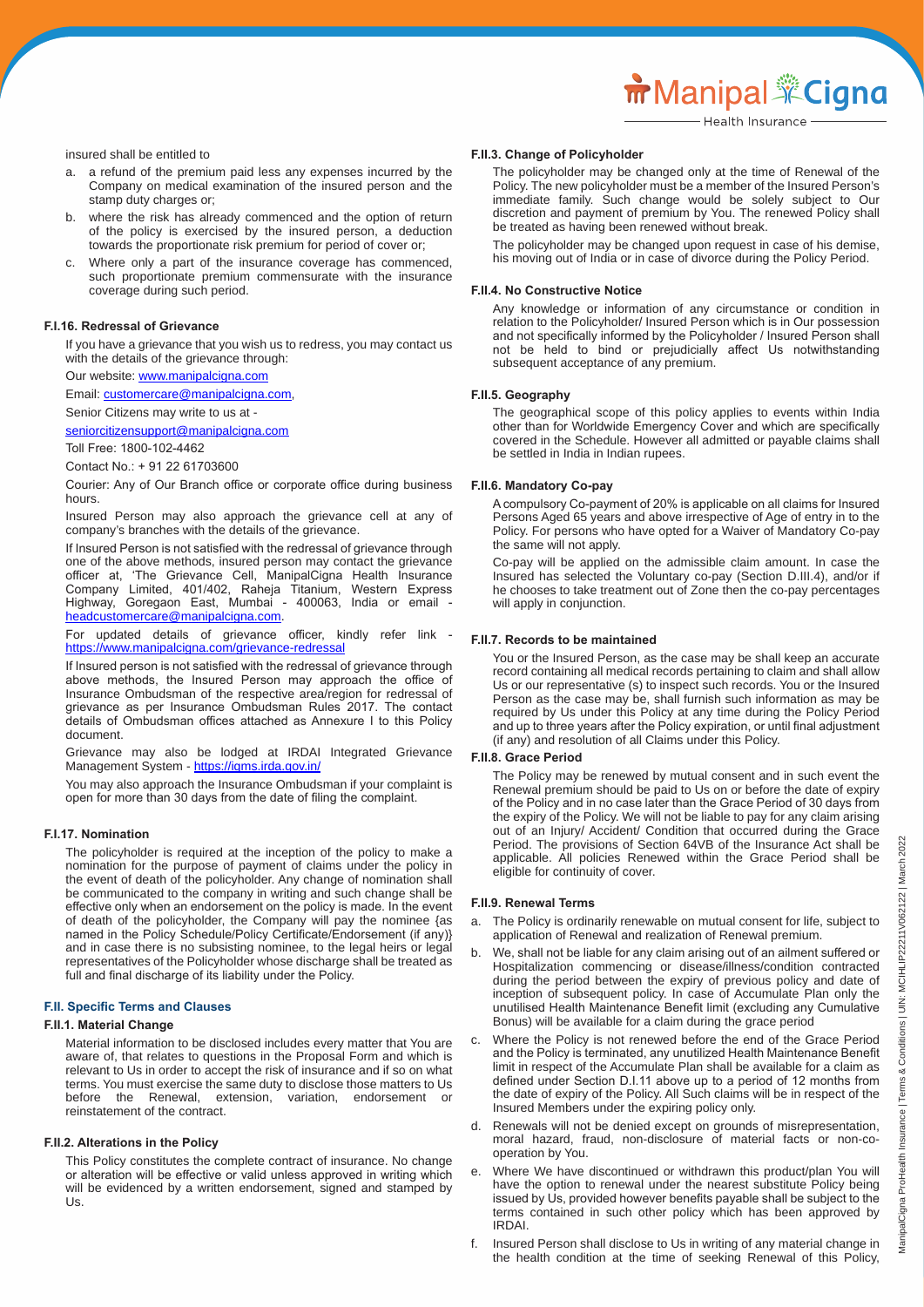irrespective of any claim arising or made. The terms and condition of the existing policy will not be altered.

- We may, revise the Renewal premium payable under the Policy or the terms of cover, provided that all such changes are approved by IRDAI and in accordance with the IRDAI rules and regulations as applicable from time to time. Renewal premium will not alter based on individual claims experience. We will intimate You of any such changes at least 90 days prior to date of such revision or modification.
- h. Alterations like increase/ decrease in Sum Insured or Change in Plan/ Product, addition/deletion of members, addition deletion of Medical Condition existing prior to policy inception will be allowed at the time of Renewal of the Policy. You can submit a request for the changes by filling the proposal form before the expiry of the Policy. We reserve Our right to carry out underwriting in relation to acceptance of request for change of Sum Insured or addition/deletion of members, addition deletion of Medical Condition existing prior to policy inception, on renewal. The terms and conditions of the existing policy will not be altered.
- i. Any enhanced Sum Insured during any policy renewals will not be available for an illness, disease, injury already contracted under the preceding Policy Periods. All waiting periods as mentioned below shall apply afresh for this enhanced limit from the effective date of such enhancement.
- j. Wherever the Sum Insured is reduced on any Policy Renewals, the waiting periods as mentioned below shall be waived only up to the lowest Sum Insured of the last 48/ 36/ 24 consecutive months as applicable to the relevant waiting periods of the Plan opted.
- k. Where an Insured Person is added to this Policy, either by way of endorsement or at the time of renewal, all waiting periods under Section E.I.1 to E.I.3 and E.II.1 and E.II.2 will be applicable considering such Policy Year as the first year of Policy with the Company.
- l. Applicable Cumulative Bonus shall be accrued on each renewal as per eligibility under the plan opted.
- m. Once an Insured Person attain age of 65 years on renewal a Mandatory co-payment of 20% will be applicable on all claims irrespective of the age of entry in to the Policy. This clause does not apply to persons who have opted for a Waiver of Mandatory Co-pay.
- n. In case of floater policies, children attaining 24 years at the time of renewal will be moved out of the floater into an individual cover, however all continuity benefits on the policy will remain intact. Cumulative Bonus earned on the Policy will stay with the floater cover.

#### **III. You may pay the premium through National Automated Clearing House (NACH)/ Standing Instruction (SI) provided that**

- i. NACH/Standing Instruction Mandate form is completely filled & signed by You.
- The Premium amount which would be auto debited & frequency of instalment is duly filled in the mandate form.
- New Mandate Form is required to be filled in case of any change in the Policy Terms and Conditions whether or not leading to change in Premium.
- iv. You need to inform us at least 15 days prior to the due date of instalment premium if You wish to discontinue with the NACH/ Standing Instruction facility.

 Non-payment of premium on due date as opted by You in the mandate form subject to an additional renewal/ revival period will lead to termination of the policy.

#### **F.II.10. Premium calculation**

 Premium will be calculated based on the Sum Insured opted, Age, gender, risk classification and Zone of Cover. Default Zone of Cover will be based on Your City-Location based on Your correspondence address. All Premiums are age based and will vary each year as per the change in age group.

 For premium calculation of floater policies, Age of eldest member would be considered.

 Premium towards Maternity Expenses, New born baby expenses and First Year Vaccinations shall be applied to female Insured Members between age group of 18 to 45 years only.

 Premium can be paid on Single, Yearly, Half yearly, Quarterly and Monthly basis. Premium payment mode can only be selected at the inception of the Policy or at the renewal of the Policy.

 In case of premium payment modes other than Single and Yearly, a loading will be applied on the premium.

Loading grid applicable for Half yearly, Quarterly and Monthly payment

mode.

| Premium payment mode | % Loading on premium |
|----------------------|----------------------|
| Monthly              | 5.50                 |
| Quarterly            | 3.50                 |
| Half yearly          | 2.50                 |

Zone Classification

**Zone I:** Mumbai, Thane & Navi Mumbai, Gujarat and Delhi & NCR

**Zone II:** Bangalore, Hyderabad, Chennai, Chandigarh, Ludhiana, Kolkata, Pune

**Zone III:** Rest of India excluding the locations mentioned under Zone I & Zone II

- Identification of Zone will be based on the location-City of the proposed Insured Persons.
- (a) Persons paying Zone I premium can avail treatment all over India wit out any Co-pay.
- (b) Persons paying Zone II premium
	- i) Can avail treatment in Zone II and Zone III without any Co-pay.
	- ii) Availing treatment in Zone I will have to bear 10% of each and every claim.
- (c) Person paying Zone III premium
	- Can avail treatment in Zone III, without any Co-pay.
	- ii) Availing treatment in Zone II will have to bear 10% of each and every claim.
	- iii) Availing treatment in Zone I will have to bear 20% of each and every claim.

\*\*\*Option to select a Zone higher or lower than that of the actual Zone is available on payment of applicable premium at the time of buying the First Policy and on subsequent renewals

 Aforesaid Co-payments for claims occurring outside of the Zone will not apply in case of Hospitalization due to Accident. The aforesaid Co-payments applicable are in addition to the Voluntary Co-pay under Section D.III.3 (if opted) and Mandatory Co-pay under Section D.III.5 (if applicable) and will be applied in conjunction to Section D.III.4 and Section D.III.5 of the Policy.

 For premium calculation of floater policies, age of eldest member would be considered

 Premium towards Maternity Expenses, New born baby expenses and First Year Vaccinations shall be applied to female Insured Members between age group of 18 to 45 years only.

#### **F.II.11. Discounts under the Policy**

You can avail of the following discounts on the premium on Your policy.

- Family Discount A discount of 25% for Protect and Plus Plan and 10% for Preferred, Premier and Accumulate Plans covering 2 and more family members under the same policy under the individual policy option.
- b. Long Term policy discount Long term discount of 7.5% for selecting a 2 year policy and 10% for selecting a 3 year policy.
- c. Worksite Marketing Discount A discount of 10% will be available on polices which are sourced through worksite marketing channel.
- d. Voluntary Co-pay Discount A discount of 7.5% for opting 10% Co-pay and a discount of 15% for opting a 20% Co-pay on the Policy in case of Protect & Plus Plan.

 A discount of 5% for opting 10% Co-pay and 10% for opting 20% Co-pay on the Policy in case of Accumulate Plan.

Discount under F.II.11. (a) is applicable only to individual policies. All discounts under F.II.11. (b) to (d) are available to both individual as well as floater policies. Maximum discount applicable on a single policy shall not exceed 40%, excluding discount for Voluntary Co-pay which is a cost sharing mechanism.

 Family Discount, Long Term Discount and Worksite Marketing Discount is applied on the total Policy premium which is sum total of individual premium for Family policies.

#### **F.II.12. Loadings & Special Conditions**

March 2022

 We may apply a risk loading on the premium payable(excluding Statutory Levis and Taxes) or Special Conditions on the Policy based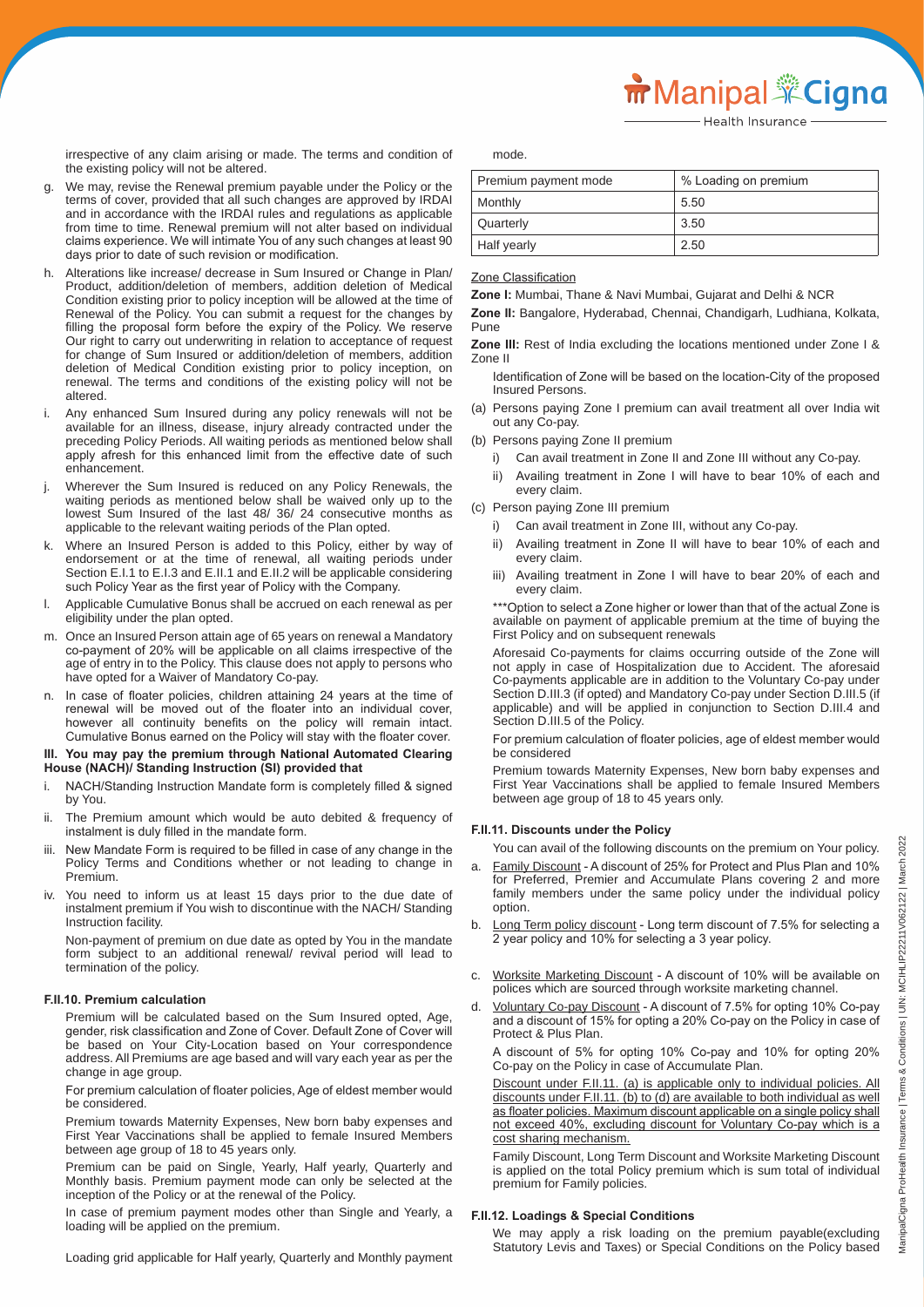upon the health status of the persons proposed for insurance and declarations made in the Proposal Form.These loadings will be applied from inception date of the first Policy including subsequent Renewal (s) with Us. There will be no loadings based on individual claims experience.

 We may apply a specific sub-limit on a medical condition/ailment depending on the past history and declarations or additional waiting periods (a maximum of 48 months from the date of inception of first policy) on pre-existing diseases as part of the special conditions on the Policy.

 We shall inform You about the applicable risk loading or special condition through a counter offer letter or through an electronic mode, as the case may be and You would need to revert with consent and additional premium (if any), within the duration specified in the counter offer letter.

 In case, You neither accept the counter offer nor revert to Us within the duration specified, We shall cancel Your application and refund the premium paid. Your Policy will not be issued unless We receive Your consent.

#### **F.II.13. Communications & Notices**

 Any communication or notice or instruction under this Policy shall be in writing and will be sent to:

- a. The policyholder's, at the address as specified in Schedule
- b. To Us, at the address specified in the Schedule.
- c. No insurance agents, brokers, other person or entity is authorised to receive any notice on the behalf of Us unless explicitly stated in writing by Us.
- d. Notice and instructions will be deemed served 10 days after posting or immediately upon receipt in the case of hand delivery, facsimile or e-mail.

#### **F.II.14. Electronic Transactions**

 You agree to comply with all the terms, conditions as We shall prescribe from time to time, and confirms that all transactions effected facilities for conducting remote transactions such as the internet, World Wide Web, electronic data interchange, call centres, tele-service operations (whether voice, video, data or combination thereof) or by means of electronic, computer, automated machines network or through other means of telecommunication, in respect of this Policy, or Our other products and services, shall constitute legally binding when done in compliance with Our terms for such facilities.

 Sales through such electronic transactions shall ensure that all conditions of Section 41 of the Insurance Act, 1938 prescribed for the proposal form and all necessary disclosures on terms and conditions and exclusions are made known to You. A voice recording in case of tele-sales or other evidence for sales through the World Wide Web shall be maintained and such consent will be subsequently validated / confirmed by You.

 All terms and conditions in respect of Electronic Transactions shall be within the approved Terms and Conditions of the Policy.

#### **F.II.15. Limitation of Liability**

 If a claim is rejected or partially settled and is not the subject of any pending suit or other proceeding or arbitration, as the case may be, within twelve months from the date of such rejection or settlement, the claim shall be deemed to have been abandoned and Our liability shall be extinguished and shall not be recoverable thereafter.

#### **F.II.16. Terms and conditions of the Policy**

 The terms and conditions contained herein and in the Policy Schedule shall be deemed to form part of the Policy and shall be read together as one document.

#### **F.II.17. Dispute Resolution**

 Any and all disputes or differences under or in relation to this Policy shall be determined by the Indian Courts and subject to Indian law without reference to any principle which would result in the application of the law of any other jurisdiction.

#### **G. Other terms and conditions**

#### **G.I. Claim process & management**

#### **G.I.1. Condition Preceding**

 The fulfilment of the terms and conditions of this Policy (including the realization of premium by their respective due dates) in so far as they relate to anything to be done or complied with by You or any Insured Person, including complying with the following steps, shall be the condition precedent to the admissibility of the claim.

 Completed claim forms and processing documents must be furnished to Us within the stipulated timelines for all reimbursement claims. Failure to furnish this documentation within the time required shall not invalidate nor reduce any claim if You can satisfy Us that it was not reasonably possible for You to submit / give proof within such time.

 The due intimation, submission of documents and compliance with requirements as provided under the Claims Process under this Section, by You shall be essential failing which We shall not be bound to accept a claim.

 Cashless and Reimbursement Claim processing and access to network hospitals is through our service partner/TPA, details of the same will be available on the Health Card issued by Us as well as on our website. For the latest list of network hospitals you can log on to our website. Wherever a TPA is used, the TPA will only work to facilitate claim processing. All customer contact points will be with Us including claim intimation, submission, settlement and dispute resolutions.

#### **G.I.2. Policy Holder's / Insured Persons Duty at the time of Claim**

 You are required to check the applicable list of Network Providers, at Our website or call center before availing the Cashless services. On occurrence of an event which may lead to a Claim under this Policy, You shall:

- (a) Forthwith intimate, file and submit the Claim in accordance to the Claim Procedure defined under Section G.I.3, G.I.4, and G.I.5 as mentioned below.
- (b) If so requested by Us, You or the Insured Person must submit himself/ herself for a medical examination by Our nominated Medical Practitioner as often as We consider reasonable and necessary. The cost of such examination will be borne by Us.
- (c) Allow the Medical Practitioner or any of Our representatives to inspect the medical and Hospitalization records, investigate the facts and examine the Insured Person.
- (d) Assist and not hinder or prevent Our representatives in pursuance of their duties for ascertaining the admissibility of the claim, its circumstances and its quantum under the provisions of the Policy.

#### **G.I.3. Claim Intimation**

 Upon the discovery or occurrence of any Illness / Injury that may give rise to a Claim under this Policy, You / Insured Person shall undertake the following:

 In the event of any Illness or Injury or occurrence of any other contingency which has resulted in a Claim or may result in a claim covered under the Policy, You/the Insured Person, must notify Us either at the call center or in writing, in the event of:

- Planned Hospitalization, You/the Insured Person will intimate such admission at least 3 days prior to the planned date of admission.
- Emergency Hospitalization, You /the Insured Person will intimate such admission within 48 hours of such admission.

 The following details are to be provided to Us at the time of intimation of Claim:

- Policy Number
- Name of the Policyholder
- Name of the Insured Person in whose relation the Claim is being lodged
- Nature of Illness / Injury
- Name and address of the attending Medical Practitioner and Hospital
- Date of Admission
- Any other information as requested by Us

#### **G.I.4. Cashless Facility**

 Cashless facility is available only at our Network Hospital. The Insured Person can avail Cashless facility at the time of admission into any Network Hospital, by presenting the health card as provided by Us with this Policy, along with a valid photo identification proof (Voter ID card / Driving License / Passport / PAN Card / any other identity proof as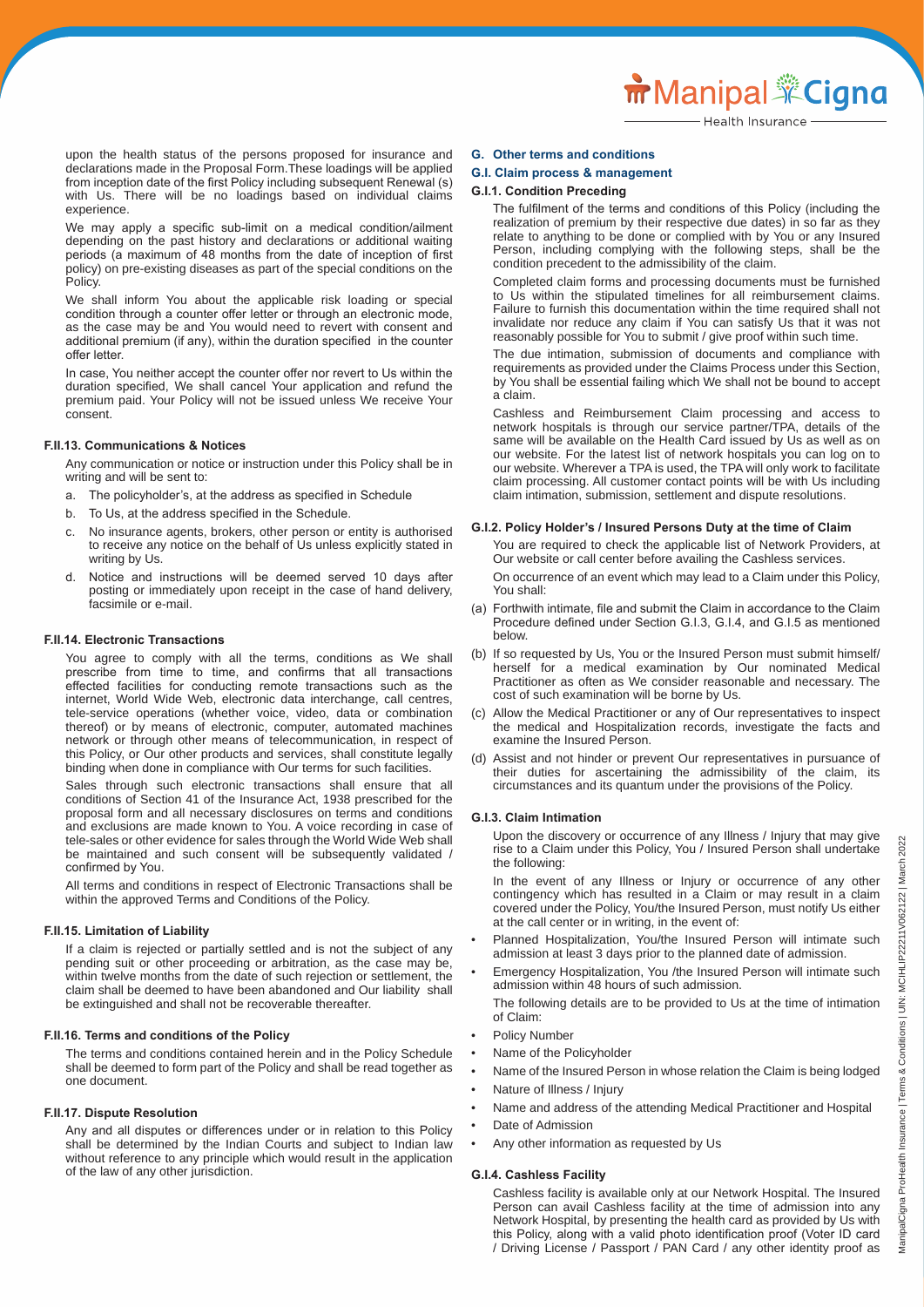approved by Us).

#### **(a) For Planned Hospitalization:**

- The Insured Person should at least 3 days prior to admission to the Hospital approach the Network Provider for Hospitalization for medical treatment.
- ii. The Network Provider will issue the request for authorization letter for Hospitalization in the pre-authorization form prescribed by the IRDA.
- iii. The Network Provider shall electronically send the pre-authorization form along with all the relevant details to the 24 (twenty four) hour authorization/cashless department along with contact details of the treating Medical Practitioner and the Insured Person.
- iv. Upon receiving the pre-authorization form and all related medical information from the Network Provider, We will verify the eligibility of cover under the Policy.
- Wherever the information provided in the request is sufficient to ascertain the authorisation We shall issue the authorisation Letter to the Network Provider. Wherever additional information or documents are required We will call for the same from the Network provider and upon satisfactory receipt of last necessary documents the authorisation will be issued. All authorisations will be issued within a period of 4 hours from the receipt of last complete documents.
- vi. The Authorisation letter will include details of sanctioned amount, any specific limitation on the claim, any co-pays or deductibles and non payable items if applicable.
- The authorisation letter shall be valid only for a period of 15 days from the date of issuance of authorization.

In the event that the cost of Hospitalization exceeds the authorized limit as mentioned in the authorization letter:

- i. The Network Provider shall request Us for an enhancement of authorisation limit as described under Section G.I.4 (a) including details of the specific circumstances which have led to the need for increase in the previously authorized limit. We will verify the eligibility and evaluate the request for enhancement on the availability of further limits.
- ii. We shall accept or decline such additional expenses within 24 (twenty-four) hours of receiving the request for enhancement from You. In the event of a change in the treatment during Hospitalization to the

Insured Person, the Network Provider shall obtain a fresh authorization letter from Us in accordance with the process described under G.I.4 (a) above.

At the time of discharge:

- i. the Network Provider may forward a final request for authorization for any residual amount to us along with the discharge summary and the billing format in accordance with the process described at G.I.4 (a) above.
- ii. Upon receipt of the final authorisation letter from us, You may be discharged by the Network Provider.

#### **(b) In case of Emergency Hospitalization**

- i. The Insured Person may approach the Network Provider for Hospitalization for medical treatment.
- ii. The Network Provider shall forward the request for authorization within 48 hours of admission to the Hospital as per the process under Section G.I.4 (a).
- iii. It is agreed and understood that we may continue to discuss the Insured Person's condition with the treating Medical Practitioner till Our recommendations on eligibility of coverage for the Insured Person are finalised.
- In the interim, the Network Provider may either consider treating the Insured Person by taking a token deposit or treating him as per their norms in the event of any lifesaving, limb saving, sight saving, Emergency medical attention requiring situation.
- v. The Network Provider shall refund the deposit amount to You barring a token amount to take care of non-covered expenses once the pre authorization is issued.

 Note: Cashless facility for Hospitalization Expenses shall be limited exclusively to Medical Expenses incurred for treatment undertaken in a Network Hospital for Illness or Injury which are covered under the Policy and shall not be available to the Insured Person for coverage under Worldwide Emergency Cover (Section D.I.8). For all Cashless authorisations, You will, in any event, be required to settle all non admissible expenses, Co-payment and / or Deductibles (if applicable), directly with the Hospital.

 The Network Provider will send the claim documents along with the invoice and discharge voucher, duly signed by the Insured Person directly to us. The following claim documents should be submitted to Us within 15 days from the date of discharge from Hospital -

- Claim Form Duly Filled and Signed
- Original pre-authorisation request
- Copy of pre-authorisation approval letter (s)
- Copy of Photo ID of Patient Verified by the Hospital
- Original Discharge/Death Summary
- Operation Theatre Notes (if any)
- Original Hospital Main Bill and break up Bill
- Original Investigation Reports, X Ray, MRI, CT Films, HPE
- Doctors Reference Slips for Investigations/Pharmacy
- Original Pharmacy Bills

 • MLC/FIR Report/Post Mortem Report (if applicable and conducted) We may call for any additional documents as required based on the circumstances of the claim

 There can be instances where We may deny Cashless facility for Hospitalization due to insufficient Sum Insured or insufficient information to determine admissibility in which case You/ Insured Person may be required to pay for the treatment and submit the claim for reimbursement to Us which will be considered subject to the Policy Terms & Conditions.

 We in our sole discretion, reserves the right to modify, add or restrict any Network Hospital for Cashless services available under the Policy. Before availing the Cashless service, the Policyholder / Insured Person is required to check the applicable/latest list of Network Hospital on the Company's website or by calling our call centre.

#### **G.I.5. Claim Reimbursement Process**

#### **(a) Collection of Claim Documents**

- i. Wherever You have opted for a reimbursement of expenses, You may submit the following documents for reimbursement of the claim to Our branch or head office at your own expense not later than 15 days from the date of discharge from the Hospital. You can obtain a Claim Form from any of our Branch Offices or download a copy from our website www.manipalcigna.com
- ii. List of necessary claim documents to be submitted for reimbursement are as following:

| Claim form duly signed                                                            |
|-----------------------------------------------------------------------------------|
| Copy of photo ID of patient                                                       |
| Hospital Discharge summary                                                        |
| Operation Theatre notes                                                           |
| Hospital Main Bill                                                                |
| Hospital Break up bill                                                            |
| Investigation reports                                                             |
| Original investigation reports, X Ray, MRI, CT films, HPE, ECG                    |
| Doctors reference slip for investigation                                          |
| <b>Pharmacy Bills</b>                                                             |
| MLC/ FIR report, Post Mortem Report if applicable and conducted                   |
| KYC documents (Photo ID proof, address proof, recent passport size<br>photograph) |
| Cancelled cheque for NEFT payment                                                 |
| Payment receipt.                                                                  |
|                                                                                   |

 We may call for any additional documents/information as required based on the circumstances of the claim.

iii. Our branch offices shall give due acknowledgement of collected documents to You.

 In case You/ Insured Person delay submission of claim documents as specified in G.I.5 (a) above, then in addition to the documents mentioned in G.I.5 (a) above, You are also required to provide Us the reason for such delay in writing. In case You delay submission of claim documents, then in addition to the documents mentioned above, You are also required to provide Us the reason for such delay in writing. We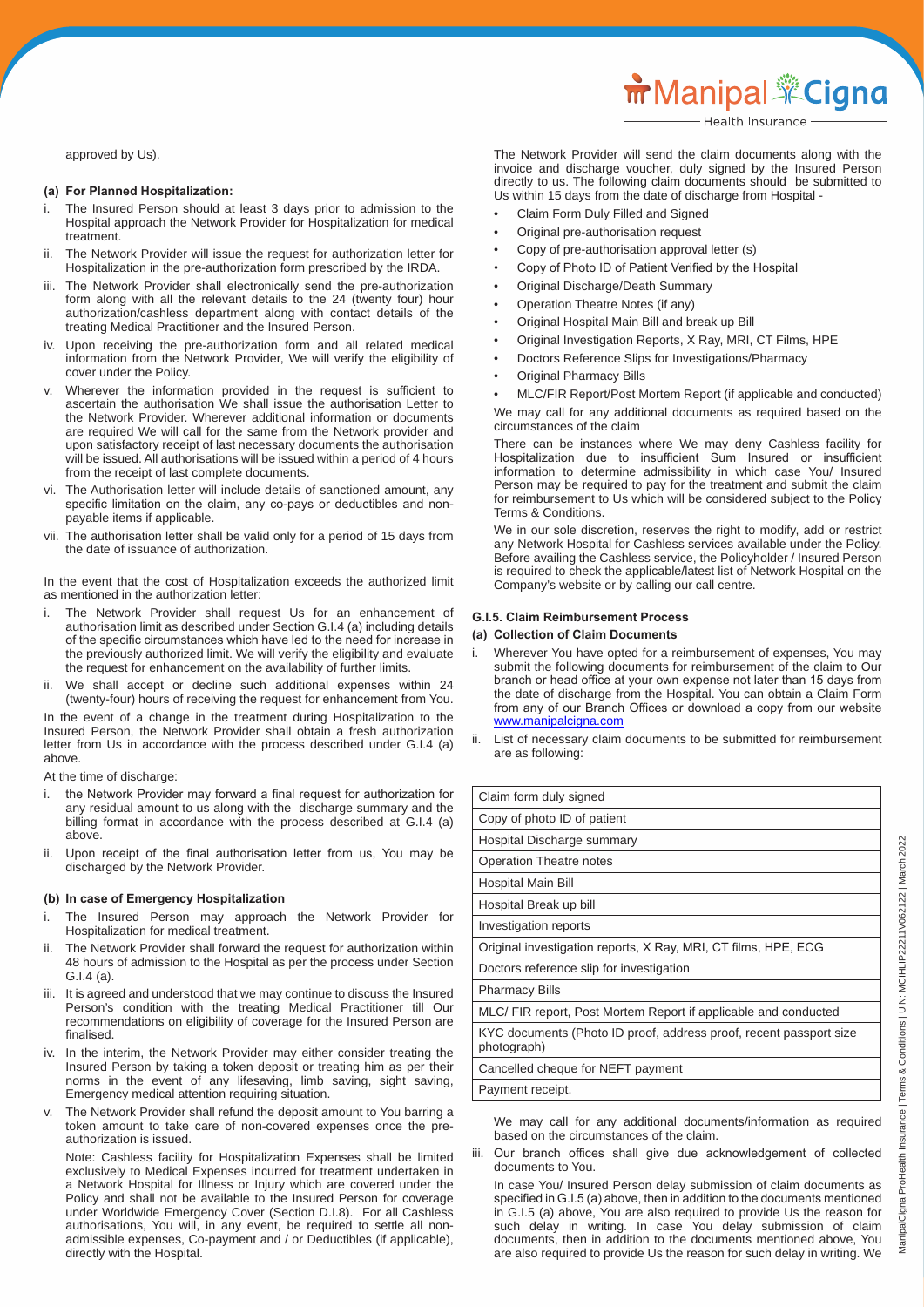**m** Manipal <sup>\*</sup>Cigna

 will accept such requests for delay up to an additional period of 30 days from the stipulated time for such submission. We will condone delay on merit for delayed Claims where the delay has been proved to be for reasons beyond Your/Insured Persons control.

#### **G.I.6. Scrutiny of Claim Documents**

- a. We shall scrutinize the claim and accompanying documents. Any deficiency of documents shall be intimated to You and the Network Provider, as the case may be within 5 days of their receipt.
- b. If the deficiency in the necessary claim documents is not met or are partially met in 10 working days of the first intimation, We shall remind You of the same and every 10 (ten) days thereafter.
- c. We will send a maximum of 3 (three) reminders.
- d. We shall settle the claim payable amount arrived post scrutinizing the claim documents excluding the deficiency intimated to You.
- e. In case a reimbursement claim is received when a Pre-Authorization letter has been issued, before approving such claim a check will be made with the provider whether the Pre-authorization has been utilized as well as whether the Policyholder has settled all the dues with the provider. Once such check and declaration is received from the Provider, the case will be processed.

#### **G.I.7. Claim Assessment**

 We will assess all admissible claims under the Policy in the following progressive order -

#### a) For Plans without Deductible Option

- i) Where a room accommodation is opted for higher than the eligible room category under the plan, the room rent for the applicable accommodation will be apportioned on pro rata basis. Such apportioned amount will apply to all "Associated Medical Expenses". [(a). Cost of Pharmacy & consumables, (b). Cost of implant and medical device, (c). Cost of diagnostic test, will not be part of associated medical expenses)]
- ii) Any Voluntary, Mandatory or Zonal Co-payment shall be applicable on the amount payable after applying the Section G.I.7 a (i)

#### b) For Plans with Deductible Option

- i) Where a room accommodation is opted for higher than the eligible room category under the plan, the room rent for the applicable accommodation will be apportioned on pro rata basis. Such apportioned amount will apply to all "Associated Medical Expenses". [(a). Cost of Pharmacy & consumables, (b). Cost of implant and medical device, (c). Cost of diagnostic test, will not be part of associated medical expenses)]
- ii) Arrived payable claim amount will be assessed against the deductible.
- iii) Any Mandatory or Zonal Co-payment shall be applicable on the amount payable after applying the Section G.I.7 b (i), (ii)
- c) The Claim amount assessed under Section G.I.7 a) and b) will be deducted from the following amounts in the following progressive order
	- i) Deductible & Co-pays (if opted)
	- ii) Mandatory Copays (if applicable)
	- iii) Zonal Copays (if applicable)
	- iv) Sum Insured
	- v) Cumulative Bonus
	- vi) Restored Sum Insured
	- Claim Assessment for Benefit Plans:

 We will pay fixed benefit amounts as specified in the Policy Schedule in accordance with the terms of this Policy. We are not liable to make any reimbursements of Medical Expenses or pay any other amounts not specified in the Policy.

#### **Claim assessment for policies with Monthly, Quarterly and Half-Yearly Premium Payment Mode:**

 In case of a claim (Cashless/Re-imbursement), an amount equivalent to the balance of the instalment premiums payable, in that policy year, would be recoverable from the admissible claim amount payable in respect of the Insured person.

## **G.I.8. Claims Investigation**

 We may investigate claims at Our own discretion to determine the validity of claim. Such investigation shall be concluded within 15 days from the date of assigning the claim for investigation and not later than 30 days from the date of receipt of last necessary document.

 Verification carried out, if any, will be done by individuals or entities authorised by Us to carry out such verification / investigation (s) and the costs for such verification / investigation shall be borne by the Us.

#### **G.I.9. Pre and Post-hospitalization claims**

 You should submit the Post-hospitalization claim documents at Your own expense within 15 days of completion of Post-hospitalization treatment or eligible post hospitalization period of cover, whichever is earlier.

 We shall receive Pre and Post- hospitalization claim documents either along with the inpatient Hospitalization papers or separately and process the same based on merit of the claim subject to Policy terms and conditions, derived on the basis of documents received.

#### **G.I.10. Representation against Rejection:**

 Where a rejection is communicated by Us, You may if so desired within 15 days represent to Us for reconsideration of the decision.

## **G.I.11 Payment Terms**

 The Sum Insured opted under the Plan shall be reduced by the amount payable / paid under the Benefit (s) and the balance shall be available as the Sum Insured for the unexpired Policy Year.

 If You/ Insured Person suffers a relapse within 45 days of the date of discharge from the Hospital for which a claim has been made, then such relapse shall be deemed to be part of the same claim and all the limits for "Any One Illness" under this Policy shall be applied as if they were under a single claim.

 For Cashless Claims, the payment shall be made to the Network Hospital whose discharge would be complete and final.

 For Reimbursement Claims, the payment will be made to you. In the unfortunate event of Your death, We will pay the nominee (as named in the Policy Schedule) and in case of no nominee to the Legal Heir who holds a succession certificate or Indemnity Bond to that effect, whichever is available and whose discharge shall be treated as full and final discharge of its liability under the Policy.

## **Claim process Applicable to the following Sections:**

#### **G.I.12. Health Maintenance Benefit**

#### (a) Submission of claim

 You can send the Health Maintenance Benefit claim form along with the invoices, treating Medical Practitioner's prescription, reports, duly signed by You/ Insured Person as the case may be, to Our branch office or Head Office at your own expense. The Health Maintenance Benefit under all Plans can be claimed only once during the Policy Period up to the extent of limit under this benefit or a maximum of ₹15000.

Where a claim for Health Maintenance Benefit exceeds  $\bar{\tau}$  15,000 for a single claim the same can be claimed at any time during the Policy Period.

 In respect of Health Maintenance Benefit under the Accumulate Plan which is utilised for payment of opted Deductible or Co-pay the same can be settled along with the claim under the respective sections wherever applicable.

(b) Assessment of Claim Documents

 We shall assess the claim documents and assess the admissibility of claim subject to terms and conditions of the Policy .

(c) Settlement & Repudiation of a claim

 We shall settle claims, including its rejection, within 5 (five) working days of the receipt of the last 'necessary' document but not later than 30 days.

## **G.I.13. Expert Opinion on Critical Illness**

(a) Receive Request for Expert Opinion on Critical Illness

 You can submit Your request for an expert opinion by calling Our call centre or register request through email.

## (b) Facilitating the Process

 We will schedule an appointment or facilitate delivery of Medical Records of the Insured Person to a Medical Practitioner. The expert opinion is available only in the event of the Insured Person being diagnosed with Covered Critical Illness.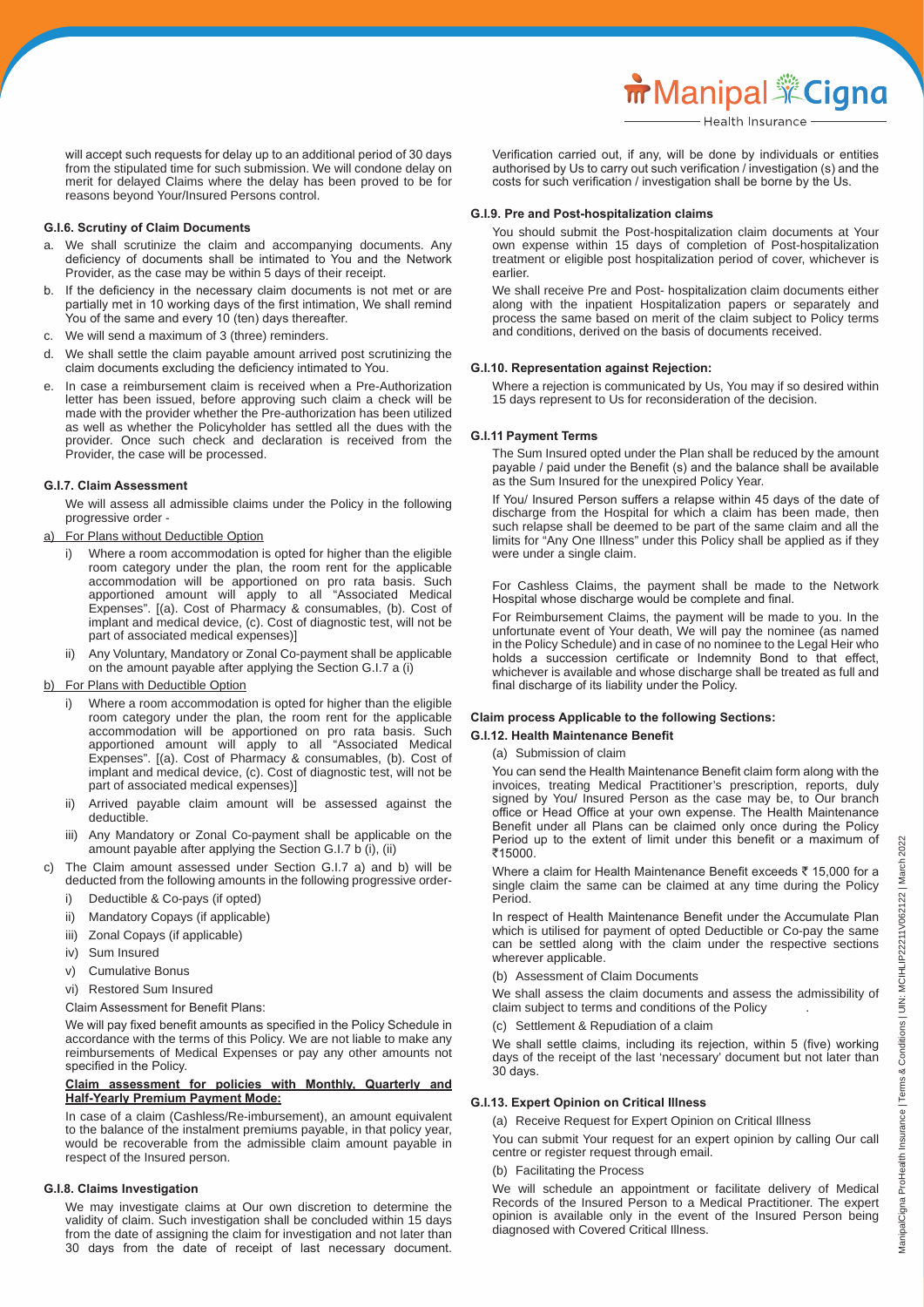Health Insurance

#### **G.I.14 Health Check up**

- (a) You or The Insured Person shall seek appointment by calling Our call centre.
- (b) We will facilitate Your appointment and We will guide You to the nearest Network Provider for conducting the medical examination. Reports of the Medical Tests can be collected directly from the centre.

#### **G.I.15. Worldwide Emergency Cover**

- a) In an unlikely event of You or the Insured Person requires Emergency medical treatment outside India, You or Insured Person, must notify Us either at Our call centre or in writing within 48 hours of such admission.
- b) You shall file a claim for reimbursement in accordance with Section G.I.5 of the Policy.

#### **G.I.16. Deductible**

- a) Any claim towards hospitalization during the Policy Period must be submitted to Us for assessment in accordance with the claim process laid down under Section G.I.4 and Section G.I.5. towards cashless or reimbursement respectively in order to assess and determine the applicability of the Deductible on such claim. Once the claim has been assessed, if any amount becomes payable after applying the deductible, We will assess and pay such claim in accordance with Section G.I.6 and G.I.7 b)
- b) Wherever such hospitalization claims as stated under G.I.16. a) above is being covered under another Policy held by You, We will assess the claim on available photocopies duly attested by Your Insurer / TPA as the case may be.

#### **G.I.17. Application of Multiple policies clause**

 In case this clause is invoked in accordance to the terms and conditions as provided under this Policy, the Claim will be adjudicated as under:

- **a) Retail policy of the Company & any other Policy from other insurers:**
	- **i)** Cashless hospitalization: In case the Insured avail Cashless Facility for Hospitalization then Insured / Hospital will intimate us of the admission through a pre-authorisation request with all details & estimated amount for the Hospitalization. The policyholder having multiple policies shall also have the right to prefer claims from other policy / policies for the amounts disallowed under the earlier chosen policy / policies, even if the sum insured is not exhausted. Then the Insurer (s) shall settle the claim subject to the terms and conditions of the other policy / policies so chosen. Post discharge, the hospital will send all the original documents to one of the insurer & certified copies of all documents to other insurers for settlement along with authorisation letter. The Company will evaluate the entire bill & arrive at the total payable amount & deduct the amount already settled by the other insurers & settle the difference payable amount to the hospital as per AL issued.
- **ii) Reimbursement claim:** In case the Insured gets admitted & pays the entire bill & then files for reimbursement claim then he will have to intimate us of the admission 48 hours before admission for planned admissions & within 24 hours post hospitalization for emergency hospitalization but in no case later than discharge from the Hospital. Insuredwill need to submit details of the other insurance policies to theCompany. Post discharge insured will send all the original documents along with bills & claim form to one of the insurer & certified copies of all documents & bills along with duly filled claim form to the other insurers. The policyholder having multiple policies shall also have the right to prefer claims from other policy / policies for the amounts disallowed under the earlier chosen policy / policies, even if the sum insured is not exhausted. Then the Insurer (s) shall settle the claim subject to the terms and conditions of the other policy / policies so chosen.

#### **b) Retail policy & group policy from the Company:**

**Cashless process:** In case the insured needs to utilize cashless facility for hospitalization then the insured / hospital will intimate the Company about the hospitalization through pre-authorisation process. The policyholder having multiple policies shall also have the right to prefer claims from other policy / policies for the amounts disallowed under the earlier chosen policy / policies, even if the sum insured is not exhausted. Then the Insurer (s) shall settle the claim subject to the terms and conditions of the other policy / policies so chosen.

 Post discharge hospital will send as many separate claims as no. of policies with the Company with attached authorisation letters & original documents with the 1st claim & copy of documents with the other claims for settlement to the Company. The Company will settle all the claims as per policy terms & conditions & authorisation letter issued.

 ii). **Reimbursement Claim process:** In case the Insured gets admitted & pays the entire bill & then files for reimbursement claim then he will have to intimate the Company of the admission 48 hours before admission for planned admissions & within 24 hours post hospitalization for emergency hospitalization along with all the policy numbers.

 Post discharge insured will send all original documents & bills along with duly filled claim form. The policyholder having multiple policies shall also have the right to prefer claims from other policy / policies for the amounts disallowed under the earlier chosen policy / policies, even if the sum insured is not exhausted. Then the Insurer(s) shall settle the claim subject to the terms and conditions of the other policy / policies so chosen.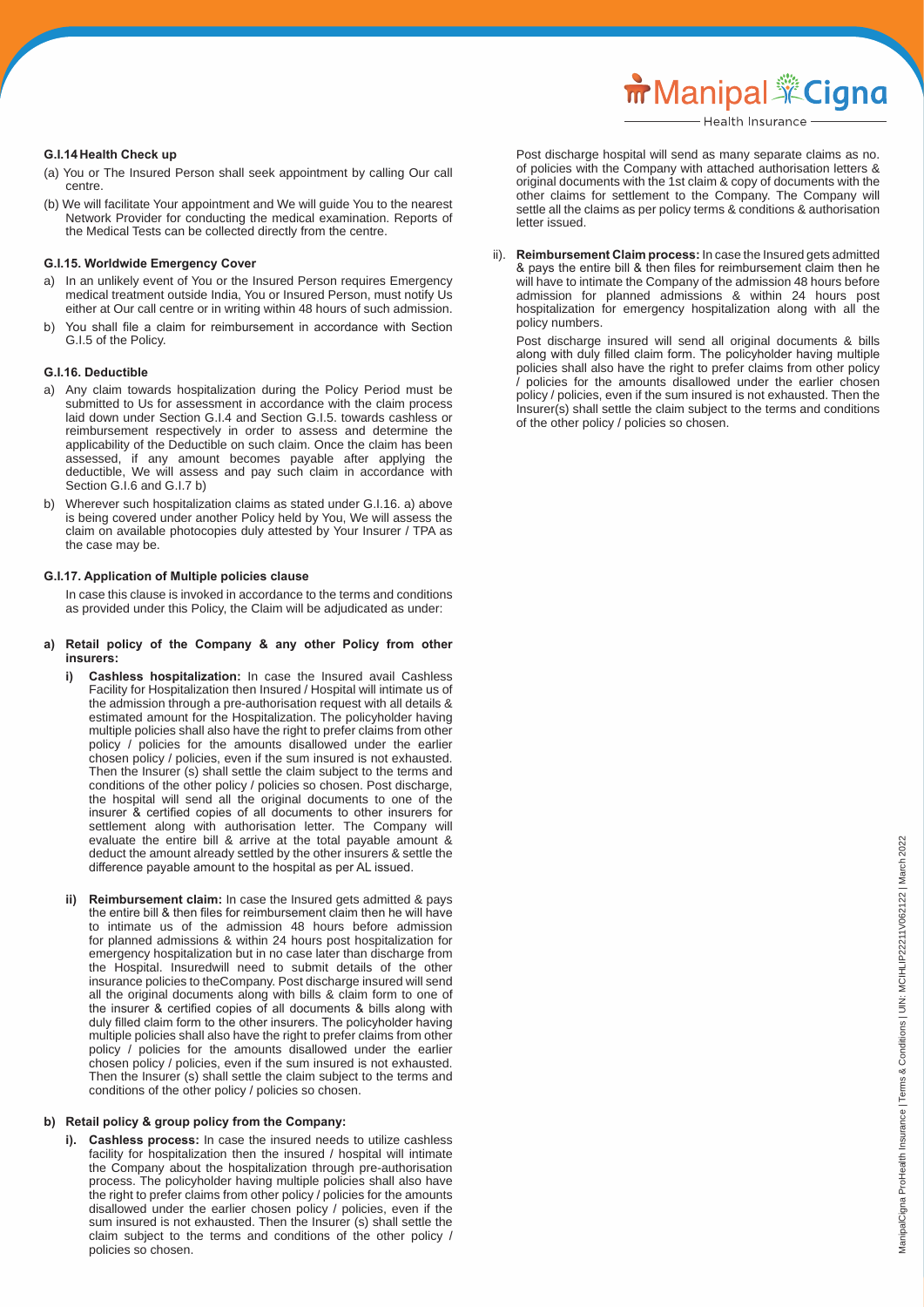# **G.II . Annexure – I:**

## **Ombudsman**

| Name of the Office of Insurance Ombudsman                                                                                                                                                                                                                                                          | <b>State-wise Area of Jurisdiction</b>                                                                                                                                                   |
|----------------------------------------------------------------------------------------------------------------------------------------------------------------------------------------------------------------------------------------------------------------------------------------------------|------------------------------------------------------------------------------------------------------------------------------------------------------------------------------------------|
| <b>AHMEDABAD</b><br>Office of the Insurance Ombudsman,<br>Jeevan Prakash Building, 6th floor,<br>Tilak Marg, Relief Road,<br>Ahmedabad - 380 001.<br>Tel.: 079-25501201/02/05/06<br>Email:- bimalokpal.ahmedabad@cioins.co.in                                                                      | State of Gujarat and Union Territories of Dadra and Nagar Haveli and<br>Daman and Diu.                                                                                                   |
| <b>BENGALURU</b><br>Office of the Insurance Ombudsman,<br>Jeevan Soudha Building, PID No. 57-27-N-19<br>Ground Floor, 19/19, 24 <sup>th</sup> Main Road,<br>JP Nagar, 1 <sup>st</sup> Phase,<br>Bengaluru - 560 078.<br>Tel.: 080-26652048 / 26652049<br>Email:- bimalokpal.bengaluru@cioins.co.in | State of Karnataka.                                                                                                                                                                      |
| <b>BHOPAL</b><br>Office of the Insurance Ombudsman,<br>Janak Vihar Complex,<br>2 <sup>nd</sup> Floor, 6, Malviya Nagar, Opp. Airtel Office,<br>Near New Market,<br>Bhopal - 462 003<br>Tel.: 0755-2769201/202<br>Fax: 0755-2769203<br>Email:- bimalokpal.bhopal@cioins.co.in                       | States of Madhya Pradesh and Chhattisgarh.                                                                                                                                               |
| <b>BHUBANESWAR</b><br>Office of the Insurance Ombudsman,<br>62, Forest park,<br>Bhubaneshwar - 751 009.<br>Tel.: 0674-2596461/2596455<br>Fax: 0674-2596429<br>Email:- bimalokpal.bhubaneswar@cioins.co.in                                                                                          | State of Orissa.                                                                                                                                                                         |
| <b>CHANDIGARH</b><br>Office of the Insurance Ombudsman,<br>S.C.O. No. 101, 102 & 103, 2 <sup>nd</sup> Floor,<br>Batra Building, Sector 17 - D,<br>Chandigarh - 160 017.<br>Tel.: 0172-2706196/6468<br>Fax: 0172-2708274<br>Email:- bimalokpal.chandigarh@cioins.co.in                              | States of Punjab, Haryana (excluding 4 districts viz Gurugram,<br>Faridabad, Sonepat and Bahadurgarh), Himachal Pradesh, Union<br>Territories of Jammu & Kashmir, Ladakh and Chandigarh. |
| <b>CHENNAI</b><br>Office of the Insurance Ombudsman,<br>Fatima Akhtar Court,<br>4 <sup>th</sup> Floor, 453 (old 312), Anna Salai, Teynampet,<br>CHENNAI - 600 018.<br>Tel.: 044-24333668/24335284<br>Fax: 044-24333664<br>Email:- bimalokpal.chennai@cioins.co.in                                  | State of Tamil Nadu and Union Territories - Puducherry Town and<br>Karaikal (which are part of Union Territory of Puducherry).                                                           |
| <b>DELHI</b><br>Office of the Insurance Ombudsman,<br>2/2 A, Universal Insurance Building,<br>Asaf Ali Road,<br>New Delhi - 110 002.<br>Tel.: 011-23232481/23213504<br>Email:- bimalokpal.delhi@cioins.co.in                                                                                       | Delhi, 4 Districts of Haryana viz. Gurugram, Faridabad, Sonepat and<br>Bahadurgarh.                                                                                                      |
| <b>GUWAHATI</b><br>Office of the Insurance Ombudsman,<br>'Jeevan Nivesh', 5 <sup>th</sup> Floor,<br>Nr. Panbazar over bridge, S.S. Road,<br>Guwahati - 781001(ASSAM).<br>Tel.: 0361-2132204/2132205<br>Email:- bimalokpal.guwahati@cioins.co.in                                                    | States of Assam, Meghalaya, Manipur, Mizoram, Arunachal Pradesh,<br>Nagaland and Tripura.                                                                                                |

Manipal Cigna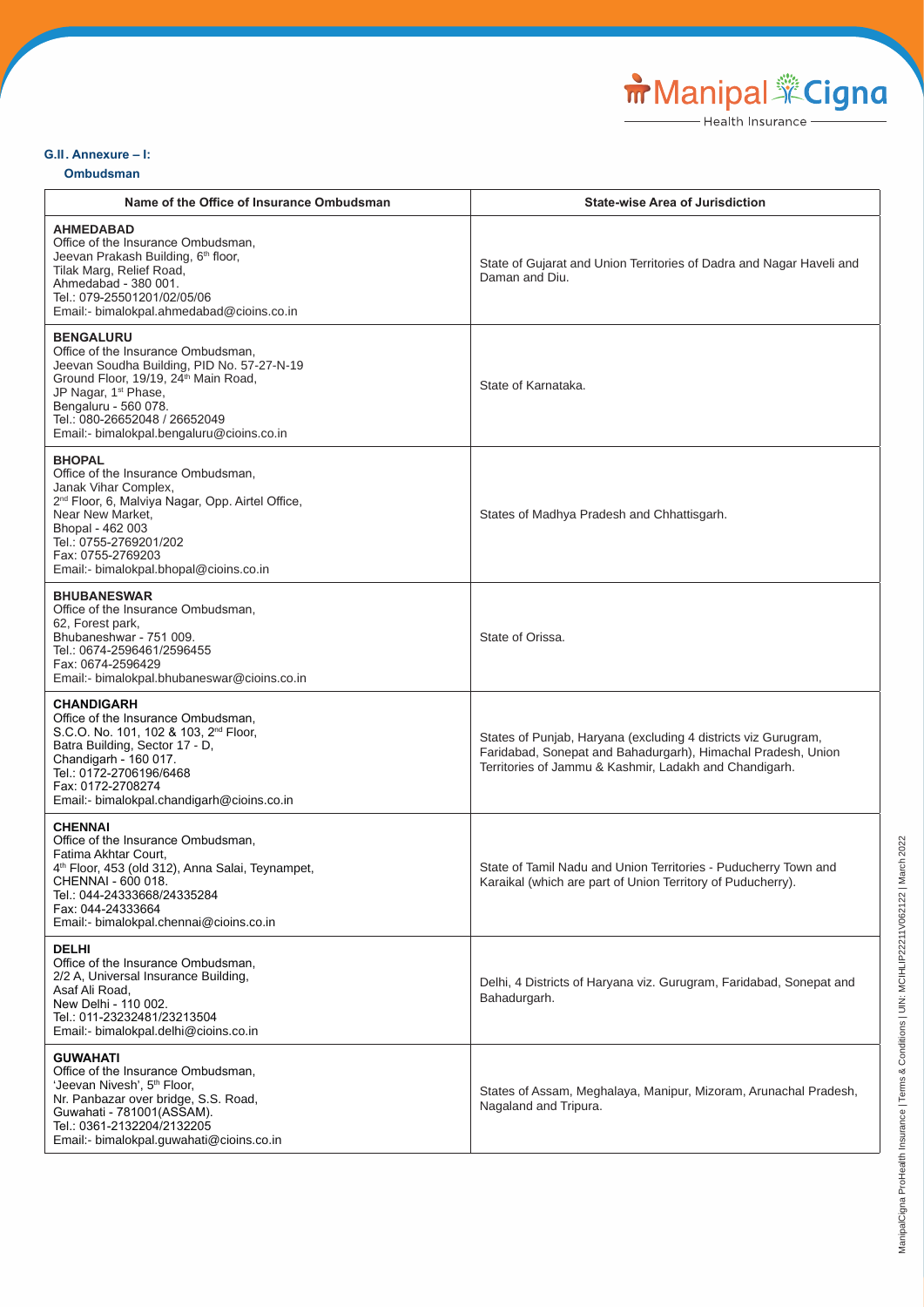Manipal Cigna

| <b>HYDERABAD</b><br>Office of the Insurance Ombudsman,<br>6-2-46, 1 <sup>st</sup> floor, "Moin Court"<br>Lane Opp. Saleem Function Palace,<br>A. C. Guards, Lakdi-Ka-Pool,<br>Hyderabad - 500 004.<br>Tel.: 040-65504123/23312122<br>Fax: 040-23376599<br>Email:- bimalokpal.hyderabad@cioins.co.in | State of Andhra Pradesh, Telangana and Yanam - a part of Union<br>Territory of Puducherry.                                                                                                                                                                                                                                                                                                                                                                                                    |
|-----------------------------------------------------------------------------------------------------------------------------------------------------------------------------------------------------------------------------------------------------------------------------------------------------|-----------------------------------------------------------------------------------------------------------------------------------------------------------------------------------------------------------------------------------------------------------------------------------------------------------------------------------------------------------------------------------------------------------------------------------------------------------------------------------------------|
| <b>JAIPUR</b><br>Office of the Insurance Ombudsman,<br>Jeevan Nidhi - Il Bldg., Gr. Floor,<br>Bhawani Singh Marg,<br>Jaipur - 302 005.<br>Tel.: 0141-2740363<br>Email:- bimalokpal.jaipur@cioins.co.in                                                                                              | State of Rajasthan.                                                                                                                                                                                                                                                                                                                                                                                                                                                                           |
| <b>KOCHI</b><br>Office of the Insurance Ombudsman,<br>2 <sup>nd</sup> Floor, CC 27 / 2603, Pulinat Bldg.,<br>Opp. Cochin Shipyard, M. G. Road,<br>Ernakulam - 682 015.<br>Tel.: 0484-2358759/9338<br>Fax: 0484-2359336<br>Email:- bimalokpal.ernakulam@cioins.co.in                                 | States of Kerala and Union Territory of (a) Lakshadweep (b) Mahe-a<br>part of Union Territory of Puducherry.                                                                                                                                                                                                                                                                                                                                                                                  |
| <b>KOLKATA</b><br>Office of the Insurance Ombudsman, Hindustan Bldg. Annexe, 4,<br>C.R. Avenue, 4 <sup>th</sup> Floor, KOLKATA - 700 072.<br>TEL.: 033-22124340/22124339<br>Fax: 033-22124341<br>Email:- bimalokpal.kolkata@cioins.co.in                                                            | States of West Bengal, Sikkim and Union Territories of Andaman &<br>Nicobar Islands.                                                                                                                                                                                                                                                                                                                                                                                                          |
| <b>LUCKNOW</b><br>Office of the Insurance Ombudsman,<br>6 <sup>th</sup> Floor, Jeevan Bhawan,<br>Phase-II, Nawal Kishore Road, Hazratganj,<br>Lucknow-226 001.<br>Tel.: 0522-2231330/1<br>Fax: 0522-2231310<br>Email:- bimalokpal.lucknow@cioins.co.in                                              | Districts of Uttar Pradesh<br>Lalitpur, Jhansi, Mahoba, Hamirpur, Banda, Chitrakoot, Allahabad,<br>Mirzapur, Sonbhadra, Fatehpur, Pratapgarh, Jaunpur, Varanasi,<br>Gazipur, Jalaun, Kanpur, Lucknow, Unnao, Sitapur, Lakhimpur,<br>Bahraich, Barabanki, Raebareli, Sravasti, Gonda, Faizabad,<br>Amethi, Kaushambi, Balrampur, Basti, Ambedkarnagar, Sultanpur,<br>Maharajganj, Santkabirnagar, Azamgarh, Kushinagar, Gorakhpur,<br>Deoria, Mau, Ghazipur, Chandauli, Ballia, Sidharthnagar. |
| <b>MUMBAI</b><br>Office of the Insurance Ombudsman,<br>3 <sup>rd</sup> Floor, Jeevan Seva Annexe.<br>S. V. Road, Santacruz (W),<br>Mumbai - 400 054.<br>Tel.: 022-26106552/6960<br>Fax: 022-26106052<br>Email:- bimalokpal.mumbai@cioins.co.in                                                      | State of Goa and Mumbai Metropolitan Region excluding Areas of Navi<br>Mumbai and Thane.                                                                                                                                                                                                                                                                                                                                                                                                      |
| <b>NOIDA</b><br>Office of the Insurance Ombudsman,<br>Bhagwan Sahai Palace<br>4 <sup>th</sup> Floor, Main Road,<br>Naya Bans, Sector 15,<br>Distt: Gautam Buddh Nagar,<br>U.P - 201301.<br>Tel.: 0120-2514252 / 2514253<br>Email:- bimalokpal.noida@cioins.co.in                                    | State of Uttaranchal and the districts of Uttar Pradesh:<br>Agra, Aligarh, Bagpat, Bareilly, Bijnor, Budaun, Bulandshehar, Etah,<br>Kanooj, Mainpuri, Mathura, Meerut, Moradabad, Muzaffarnagar,<br>Oraiyya, Pilibhit, Etawah, Farukkabad, Firozbad, Gautambodhanagar,<br>Ghaziabad, Hardoi, Shahjahanpur, Hapur, Shamli, Rampur, Kashganj,<br>Sambhal, Amroha, Hathras, Kanshiramnagar, Saharanpur.                                                                                          |
| <b>PATNA</b><br>Office of the Insurance Ombudsman,<br>1 <sup>st</sup> Floor, Kalpana Arcade Building,<br>Bazar Samiti Road,<br>Bahadurpur,<br>Patna - 800 006.<br>Tel.: 0612-2680952<br>Email:- bimalokpal.patna@cioins.co.in                                                                       | States of Bihar and Jharkhand.                                                                                                                                                                                                                                                                                                                                                                                                                                                                |
| <b>PUNE</b><br>Office of the Insurance Ombudsman,<br>Jeevan Darshan Bldg., 3rd Floor,<br>C.T.S. No.s. 195 to 198,<br>N.C. Kelkar Road, Narayan Peth,<br>Pune - 411 030.<br>Tel.: 020-41312555<br>Email:- bimalokpal.pune@cioins.co.in                                                               | State of Maharashtra, Areas of Navi Mumbai and Thane but excluding<br>Mumbai Metropolitan.                                                                                                                                                                                                                                                                                                                                                                                                    |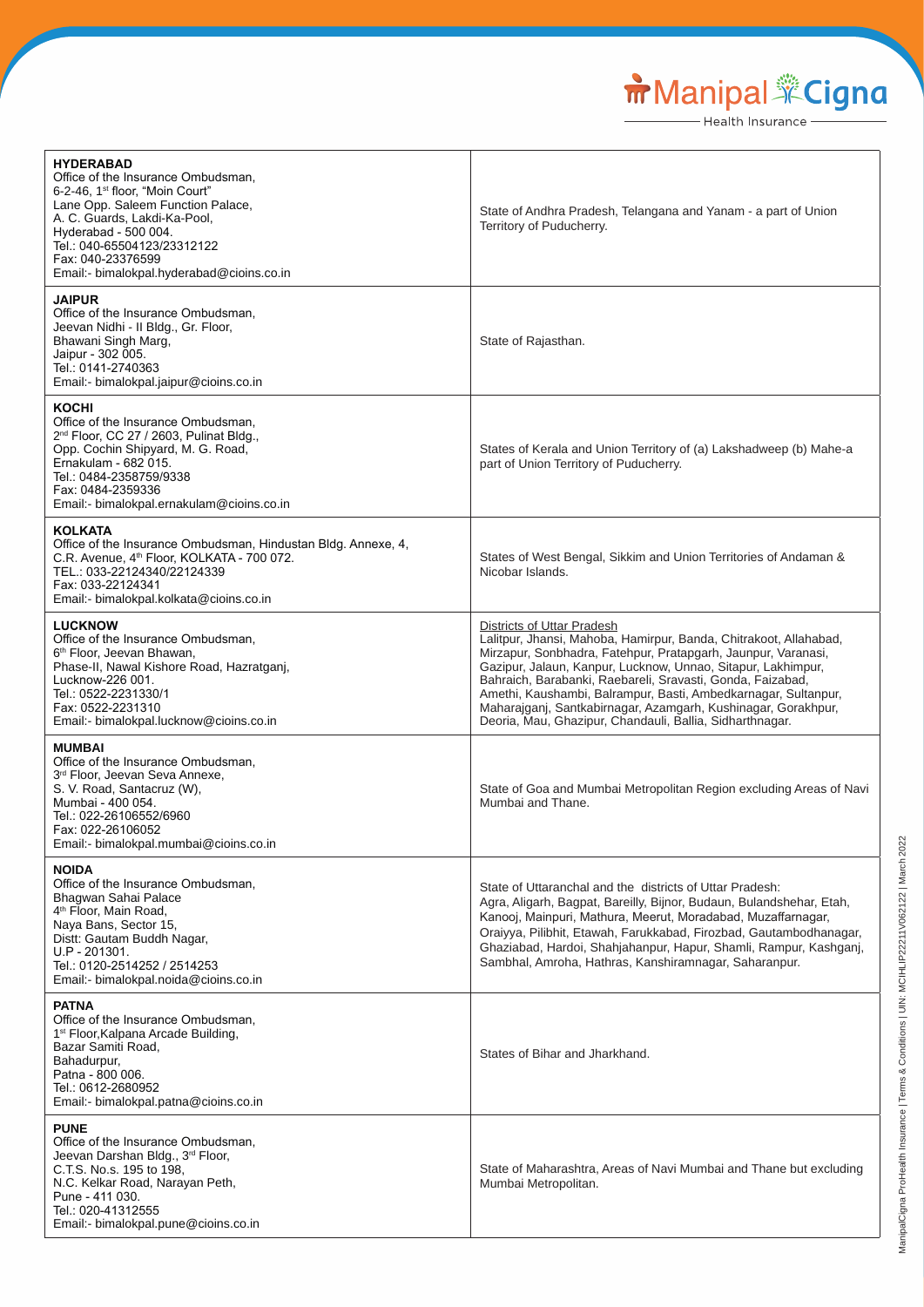# **G.III. Annexure-II:**

 **List of Day Care Treatments/Surgeries/Procedures covered under Section D.I.4:**

# **Microsurgical Operations on the middle ear**

- 1. Stapedotomy to treat various lesions in the middle ear
- 2. Revision of Stapedotomy
- 3. Othe roperations of the auditory ossicles
- 4. Myringoplasty (post-aura/ endural approach as well as simple Type I Tympanoplasty)
- 5. Tympanoplasty (closure of an eardrum perforation/ reconstruction of the auditory ossicle)
- 6. Revision of a Tympanoplasty
- 7. Other microsurgical operations on the middle ear **Other operations on the middle & internal ear**
- 8. Myringotomy
- 9. Removal of a tympanic drain
- 10. Incision of the mastoid process and middle ear
- 11. Mastoidectomy
- 12. Reconstruction of the middle ear
- 13. Other excisions of the middle and inner ear
- 14. Fenestration of the inner ear
- 15. Revision of a fenestration of the inner ear
- 16. Incision (opening) and destruction (elimination) of the inner ear
- 17. Other operations on the middle ear
- 18. Removal of Keratosis Obturans

# **Operations on the nose & the nasal sinuses**

- 19. Excision and destruction of diseased tissue of the nose
- 20. Operations on the turbinates (nasal concha)
- 21. Other operations on the nose
- 22. Nasal sinus aspiration
- 23. Foreign body removal from nose
- **Operations on the eyes**
- 24. Incision of tear glands
- 25. Other operations on the tear ducts
- 26. Incision of diseased eyelids
- 27. Correction of Eyelids Ptosis by Levator Palpebrae Superioris Resection (bilateral)
- 28. Correction of Eyelids Ptosis by Fascia Lata Graft (bilateral)
- 29. Excision and destruction of diseased tissue of the eyelid
- 30. Operations on the canthus and epicanthus
- 31. Corrective surgery for entropion and ectropion
- 32. Corrective surgery for blepharoptosis
- 33. Removal of a foreign body from the conjunctiva
- 34. Removal of a foreign body from the cornea
- 35. Incision of the cornea
- 36. Operations for pterygium
- 37. Other operations on the cornea
- 38. Removal of a foreign body from the lens of the eye
- 39. Removal of a foreign body from the posterior chamber of the eye
- 40. Removal of a foreign body from the orbit and eyeball
- 41. Operation of cataract
- 42. Diathermy/ Cryotherapy to treat retinal tear
- 43. Anterior chamber Pancentesis/ Cyclodiathermy/ Cyclocryotherapy/ goniotomy/ Trabeculotomy and Filtering and Allied operations to treat glaucoma
- 44. Enucleation of the eye without implant
- 45. Dacryocystorhinostomy for various lesions of Lacrimal Gland
- 46. Laser photocoagulation to treat ratinal Tear

# **Operations on the skin & subcutaneous tissues**

- 47. Incision of a pilonidal sinus
- 48. Other incisions of the skin and subcutaneous tissues
- 49. Surgical wound toilet (wound debridement) and removal of diseased tissue of the skin and subcutaneous tissues
- 50. Local excision of diseased tissue of the skin and subcutaneous tissues
- 51. Other excisions of the skin and subcutaneous tissues
- 52. Simple restoration of surface continuity of the skin and subcutaneous tissues
- 53. Free skin transplantation, donor site
- 54. Free skin transplantation, recipient site
- 55. Revision of skin plasty
- 56. Other restoration and reconstruction of the skin and subcutaneous tissues
- 57. Chemosurgery to the skin
- 58. Destruction of diseased tissue in the skin and subcutaneous tissues
- 59. Recontruction of deformity/ defect in NailBed

# **Operations on the tongue**

- 60. Incision, excision and destruction of diseased tissue of the tongue
- 61. Partial glossectomy
- 62. Glossectomy
- 63. Reconstruction of the tongue
- 64. Other operations on the tongue

# **Operations on the salivary glands & salivary ducts**

- 65. Incision and lancing of a salivary gland and a salivary duct
- 66. Excision of diseased tissue of a salivary gland and a salivary duct
- 67. Resection of a salivary gland
- 68. Reconstruction of a salivary gland and a salivary duct
- 69. Other operations on the salivary glands and salivary ducts **Other operations on the mouth & face**
- 70. External incision and drainage in the region of the mouth, jaw and face
- 71. Incision of the hard and soft palate
- 72. Excision and destruction of diseased hard and soft palate
- 73. Incision, excision and destruction in the mouth
- 74. Palatoplasty
- 75. Other operations in the mouth

# **Operations on tonsils and adenoids**

- 76. Transoral incision and drainage of pharyngeal abscess
- 77. Tonsillectomy without adenoidectomy
- 78. Tonsillectomy with adenoidectomy
- 79. Excision and destruction of a lingual tonsil
- 80. Other operations on the tonsil and adenoids
- 81. Traumasurgery and orthopaedics
- 82. Incision on bone, septic and aseptic
- 83. Closed reduction on fracture, luxation or epiphyseolysis with osteosynthesis

ManipalCigna ProHealth Insurance | Terms & Conditions | UIN: MCIHLIP22211V062122 | March 2022

ManipalCigna ProHealth Insurance | Terms & Conditions | UIN: MCIHLIP22211V062122 | March 2022

84. Suture and other operations on tendons and tendon sheath

**Operations on the digestive tract, Kidney and bladder** 90. Incision and excision of tissue in the perianal region

97. Laprotomy for grading Lymphoma with Splenectomy/ Liver/ Lymph

99. Cholecystectomy and choledocho - jejunostomy/ Duodenostomy

85. Reduction of dislocation under GA 86. Adnoidectomy

## **Operations on the breast**

- 87. Incision of the breast
- 88. Operations on the nipple
- 89. Excision of single breast lump

91. Surgical treatment of anal fistulas 92. Surgical treatment of haemorrhoids

98. Therapeutic laproscopy with Laser

94. Other operations on the anus 95. Ultrasound guided aspirations

96. Sclerotherapy etc.

Node Biopsy

93. Division of the anal sphincter (sphincterotomy)

Gastrostomy/ Exploration Common Bile Duct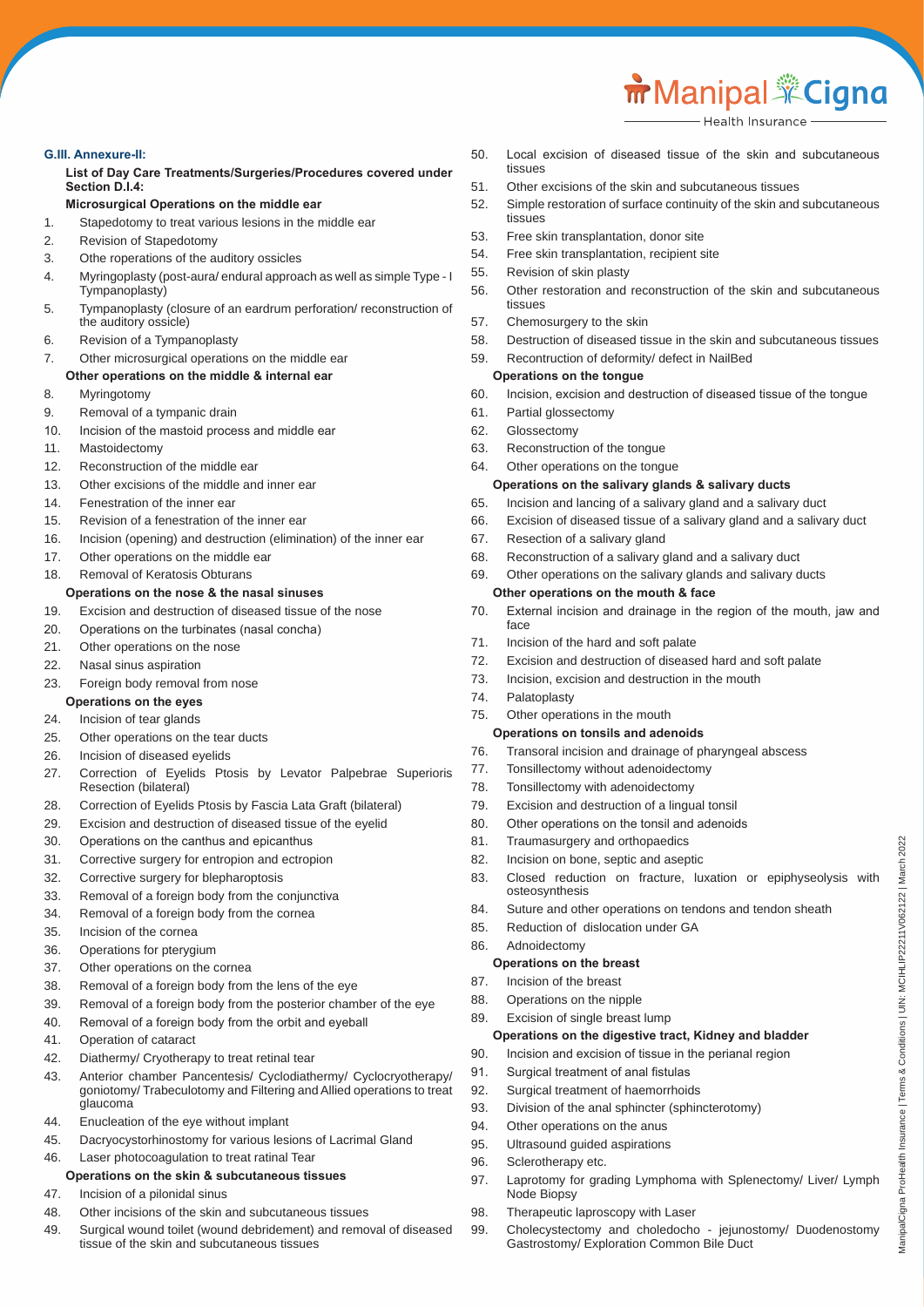- 100. Esophagoscopy, gastroscopy, dudenoscopy with polypectomy/ removal of foreign body/ diathermy of bleeding lesions
- 101. Lithotripsy/ Nephrolithotomy for renal calculus
- 102. Excision of renal cyst
- 103. Drainage of Pyonephrosis/ Perinephric Abscess

#### 104. Appendicectomy with/ without Drainage **Operations on the female sexual organs**

- 105. Incision of the ovary
- 106. Insufflation of the Fallopian tubes
- 107. Other operations on the Fallopian tube
- 108. Dilatation of the cervical canal
- 109. Conisation of the uterine cervix
- 110. Theraputic curettage with Colposcopy/ Biopsy/ Diathermy/ **Cryosurgery**
- 111. Laser therapy of cervix for various lesions of Uterus
- 112. Other operations of the Uterine cervix
- 113. Incesion of the uterus (hysterectomy)
- 114. Local incision and destruction of diseased tissue of the vagina and the pouch of Douglas
- 115. Incision of the vagina
- 116. Incision of vulva
- 117. Culdotomy
- 118. Operations on Bartholin's glands (cyst)
- 119. Salpino-Oophorectomy via Laproscopy
- 120. Hysteroscopic removal of myoma
- 121. D&C
- 122. Hysteroscopic resection of septum
- 123. Thermal cauterisation of cervix
- 124. Mirena insertion
- 125. Hysteroscopic adhesiolysis
- 126. LEEP (loop electrosurgical excision procedure)
- 127. Cryocauterisation of cervix
- 128. Polypectomy endometrium
- 129. Hysteroscopic resection of fibroid
- 130. LLETZ (large loop excision of transformation zone)
- 131. Conization
- 132. Polypectomy cervix
- 133. Hysteroscopic resection of endometrial polyp
- 134. Vulval wart excision
- 135. Laparoscopic paraovarian CYST excision
- 136. Uterine artery embolization
- 137. Laparoscopic cystectomy
- 138. Hymenectomy( imperforate hymen)
- 139. Endometrial ablation
- 140. Vaginal wall cyst excision
- 141. Vulval cyst excision
- 142. Laparoscopic paratubal CYST excision
- 143. Repair of vagina (vaginal atresia)
- 144. Hysteroscopy, removal of myoma
- 145. Ureterocoele repair-congenital internal
- 146. TURBT
- 147. Vaginal mesh for POP
- 148. Laparoscopic myomectomy
- 149. Surgery for SUI
- 150. Repair recto-vagina fistula
- 151. Pelvic floor repair (excluding fistula repair)
- $152$  URS + II
- 153. Laparoscopic oophorectomy
- 154. Normal vaginal delivery & variants

## **Operations on the prostate & seminal vesicles**

- 155. Incision of the prostate
- 156. Transurethral excision and destruction of prostate tissue
- 157. Transurethral and percutaneous destruction of prostate tissue
- 158. Open surgical excision and destruction of prostate tissue
- 159. Radical prostatovesiculectomy
- 160. Other excision and destruction of prostate tissue
- 161. Operations on the seminal vesicles
- 162. Incision and excision of periprostatic tissue
- 163. Other operations on the prostate

# **Operations on the scrotum & tunica vaginalis testis**

- 164. Incision of the scrotum and tunica vaginalis testis
- 165. Operation on a testicular hydrocele
- 166. Excision and destruction of diseased scrotal tissue
- 167. Other operations on the scrotum and tunica vaginalis testis

# **Operations on the testes**

- 168. Incision of the testes
- 169. Excision and destruction of diseased tissue of the testes
- 170. Unilateral orchidectomy
- 171. Bilateral orchidectomy
- 172. Orchidopexy
- 173. Abdominal exploration in cryptorchidism
- 174. Surgical repositioning of an abdominal testis
- 175. Reconstruction of the testis
- 176. Implantation, exchange and removal of a testicular prosthesis
- 177. Other operations on the testis

#### **Operations on the spermatic cord, epididymis and ductus deferens**

178. Surgical treatment of a varicocele and a hydrocele of the spermatic cord

ManipalCigna ProHealth Insurance | Terms & Conditions | UIN: MCIHLIP22211V062122 | March 2022

/lanipalCigna ProHealth Insurance | Terms & Conditions | UIN: MCIHLIP22211V062122 | March 2022

- 179. Excision in the area of the epididymis
- 180. Epididymectomy

# **Operations on the penis**

- 181. Operations on the foreskin
- 182. Local excision and destruction of diseased tissue of the penis
- 183. Amputation of the penis

## 184. Other operations on the penis

- **Operations on the urinary system**
- 185. Cystoscopical removal of stones
- 186. Catheterisation of baldder
- **Other Operations**
- 187. Lithotripsy
- 188. Coronary angiography

192. Radiotherapy for Cancer 193. Cancer Chemotherapy 194. Endoscopic polypectomy **Operation of bone and joints** 195. Surgery for ligament tear 196. Surgery for meniscus tear

203. Excision of Bursirtis 204 Tennis elbow release

189. Biopsy of Temporal Artery for Various leisons

197. Surgery for hemoarthrosis/ pyoarthrosis 198. Removal of fracture pins/ nails 199. Removal of metal wire

200. Closed reduction on fracture, luxation 201. Reduction of dislocation under GA 202. Epiphyseolysis with osterosynthesis

205. Excision of various lesions in Coccyx 206. Arthroscopic knee aspiration 207. Surgery for meniscus tear

208. Arthroscopic repair of ACL tear KNEE 209. Closed reduction of minor fractures

190. External Arterio-venus shunt 191. Haemodialysis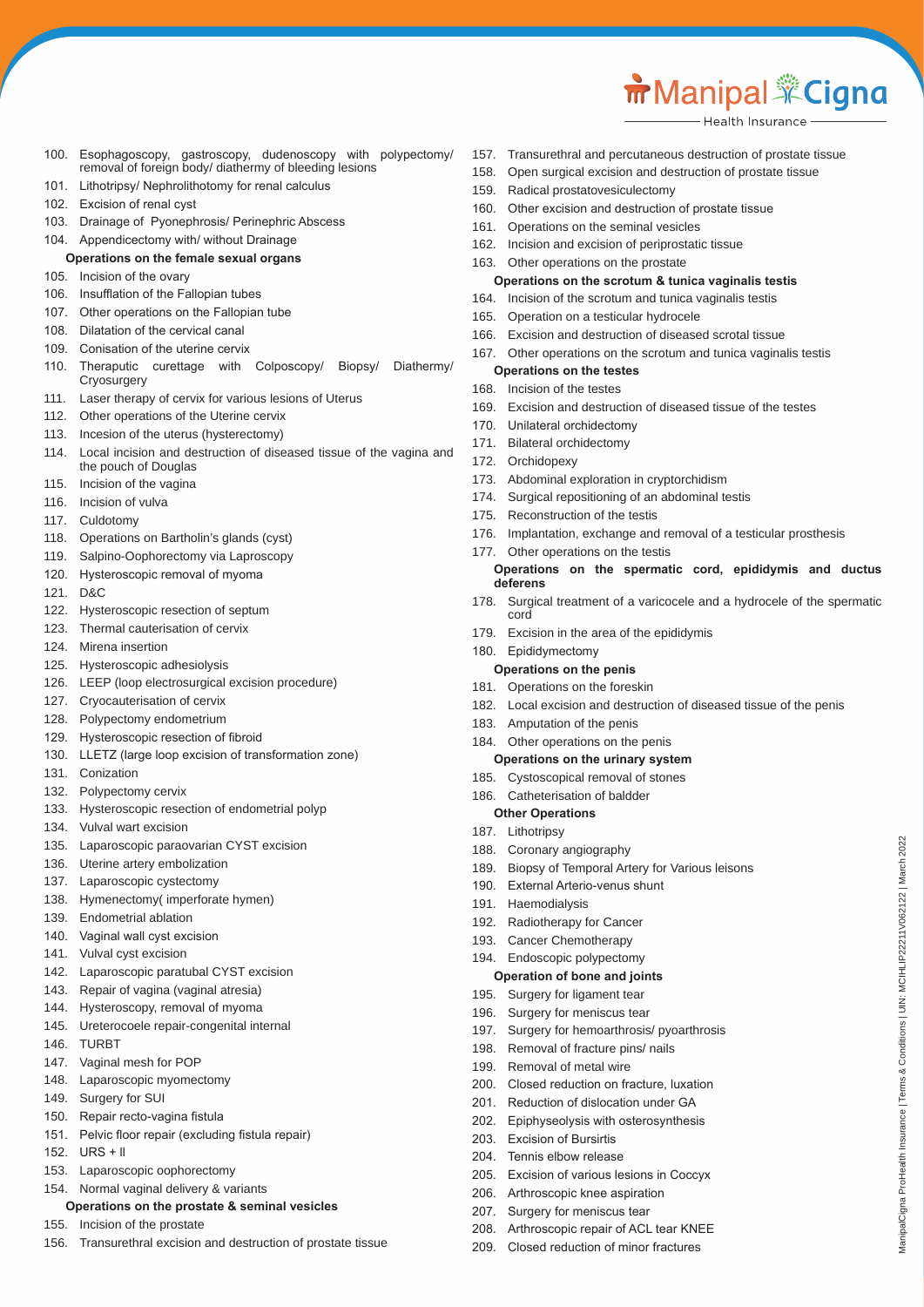ManipalCigna ProHealth Insurance | Terms & Conditions | UIN: MCIHLIP22211V062122 | March 2022

AanipalCigna ProHealth Insurance | Terms & Conditions | UIN: MCIHLIP22211V062122 | March 2022

Health Insurance

- 210. Arthroscopic repair of PCL tear KNEE
- 211. Tendon shortening
- 212. Arthroscopic meniscectomy KNEE
- 213. Treatment of clavicle dislocation
- 214. Haemarthrosis KNEE- lavage
- 215. Abscess KNEE joint drainage
- 216. Carpal tunnel release
- 217. Closed reduction of minor dislocation
- 218. Repair of KNEE cap tendon
- 219. ORIF with K wire fixation- small bones
- 220. Release of midfoot joint
- 221. ORIF with plating- small long bones
- 222. Implant removal minor
- 223. K wire removal
- 224. POP application
- 225. Closed reduction and external fixation
- 226. Arthrotomy hip joint
- 227. Syme's amputation
- 228. Arthroplasty
- 229. Partial removal of RIB
- 230. Treatment of sesamoid bone fracture
- 231. Shoulder arthroscopy / surgery
- 232. Elbow arthroscopy
- 233. Amputation of metacarpal bone
- 234. Release of thumb contracture
- 235. Incision of foot fascia
- 236. Calcaneum SPUR hydrocort injection
- 237. Ganglion wrist hyalase injection
- 238. Partial removal of metatarsal
- 239. Repair / graft of foot tendon
- 240. Revision/removal of knee cap
- 241. Amputation follow-up surgery
- 242. Exploration of ankle joint
- 243. Remove/graft leg bone lesion
- 244. Repair/graft achilles tendon
- 245. Remove of tissue expander
- 246. Biopsy elbow joint lining
- 247. Removal of wrist prosthesis
- 248. Biopsy finger joint lining
- 249. Tendon lengthening
- 250. Treatment of shoulder dislocation
- 251. Lengthening of hand tendon
- 252. Removal of elbow bursa
- 253. Fixation of knee joint
- 254. Treatment of foot dislocation
- 255. Surgery of bunion
- 256. Intra articular steroid injection
- 257. Tendon transfer procedure
- 258. Removal of knee cap bursa
- 259. Treatment of fracture of ULNA
- 260. Treatment of scapula fracture
- 261. Removal of tumor of arm/ elbow under RA/GA
- 262. Repair of ruptured tendon
- 263. Decompress forearm space
- 264. Revision of neck muscle (torticollis release )
- 265. Lengthening of thigh tendons
- 266. Treatment fracture of radius & ulna
- 267. Repair of knee joint
	- **Critical Care Related:**
- 268. Insert Non-Tunnel CV cath
- 269. Insert PICC cath (Peripherally Inserted Central Catheter)
- 270. Insertion Catheter, Intra Anterior

271. Replace PICC cath (Peripherally Inserted Central Catheter)

# 272. Insertion of Portacath

# **Dental Related:**

- 273. Splinting of avulsed teeth
- 274. Suturing lacerated lip
- 275. Suturing oral mucosa
- 276. Oral biopsy in case of abnormal
- 277. tissue presentation
- 278. FNAC
- 279. Smear from oral cavity

# **ENT Related:**

- 280. Myringotomy with grommet insertion
- 281. Keratosis removal under GA
- 282. Adenoidectomy
- 283. Labyrinthectomy for severe vertigo
- 284. Stapedectomy under GA
- 285. Stapedectomy under LA
- 286. Tympanoplasty (type IV)
- 287. Endolymphatic sac surgery for meniere's disease
- 288. Turbinectomy
- 289. Endoscopic stapedectomy
- 290. Incision and drainage of perichondritis
- 291. Septoplasty
- 292. Vestibular nerve section
- 293. Thyroplasty type I
- 294. Pseudocyst of the pinna excision
- 295. Incision and drainage haematoma auricle
- 296. Tympanoplasty (type II)
- 297. Reduction of fracture of nasal bone
- 298. Thyroplasty type II
- 299. Tracheostomy
- 300. Excision of angioma septum
- 301. Turbinoplasty

308. Tracheoplasty

318. ERCP

302. Incision & drainage of retro pharyngeal abscess

307. Incision & drainage of para pharyngeal abscess

303. UVULO palato pharyngo plasty

**Gastroenterology Related**

313. EUS + submucosal resection 314. Construction of gastrostomy tube 315. EUS + aspiration pancreatic CYST 316. Small bowel endoscopy (therapeutic) 317. Colonoscopy, lesion removal

321. ERCP and choledochoscopy

323. ERCP and sphincterotomy 324. Esophageal stent placement 325. ERCP + placement of biliary stents

326. Sigmoidoscopy W / stent 327. EUS + coeliac node biopsy

311. ERCP and papillotomy

306. Vocal cord lateralisation procedure

304. Adenoidectomy with grommet insertion 305. Adenoidectomy without grommet insertion

309. Pancreatic pseudocyst EUS & drainage 310. RF ablation for barrett's oesophagus

312. Esophagoscope and sclerosant injection

319. Percutaneous endoscopic gastrostomy 320. EUS and pancreatic pseudo CYST drainage

322. Proctosigmoidoscopy volvulus detorsion

328. UGI scopy and injection of adrenaline, sclerosants bleeding ulcers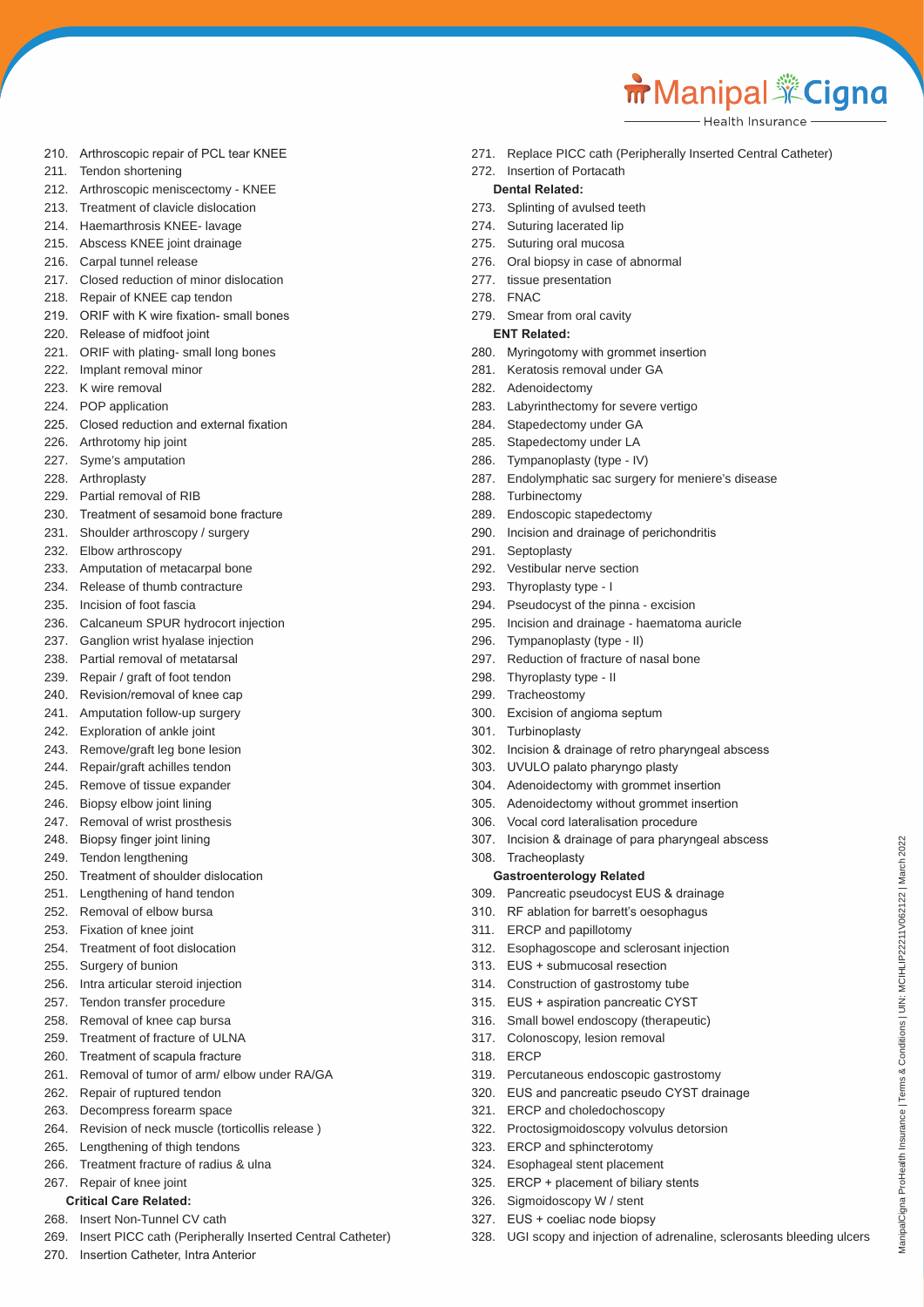ManipalCigna ProHealth Insurance | Terms & Conditions | UIN: MCIHLIP22211V062122 | March 2022

/lanipalCigna ProHealth Insurance | Terms & Conditions | UIN: MCIHLIP22211V062122 | March 2022

#### **General Surgery Related:**

- 329. Fissure in ANO sphincterotomy
- 330. Incision of the breast abscess
- 331. Surgical treatment of haemorrhoids
- 332. Infected keloid excision
- 333. Axillary lymphadenectomy
- 334. Wound debridement and cover
- 335. Abscess-decompression
- 336. Cervical lymphadenectomy
- 337. Infected sebaceous CYST
- 338. Inguinal lymphadenectomy
- 339. Incision and drainage of abscess
- 340. Suturing of lacerations
- 341. SCALP suturing
- 342. Infected lipoma excision
- 343. Maximal anal dilatation
- 344. Piles
	- A) injection sclerotherapy
	- B) piles banding
- 345. Liver abscess-catheter drainage
- 346. Fissure in ANO-fissurectomy
- 347. Fibroadenoma breast excision
- 348. Oesophageal varices sclerotherapy
- 349. ERCP pancreatic duct stone removal
- 350. Perianal abscess I&D
- 351. Perianal hematoma evacuation
- 352. Ugiscopy and polypectomy oesophagus
- 353. Breast abscess I & D
- 354. Feeding gastrostomy
- 355. Oesophagoscopy and biopsy of growth oesophagus
- 356. ERCP bile duct stone removal
- 357. Ileostomy closure
- 358. Colonoscopy
- 359. Polypectomy colon
- 360. Splenic abscesses laparoscopic drainage
- 361. UGI scopy and polypectomy stomach
- 362. Rigid oesophagoscopy for FB removal
- 363. Feeding jejunostomy
- 364. Colostomy
- 365. Ileostomy
- 366. Colostomy closure
- 367. Submandibular salivary duct stone removal
- 368. Pneumatic reduction of intussusception
- 369. Varicose veins legs injection sclerotherapy
- 370. Tips procedure for portal hypertension
- 371. Rigid oesophagoscopy for plummer vinson syndrome
- 372. Pancreatic pseudocysts endoscopic drainage
- 373. Zadek's nail bed excision
- 374. Subcutaneous mastectomy
- 375. Excision of ranula under GA
- 376. Rigid oesophagoscopy for dilation of benign strictures
- 377. Eversion of SAC unilateral/ bilateral
- 378. Lord's plication
- 379. Jaboulay's procedure
- 380. Scrotoplasty
- 381. Circumcision for trauma
- 382. Meatoplasty
- 383. Intersphincteric abscess incision and drainage
- 384. PSOAS abscess incision and drainage
- 385. Thyroid abscess incision and drainage
- 386. Tips procedure for portal hypertension
- 387. Esophageal growth stent
- 388. Pair procedure of hydatid CYST liver
- 389. Tru cut liver biopsy
- 390. Photodynamic therapy or esophageal tumour and lung tumour
- 391. Excision of cervical RIB
- 392. Laparoscopic reduction of intussusception
- 393. Microdochectomy breast
- 394. Surgery for fracture penis
- 395. Sentinel node biopsy
- 396. Parastomal hernia
- 397. Revision colostomy
- 398. Prolapsed colostomy correction
- 399. Testicular biopsy
- 400. Laparoscopic cardiomyotomy (hellers)
- 401. Sentinel node biopsy malignant melanoma
- 402. Laparoscopic pyloromyotomy (ramstedt)
- 403. Excision of fistula-in-ANO
- 404. Excision juvenile polyps rectum
	- 405. Vaginoplasty
	- 406. Dilatation of accidental caustic stricture oesophageal
	- 407. Presacral teratomas excision
	- 408. Removal of vesical stone
	- 409. Excision sigmoid polyp
	- 410. Sternomastoid tenotomy
	- 411. Infantile hypertrophic pyloric stenosis pyloromyotomy
	- 412. Excision of soft tissue rhabdomyosarcoma
	- 413. Mediastinal lymph node biopsy
	- 414. High orchidectomy for testis tumours
	- 415. Excision of cervical teratoma
	- 416. Rectal-myomectomy
	- 417. Rectal prolapse (delorme's procedure)
	- 418. Detorsion of torsion testis
	- 419. EUA + biopsy multiple fistula in ANO
	- 420. Cystic hygroma injection treatment

#### **Neurology Related:**

421. Facial nerve physiotherapy

424. Epidural steroid injection 425. Glycerol rhizotomy 426. Spinal cord stimulation 427. Motor cortex stimulation 428. Stereotactic radiosurgery 429. Percutaneous cordotomy 430. Intrathecal baclofen therapy 431. Entrapment neuropathy release 432. Diagnostic cerebral angiography

422. Nerve biopsy 423. Muscle biopsy

433. VP shunt

434. Ventriculoatrial shunt **Oncology Related:** 435. IV push chemotherapy 436. HBI-hemibody radiotherapy 437. Infusional targeted therapy 438. SRT-stereotactic arc therapy 439. SC administration of growth factors 440. Continuous infusional chemotherapy

441. Infusional chemotherapy 442. CCRT - concurrent chemo + RT

444. 3D conformal radiotherapy 445. IGRT - image guided radiotherapy

443. 2D radiotherapy

446. IMRT- step & shoot 447. Infusional bisphosphonates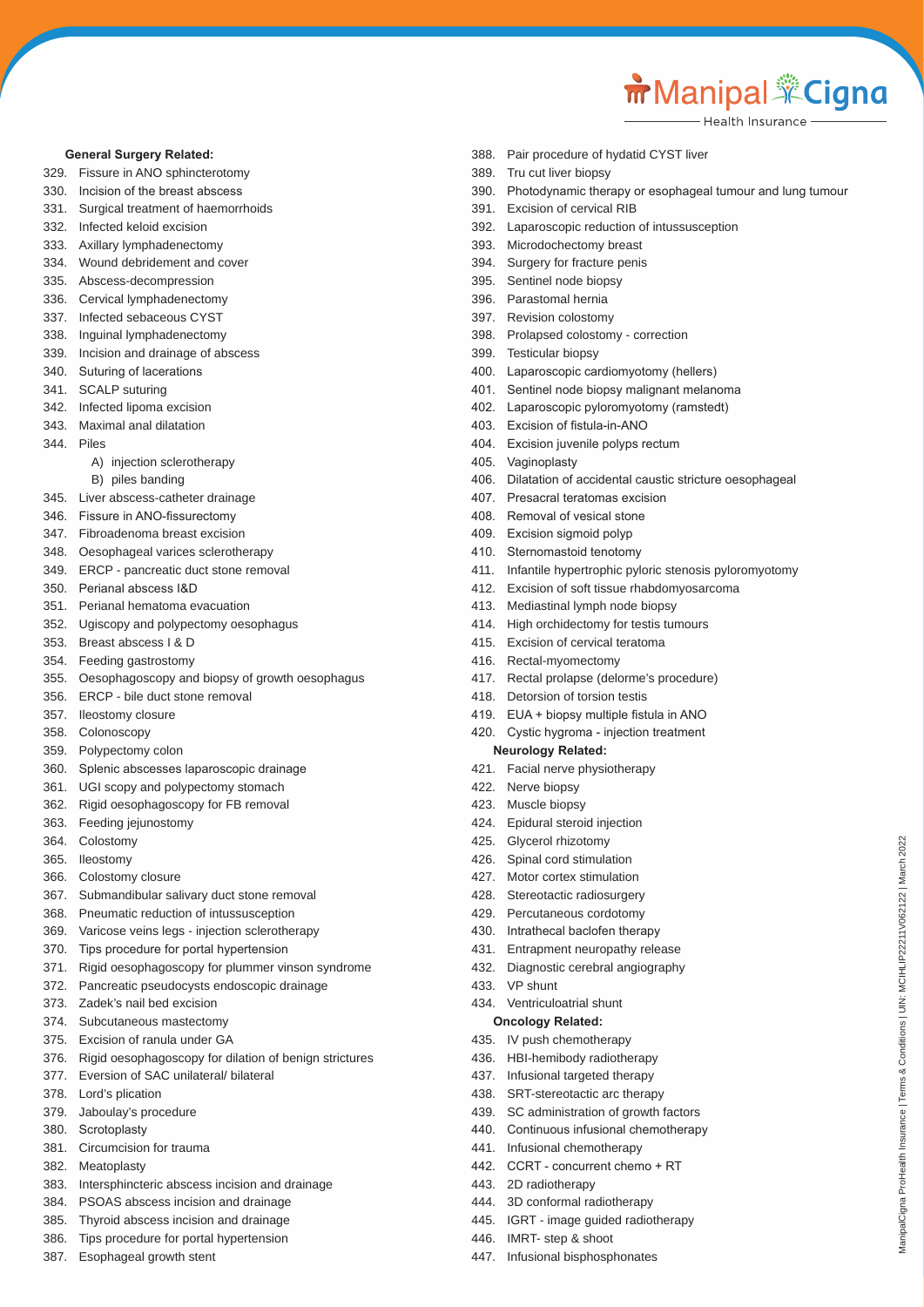```
m Manipal <sup>*</sup>Cigna
```
ManipalCigna ProHealth Insurance | Terms & Conditions | UIN: MCIHLIP22211V062122 | March 2022

danipalCigna ProHealth Insurance | Terms & Conditions | UIN: MCIHLIP22211V062122 | March 2022

Health Insurance

- 448. IMRT DMLC
- 449. Rotational ARC therapy
- 450. Tele gamma therapy
- 451. FSRT-fractionated SRT
- 452. VMAT-volumetric modulated arc therapy
- 453. SBRT-stereotactic body radiotherapy
- 454. Helical tomotherapy
- 455. SRS-stereotactic radiosurgery
- 456. X-knife SRS
- 457. Gammaknife SRS
- 458. TBI-total body radiotherapy
- 459. Intraluminal brachytherapy
- 460. Electron therapy
- 461. TSET-total electron skin therapy
- 462. Extracorporeal irradiation of blood products
- 463. Telecobalt therapy
- 464. Telecesium therapy
- 465. External mould brachytherapy
- 466. Interstitial brachytherapy
- 467. Intracavity brachytherapy
- 468. 3D brachytherapy
- 469. Implant brachytherapy
- 470. Intravesical brachytherapy
- 471. Adjuvant radiotherapy
- 472. Afterloading catheter brachytherapy
- 473. Conditioning radiothearpy for BMT
- 474. Extracorporeal irradiation to the homologous bone grafts
- 475. Radical chemotherapy
- 476. Neoadjuvant radiotherapy
- 477. LDR brachytherapy
- 478. Palliative radiotherapy
- 479. Radical radiotherapy
- 480. Palliative chemotherapy
- 481. Template brachytherapy
- 482. Neoadjuvant chemotherapy
- 483. Adjuvant chemotherapy
- 484. Induction chemotherapy
- 485. Consolidation chemotherapy
- 486. Maintenance chemotherapy
- 487. HDR brachytherapy

#### **Operations on the Tongue:**

488. Small reconstruction of the tongue

- **Ophthalmology related:**
- 489. Biopsy of tear gland
- 490. Treatment of retinal lesion

#### **Plastic surgery related: mouth & face:**

- 491. Construction skin pedicle flap
- 492. Gluteal pressure ulcer-excision
- 493. Muscle-skin graft, leg
- 494. Removal of bone for graft
- 495. Muscle-skin graft duct fistula
- 496. Removal cartilage graft
- 497. Myocutaneous flap
- 498. Fibro myocutaneous flap
- 499. Breast reconstruction surgery after mastectomy
- 500. Sling operation for facial palsy
- 501. Split skin grafting under RA
- 502. Wolfe skin graft
- 503. Plastic surgery to the floor of the mouth under GA **Thoracic surgery related:**
- 504. Thoracoscopy and lung biopsy
- 505. Excision of cervical sympathetic chain thoracoscopic
- 506. Laser ablation of barrett's oesophagus
- 507. Pleurodesis
- 508. Thoracoscopy and pleural biopsy
- 509. EBUS + biopsy
- 510. Thoracoscopy ligation thoracic duct
- 511. Thoracoscopy assisted empyaema drainage
- **Urology related:**
- 512. Biopsy oftemporal artery for various lesions
- 513. AV fistula-wrist
- 514. URSL with stenting
- 515. URSL with lithotripsy
- 516. Cystoscopic litholapaxy
- 517. ESWL
- 518. Bladder neck incision
- 519. Cystoscopy & biopsy
- 520. AV fistula-wrist
- 521. Cystoscopy and removal of polyp
- 522. Suprapubic cystostomy
- 523. Percutaneous nephrostomy
- 524. Cystoscopy and "sling" procedure
- 525. Tuna-prostate
- 526. Excision of urethral diverticulum
- 527. Removal of urethral stone
- 528. Excision of urethral prolapse
- 529. Mega-ureter reconstruction
- 530. Kidney renoscopy and biopsy
- 531. Ureter endoscopy and treatment
- 532. Vesico ureteric reflux correction
- 533. Surgery for pelvi ureteric junction obstruction
- 534. Anderson hynes operation (open pyelopalsty)
- 535. Kidney endoscopy and biopsy
- 536. Paraphimosis surgery
- 537. Injury prepuce-circumcision
- 538. Frenular tear repair
- 539. Meatotomy for meatal stenosis

546. Cystoscopy and removal of FB

540. Surgery for fournier's gangrene scrotum

542. Surgery for watering CAN perineum

541. Surgery filarial scrotum

543. Repair of penile torsion 544. Drainage of prostate abscess

545. Orchiectomy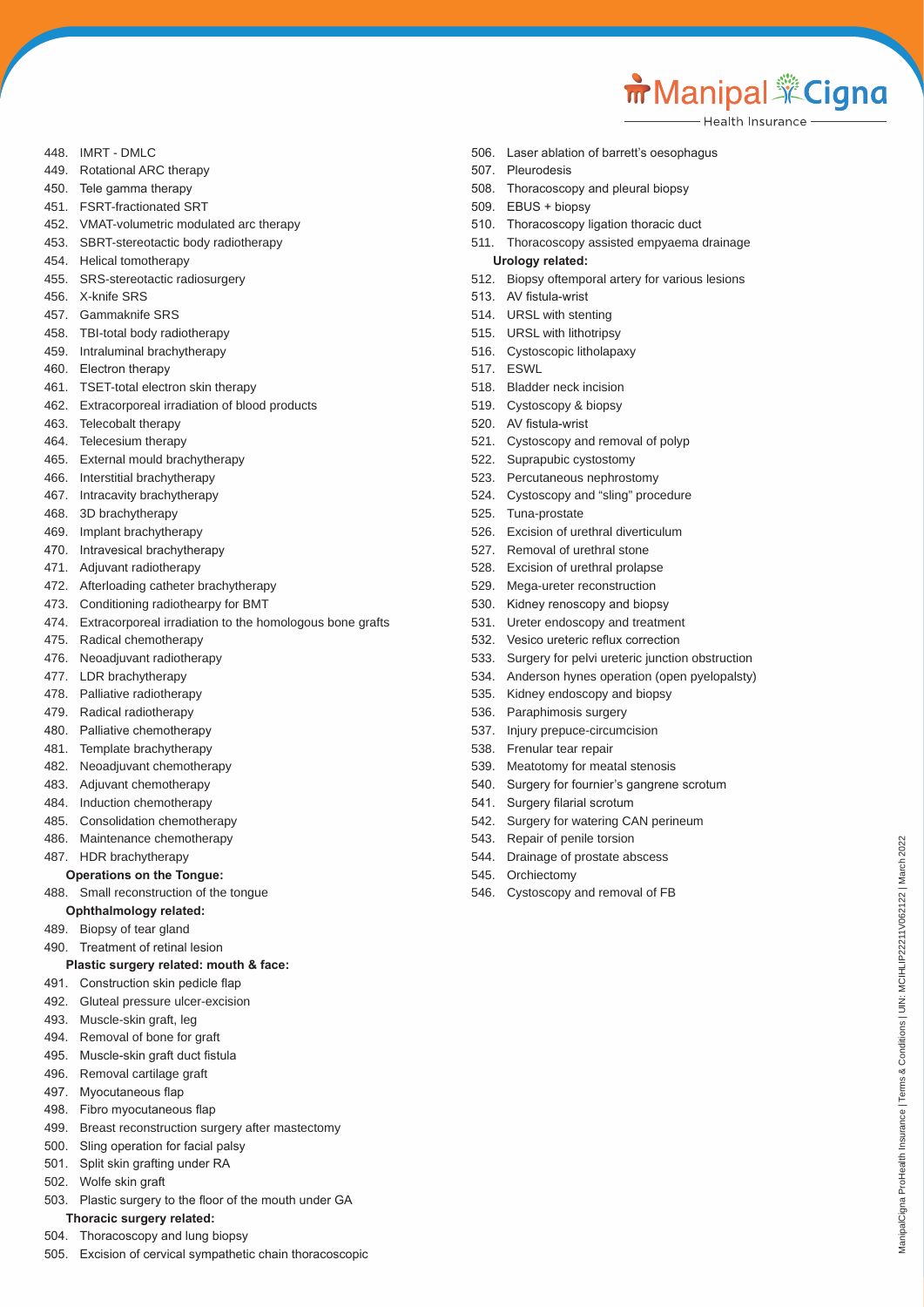# **G.IV. Annexure - III:**

| <b>Title</b>                                                                                   |                                                                                                                                                                     | <b>Description</b><br>Please refer to the Plan and Sum Insured you have opted to understand the available benefits<br>under your plan in brief                                                             |                                                                                                                     |                                                                                                                                                                                          |                |                                                                                                                                                                                                                                                                                          |
|------------------------------------------------------------------------------------------------|---------------------------------------------------------------------------------------------------------------------------------------------------------------------|------------------------------------------------------------------------------------------------------------------------------------------------------------------------------------------------------------|---------------------------------------------------------------------------------------------------------------------|------------------------------------------------------------------------------------------------------------------------------------------------------------------------------------------|----------------|------------------------------------------------------------------------------------------------------------------------------------------------------------------------------------------------------------------------------------------------------------------------------------------|
| <b>Your Coverage</b><br>Details:                                                               | Identify your Plan                                                                                                                                                  | <b>Protect</b>                                                                                                                                                                                             | <b>Plus</b>                                                                                                         | <b>Preferred</b>                                                                                                                                                                         | <b>Premier</b> | Accumulate                                                                                                                                                                                                                                                                               |
| <b>Basic Cover</b><br>This section lists<br>the Basic<br>benefits<br>available on<br>your plan | Identify your Opted<br>Sum Insured                                                                                                                                  | ₹2.5 Lacs,<br>₹3.5 Lacs,<br>₹4.5 Lacs,<br>₹5.5 Lacs,<br>₹7.5 Lacs,<br>₹10 Lacs,<br>₹15 Lacs,<br>₹20 Lacs,<br>₹25 Lacs,<br>₹30 Lacs,<br>₹50 Lacs                                                            | ₹4.5 Lacs,<br>₹5.5 Lacs,<br>₹7.5 Lacs,<br>₹10 Lacs,<br>₹15 Lacs,<br>₹20 Lacs,<br>₹25 Lacs,<br>₹30 Lacs,<br>₹50 Lacs | $\overline{5}$ 15 Lacs,<br>₹30 Lacs,<br>₹50 Lacs                                                                                                                                         | 100 Lacs       | ₹5.5 Lacs,<br>₹7.5 Lacs,<br>₹10 Lacs,<br>₹15 Lacs,<br>₹20 Lacs,<br>₹25 Lacs,<br>₹30 Lacs,<br>₹50 Lacs                                                                                                                                                                                    |
|                                                                                                | Inpatient<br>Hospitalization<br>(When you are<br>hospitalized)                                                                                                      | For Sum Insured<br>up to ₹5.5 Lacs<br>- Covered up to<br>Single Private<br>Room<br>For Sum Insured<br>₹7.5 Lacs and<br>Above - Covered<br>up to any Room<br>Category except<br>Suite or higher<br>category | Covered up to any Room Category except Suite or<br>higher category                                                  | For Sum Insured<br>₹5.5 Lacs - Covered up to<br>Single Private Room<br>For Sum Insured ₹7.5 Lacs<br>and Above - Covered up to<br>any Room Category<br>except Suite or higher<br>category |                |                                                                                                                                                                                                                                                                                          |
|                                                                                                | Pre-hospitalization                                                                                                                                                 |                                                                                                                                                                                                            |                                                                                                                     | Medical Expenses Covered up to 60 days before date of hospitalization                                                                                                                    |                |                                                                                                                                                                                                                                                                                          |
|                                                                                                | Post-<br>hospitalization                                                                                                                                            | Medical<br>Expenses<br>Covered up to<br>90 days post<br>discharge from<br>hospital                                                                                                                         | Medical Expenses Covered up to 180 days post<br>discharge from hospital                                             |                                                                                                                                                                                          |                | Covered up to 90 days post<br>discharge from hospital                                                                                                                                                                                                                                    |
|                                                                                                | Day Care<br>Treatment                                                                                                                                               | Covered up to the limit of Sum Insured opted                                                                                                                                                               |                                                                                                                     |                                                                                                                                                                                          |                |                                                                                                                                                                                                                                                                                          |
|                                                                                                | Domiciliary<br>Treatment<br>(Treatment at<br>Home)                                                                                                                  | Covered up to the limit of Sum Insured opted                                                                                                                                                               |                                                                                                                     |                                                                                                                                                                                          |                |                                                                                                                                                                                                                                                                                          |
|                                                                                                | <b>Ambulance Cover</b><br>(Reimbursement<br>of Ambulance<br>Expenses)                                                                                               | Up to ₹2000 paid<br>per<br>Hospitalization<br>event                                                                                                                                                        | Up to ₹3000 paid<br>per Hospitalization<br>event                                                                    | Actual incurred expenses paid<br>per<br>Hospitalization event                                                                                                                            |                | Up to ₹2000 per<br>Hospitalization event                                                                                                                                                                                                                                                 |
|                                                                                                | Donor Expenses<br>(Hospitalization<br>Expenses of the<br>donor providing the<br>organ)                                                                              | Covered up to full Sum Insured                                                                                                                                                                             |                                                                                                                     |                                                                                                                                                                                          |                |                                                                                                                                                                                                                                                                                          |
|                                                                                                | Worldwide<br><b>Emergency Cover</b><br>(Outside India)                                                                                                              | Covered up to full Sum Insured once in a Policy Year                                                                                                                                                       |                                                                                                                     |                                                                                                                                                                                          |                |                                                                                                                                                                                                                                                                                          |
|                                                                                                | <b>Restoration of Sum</b><br>Insured<br>(When opted Sum<br>Insured is<br>insufficient due to<br>claims)                                                             | Multiple Restoration is available in a Policy Year for unrelated illnesses in addition to the Sum Insured opted                                                                                            |                                                                                                                     |                                                                                                                                                                                          |                |                                                                                                                                                                                                                                                                                          |
|                                                                                                | <b>AYUSH Cover</b>                                                                                                                                                  |                                                                                                                                                                                                            |                                                                                                                     | Covered up to full Sum Insured                                                                                                                                                           |                |                                                                                                                                                                                                                                                                                          |
|                                                                                                | <b>Health Maintenance</b><br><b>Benefit (Treatment</b><br>that does not<br>require<br>Hospitalization and<br>can be carried out<br>in an Out Patient<br>Department) | Covered up to<br>₹500 Per policy<br>Year                                                                                                                                                                   | Covered up to<br>₹2000 Per policy<br>Year                                                                           | Covered up to ₹15000 per policy<br>year.                                                                                                                                                 |                | Option to choose from -<br>₹5000, ₹10000, ₹15000,<br>₹20000 Per policy Year Can<br>also be used to pay for Co-pay<br>or Deductible. Up to 50 % of<br>the accumulated Health<br>Maintenance Benefit can be<br>utilised for payment against<br>premium from first renewal of<br>the policy |

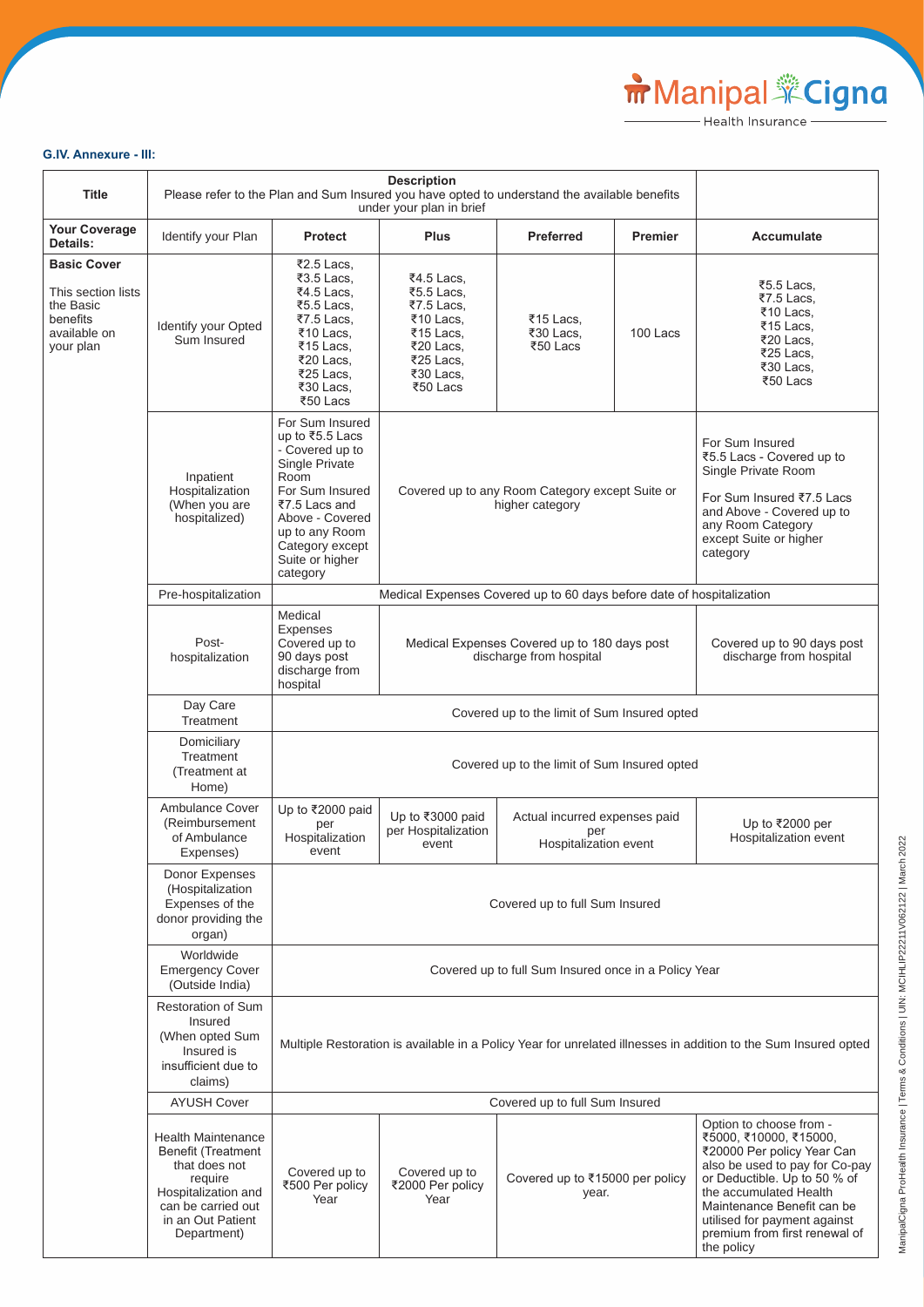# Manipal Cigna

|                                                                                                                 | <b>Cumulative Bonus</b><br>on Health<br>Maintenance<br><b>Benefit</b> | <b>NA</b>                                                                                                        | <b>NA</b>                                                                                                                                                                                                                                                                                                                                                                                                                                                                                                                    | <b>NA</b>                                                                                                                               |                                                                                                                                                       | 5% Cumulative Bonus on the<br>unutilized Health Maintenance<br>Benefit limit (HMB) available<br>at the end of the Policy Year<br>irrespective of whether a claim<br>is made on the expiring policy. |
|-----------------------------------------------------------------------------------------------------------------|-----------------------------------------------------------------------|------------------------------------------------------------------------------------------------------------------|------------------------------------------------------------------------------------------------------------------------------------------------------------------------------------------------------------------------------------------------------------------------------------------------------------------------------------------------------------------------------------------------------------------------------------------------------------------------------------------------------------------------------|-----------------------------------------------------------------------------------------------------------------------------------------|-------------------------------------------------------------------------------------------------------------------------------------------------------|-----------------------------------------------------------------------------------------------------------------------------------------------------------------------------------------------------|
|                                                                                                                 | <b>Maternity Expenses</b>                                             | Not Available                                                                                                    | Covered upto<br>₹15,000 for<br>normal delivery<br>and ₹25,000 for<br>C-Section per<br>event, after a<br>Waiting Period of<br>48 months                                                                                                                                                                                                                                                                                                                                                                                       | Covered upto<br>₹50,000 for<br>normal delivery<br>and ₹100,000<br>for C-Section per<br>event, after a<br>waiting Period of<br>48 months | Covered<br>upto<br>₹100,000<br>for normal<br>delivery and<br>₹200,000<br>for C-<br>Section per<br>event, after<br>a waiting<br>Period of 48<br>months | Not Available                                                                                                                                                                                       |
|                                                                                                                 | New Born Baby<br>Expenses                                             |                                                                                                                  | Covered for the inpatient hospitalization expenses of<br>a new born up to the limit provided under Maternity<br><b>Expenses</b>                                                                                                                                                                                                                                                                                                                                                                                              |                                                                                                                                         |                                                                                                                                                       |                                                                                                                                                                                                     |
|                                                                                                                 | <b>First Year</b><br>Vaccinations                                     |                                                                                                                  | Covered as per national immunization programme over<br>and above Maternity Sum Insured                                                                                                                                                                                                                                                                                                                                                                                                                                       |                                                                                                                                         |                                                                                                                                                       |                                                                                                                                                                                                     |
| <b>Value Added</b><br><b>Covers</b><br>This section lists<br>the additional<br>value added<br>benefits that are | Health Check-Up                                                       | Available once<br>every 3rd Policy<br>year to all<br>insured persons<br>who have<br>completed 18<br>years of Age | Available each policy year (excluding the first year), to<br>all insured persons who have completed 18 years of<br>Age                                                                                                                                                                                                                                                                                                                                                                                                       |                                                                                                                                         |                                                                                                                                                       | Available once every 3rd<br>Policy year to all insured<br>persons who have completed<br>18 years of Age                                                                                             |
| available along<br>with your plan                                                                               | Expert Opinion on<br>Critical illness (By a<br>Specialist)            | Available once during the Policy Year                                                                            |                                                                                                                                                                                                                                                                                                                                                                                                                                                                                                                              |                                                                                                                                         |                                                                                                                                                       |                                                                                                                                                                                                     |
|                                                                                                                 | <b>Cumulative Bonus</b>                                               | A guaranteed<br>5% Increase in<br>Sum Insured<br>per policy year,<br>maximum up to<br>200% of Sum<br>Insured.    | A guaranteed 10% Increase in Sum Insured per policy<br>year, maximum up to 200% of Sum Insured                                                                                                                                                                                                                                                                                                                                                                                                                               |                                                                                                                                         |                                                                                                                                                       | A guaranteed 5% Increase in<br>Sum Insured per policy year,<br>maximum up to 200% of Sum<br>Insured.                                                                                                |
|                                                                                                                 | <b>Healthy Rewards</b>                                                |                                                                                                                  | Reward Points equivalent to 1% of paid premium, to be earned each year.<br>Rewards can also be earned for enrolling and completing Our Array of<br>Wellness Programs. These earned Reward Points can be used against<br>payable premium (including Taxes) from 1 <sup>st</sup> Renewal of the Policy. OR they<br>can be redeemed for equivalent value of Health Maintenance Benefits<br>any time during the policy OR as equivalent value while availing services<br>through our Network Providers as defined in the policy. |                                                                                                                                         |                                                                                                                                                       |                                                                                                                                                                                                     |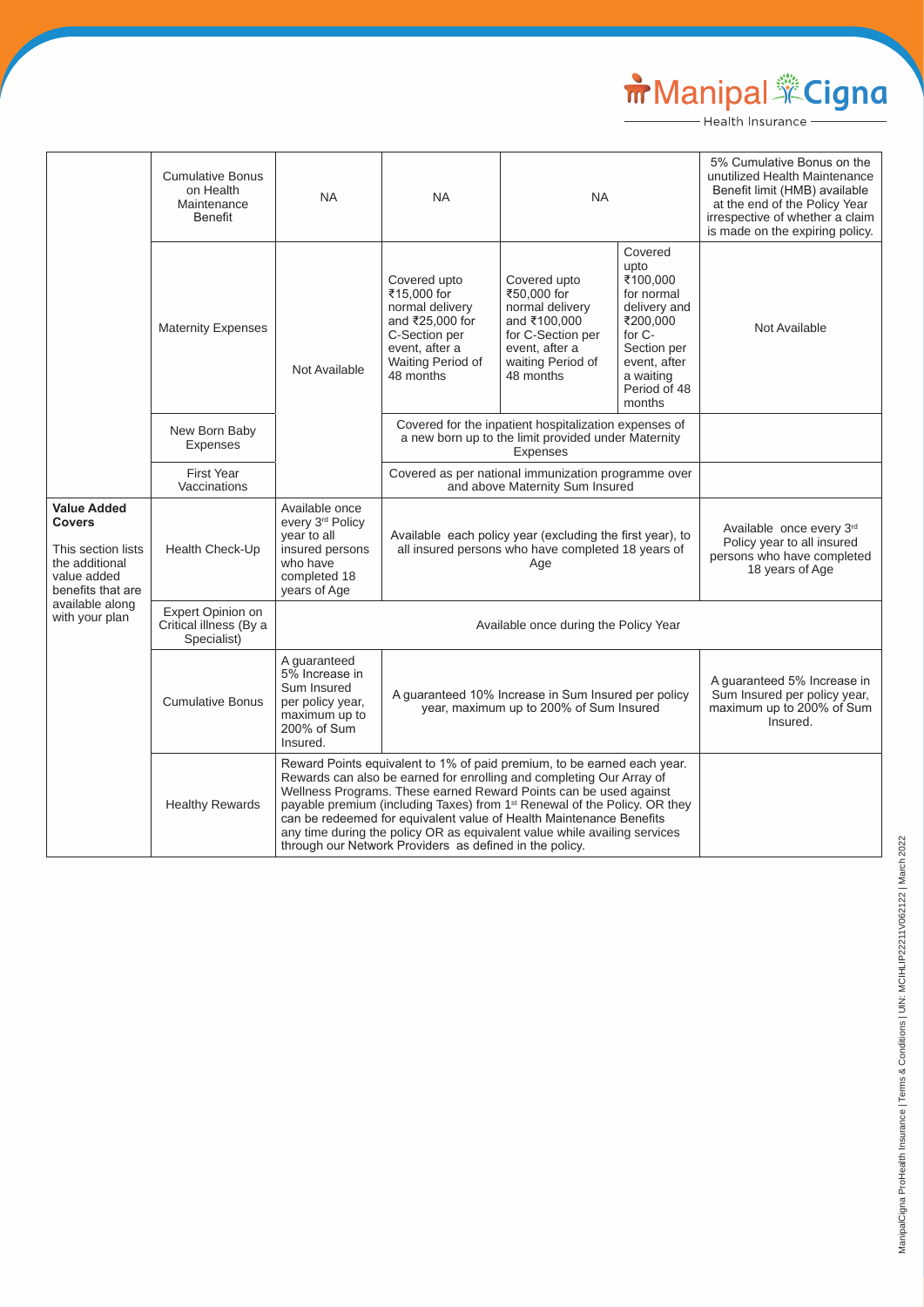# Manipal Cigna

| Optional<br><b>Covers</b><br>This section lists<br>the available<br>optional covers<br>under your plan<br>and the limits<br>under each of<br>these options | <b>Hospital Daily Cash</b><br><b>Benefit</b>                                                                                                                                                                | ₹1000 for each<br>continuous and<br>completed 24<br>Hours of<br>Hospitalization<br>during the Policy<br>Year up to a<br>maximum of 30<br>days in a policy<br>year | ₹2000 for each<br>continuous and<br>completed 24<br>Hours of<br>Hospitalization<br>during the Policy<br>Year up to a<br>maximum of 30<br>days in a policy<br>year | ₹3000 for each continuous and<br>completed 24 Hours of<br>Hospitalization during the Policy<br>Year up to a maximum of 30 days<br>in a policy year |                         | ₹1000 for each continuous<br>and completed 24 Hours of<br>Hospitalization during the<br>Policy Year up to a maximum<br>of 30 days in a policy year |
|------------------------------------------------------------------------------------------------------------------------------------------------------------|-------------------------------------------------------------------------------------------------------------------------------------------------------------------------------------------------------------|-------------------------------------------------------------------------------------------------------------------------------------------------------------------|-------------------------------------------------------------------------------------------------------------------------------------------------------------------|----------------------------------------------------------------------------------------------------------------------------------------------------|-------------------------|----------------------------------------------------------------------------------------------------------------------------------------------------|
|                                                                                                                                                            | Deductible<br>(Please select the<br>Sum Insured and<br>Deductible amount<br>as you have opted<br>on the Policy.<br>Deductible is the<br>amount beyond<br>which a claim will<br>be payable in the<br>Policy) | ₹1/2/3/4/5/7.5<br>/10 Lacs                                                                                                                                        | ₹1/2/3/4/5/7.5/<br>10 Lacs                                                                                                                                        | Not Available                                                                                                                                      |                         | ₹0.5/1/ 2/ 3/ 4/ 5/ 7.5 / 10 Lacs                                                                                                                  |
|                                                                                                                                                            | Waiver of<br>Deductible:                                                                                                                                                                                    | Available                                                                                                                                                         | Available                                                                                                                                                         | Not Available                                                                                                                                      |                         | Available                                                                                                                                          |
|                                                                                                                                                            | Reduction in<br><b>Maternity Waiting</b><br>Period                                                                                                                                                          | Not Available                                                                                                                                                     |                                                                                                                                                                   | Maternity waiting period Reduced from 48 months to<br>24 months                                                                                    |                         | Not Available                                                                                                                                      |
|                                                                                                                                                            | Voluntary Co-pay<br>(The cost sharing<br>percentage that you<br>have opted will<br>apply on each<br>claim.)<br>If you have opted<br>for a Deductible,<br>Voluntary Co-<br>payment does not<br>apply         | 10% or 20% Voluntary Co-payment for<br>Not Available<br>each and every claim as opted                                                                             |                                                                                                                                                                   |                                                                                                                                                    |                         | 10% or 20% voluntary co-<br>payment for each and every<br>claim as opted on the Policy                                                             |
|                                                                                                                                                            | Waiver of<br>Mandatory Co-pay                                                                                                                                                                               |                                                                                                                                                                   | Waiver of Mandatory co-payment of 20% for Insured Persons Aged 65 years and above                                                                                 |                                                                                                                                                    |                         |                                                                                                                                                    |
|                                                                                                                                                            | <b>Cumulative Bonus</b><br>booster                                                                                                                                                                          |                                                                                                                                                                   | A guaranteed 25% increase in Sum Insured per policy year,<br>maximum up to 200% of Sum Insured                                                                    |                                                                                                                                                    | <b>Not</b><br>Available | A guaranteed 25% increase in<br>Sum Insured per policy year,<br>maximum up to 200% of Sum<br>Insured                                               |
| Add on<br>cover (Rider)<br>This section<br>lists the Add on<br>cover available<br>under your plan                                                          | <b>Critical Illness</b>                                                                                                                                                                                     | <b>Not</b><br>Lump sum payment of an additional 100% of Sum Insured<br>Available<br>Opted                                                                         |                                                                                                                                                                   | Lump sum payment of an<br>additional 100% of Sum<br><b>Insured Opted</b>                                                                           |                         |                                                                                                                                                    |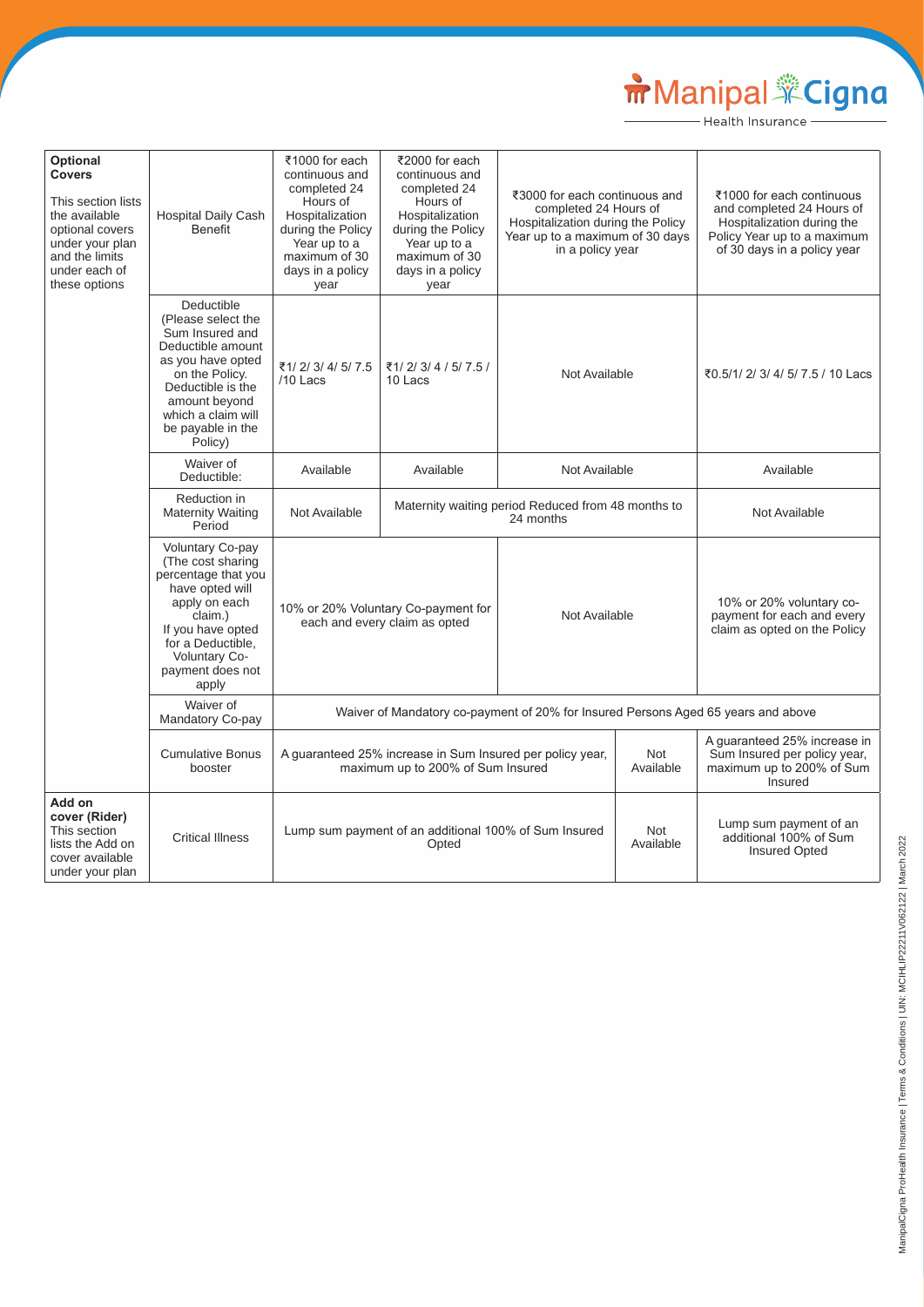Manipal <sup>Sof</sup>Cigna

#### **G.V. Annexure - IV**

**List I - Items for which Coverage is not available in the Policy (This list is not applicable for claims under Health Maintenance Benefit)**

| SI.<br>No. | Item                                                                      |
|------------|---------------------------------------------------------------------------|
| 1.         | <b>BABY FOOD</b>                                                          |
| 2.         | <b>BABY UTILITIES CHARGES</b>                                             |
| 3.         | <b>BEAUTY SERVICES</b>                                                    |
| 4.         | <b>BELTS / BRACES</b>                                                     |
| 5.         | <b>BUDS</b>                                                               |
| 6.         | <b>COLD PACK / HOT PACK</b>                                               |
| 7.         | <b>CARRY BAGS</b>                                                         |
| 8.         | <b>EMAIL I INTERNET CHARGES</b>                                           |
| 9.         | FOOD CHARGES (OTHER THAN PATIENT's DIET PROVIDED<br>BY HOSPITAL)          |
| 10.        | <b>LEGGINGS</b>                                                           |
| 11.        | <b>LAUNDRY CHARGES</b>                                                    |
| 12.        | <b>MINERAL WATER</b>                                                      |
| 13.        | SANITARY PAD                                                              |
| 14.        | TELEPHONE CHARGES                                                         |
| 15.        | <b>GUEST SERVICES</b>                                                     |
| 16.        | <b>CREPE BANDAGE</b>                                                      |
| 17.        | DIAPER OF ANY TYPE                                                        |
| 18.        | <b>EYELET COLLAR</b>                                                      |
| 19.        | <b>SLINGS</b>                                                             |
| 20.        | BLOOD GROUPING AND CROSS MATCHING OF DONORS<br><b>SAMPLES</b>             |
| 21.        | SERVICE CHARGES WHERE NURSING CHARGE ALSO<br>CHARGED                      |
| 22.        | <b>TELEVISION CHARGES</b>                                                 |
| 23.        | <b>SURCHARGES</b>                                                         |
| 24.        | ATTENDANT CHARGES                                                         |
| 25.        | EXTRA DIET OF PATIENT (OTHER THAN THAT WHICH<br>FORMS PART OF BED CHARGE) |
| 26.        | BIRTH CERTIFICATE                                                         |
| 27.        | <b>CERTIFICATE CHARGES</b>                                                |
| 28.        | <b>COURIER CHARGES</b>                                                    |
| 29.        | <b>CONVEYANCE CHARGES</b>                                                 |
| 30.        | MEDICAL CERTIFICATE                                                       |
| 31.        | <b>MEDICAL RECORDS</b>                                                    |
| 32.        | PHOTOCOPIES CHARGES                                                       |
| 33.        | <b>MORTUARY CHARGES</b>                                                   |
| 34.        | WALKING AIDS CHARGES                                                      |
| 35.        | OXYGEN CYLINDER (FOR USAGE OUTSIDE THE<br>HOSPITAL)                       |
| 36.        | <b>SPACER</b>                                                             |
| 37.        | SPIROMETRE                                                                |
| 38.        | NEBULIZER KIT                                                             |
| 39.        | STEAM INHALER                                                             |
| 40.        | ARMSLING                                                                  |
| 41.        | THERMOMETER                                                               |
| 42.        | CERVICAL COLLAR                                                           |
| 43.        | SPLINT                                                                    |
| 44.        | DIABETIC FOOT WEAR                                                        |

| 45.        | KNEE BRACES (LONG / SHORT / HINGED)                                                                     |
|------------|---------------------------------------------------------------------------------------------------------|
| 46.        | KNEE IMMOBILIZER / SHOULDER IMMOBILIZER                                                                 |
| 47.        | <b>LUMBO SACRAL BELT</b>                                                                                |
| 48.        | NIMBUS BED OR WATER OR AIR BED CHARGES                                                                  |
| 49.        | AMBULANCE COLLAR                                                                                        |
| 50.        | AMBULANCE EQUIPMENT                                                                                     |
| 51.        | <b>ABDOMINAL BINDER</b>                                                                                 |
| 52.        | PRIVATE NURSES CHARGES - SPECIAL NURSING<br><b>CHARGES</b>                                              |
| 53.        | <b>SUGAR FREE Tablets</b>                                                                               |
| 54.        | CREAMS POWDERS LOTIONS (Toiletries are not payable,<br>only prescribed medical pharmaceuticals payable) |
| 55.        | <b>ECG ELECTRODES</b>                                                                                   |
| 56.        | <b>GLOVES</b>                                                                                           |
| 57.        | <b>NEBULISATION KIT</b>                                                                                 |
| 58.        | ANY KIT WITH NO DETAILS MENTIONED [DELIVERY KIT,<br>ORTHOKIT, RECOVERY KIT, ETCI                        |
| 59.        | <b>KIDNEY TRAY</b>                                                                                      |
| 60.        | <b>MASK</b>                                                                                             |
| 61.        | <b>OUNCE GLASS</b>                                                                                      |
| 62.        | <b>OXYGEN MASK</b>                                                                                      |
| 63.        | PELVIC TRACTION BELT                                                                                    |
| 64.        | <b>PAN CAN</b>                                                                                          |
| 65.        | <b>TROLLY COVER</b>                                                                                     |
| 66.        | UROMETER, URINE JUG                                                                                     |
| 67.        | <b>AMBULANCE</b>                                                                                        |
| 68.        | <b>VASOFIX SAFETY</b>                                                                                   |
|            |                                                                                                         |
|            | List II - Items that are to be subsumed into Room Charges                                               |
| SI.<br>No. | <b>Item</b>                                                                                             |
| 1.         | BABY CHARGES (UNLESS SPECIFIED / INDICATED)                                                             |
| 2.         | <b>HAND WASH</b>                                                                                        |
| 3.         | <b>SHOE COVER</b>                                                                                       |
| 4.         | CAPS                                                                                                    |
| 5.         | <b>CRADLE CHARGES</b>                                                                                   |
| 6.         | <b>COMB</b>                                                                                             |
| 7.         | EAU-DE-COLOGNE I ROOM FRESHNERS                                                                         |
| 8.         | <b>FOOT COVER</b>                                                                                       |
| 9.         | GOWN                                                                                                    |
| 10.        | <b>SLIPPERS</b>                                                                                         |
| 11.        | <b>TISSUE PAPER</b>                                                                                     |
| 12.        | <b>TOOTH PASTE</b>                                                                                      |
| 13.        | <b>TOOTH BRUSH</b>                                                                                      |
| 14.        | <b>BED PAN</b>                                                                                          |
| 15.        | <b>FACE MASK</b>                                                                                        |
| 16.        | <b>FLEXI MASK</b>                                                                                       |
| 17.        | <b>HAND HOLDER</b>                                                                                      |
| 18.        | <b>SPUTUM CUP</b>                                                                                       |
| 19.        | <b>DISINFECTANT LOTIONS</b>                                                                             |
| 20.        | LUXURY TAX                                                                                              |
| 21.        | <b>HVAC</b>                                                                                             |
| 22.<br>23. | <b>HOUSE KEEPING CHARGES</b><br>AIR CONDITIONER CHARGES                                                 |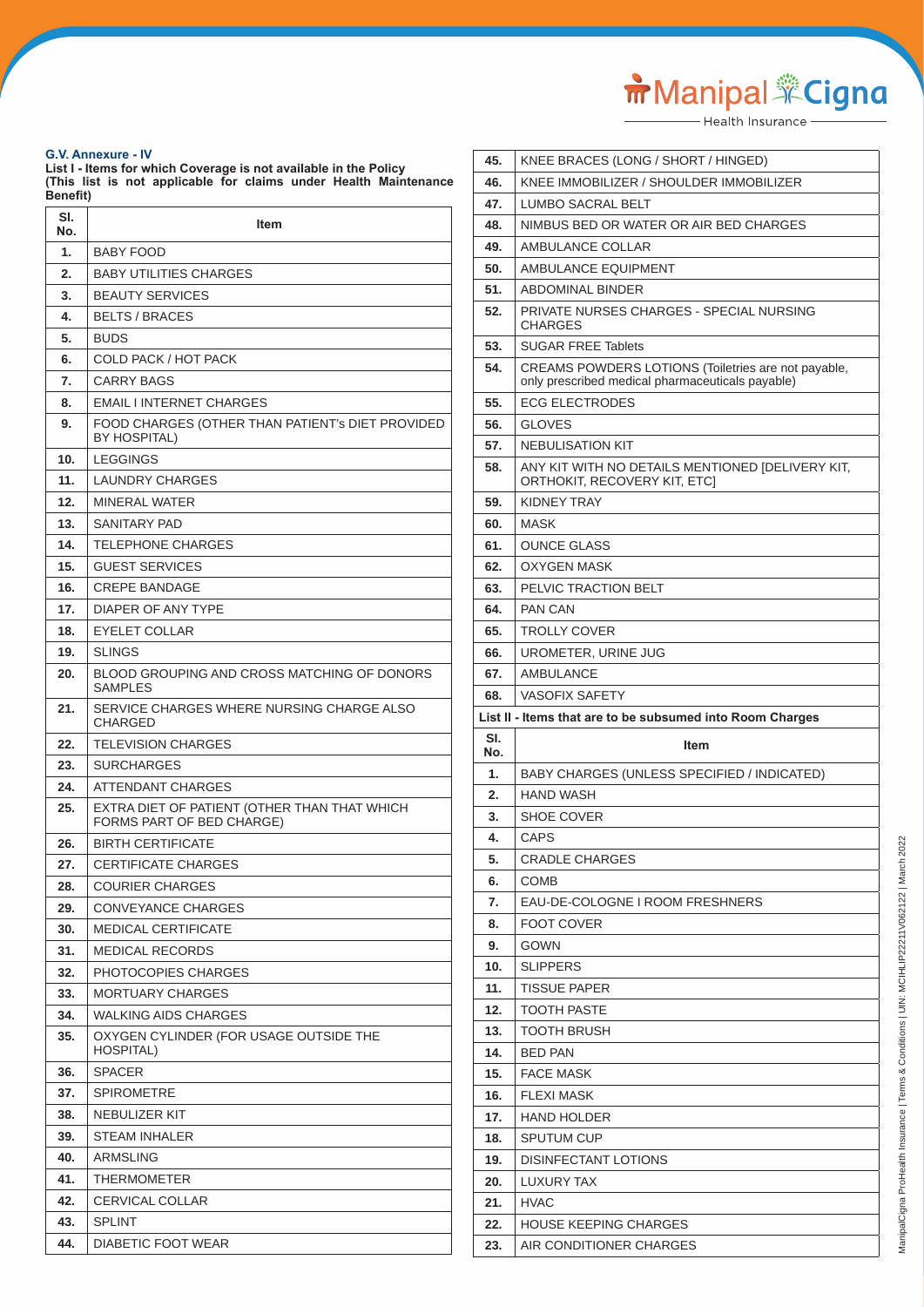Manipal Cigna

| 24. | IM IV INJECTION CHARGES                                         |
|-----|-----------------------------------------------------------------|
| 25. | <b>CLEAN SHEET</b>                                              |
| 26. | <b>BLANKET / WARMER BLANKET</b>                                 |
| 27. | <b>ADMISSION KIT</b>                                            |
| 28. | DIABETIC CHART CHARGES                                          |
| 29. | DOCUMENTATION CHARGES I ADMINISTRATIVE<br><b>EXPENSES</b>       |
| 30. | DISCHARGE PROCEDURE CHARGES                                     |
| 31. | DAILY CHART CHARGES                                             |
| 32. | ENTRANCE PASS I VISITORS PASS CHARGES                           |
| 33. | EXPENSES RELATED TO PRESCRIPTION ON DISCHARGE                   |
| 34. | FILE OPENING CHARGES                                            |
| 35. | INCIDENTAL EXPENSES I MISC. CHARGES (NOT<br>EXPLAINED)          |
| 36. | PATIENT IDENTIFICATION BAND I NAME TAG                          |
| 37. | PULSEOXYMETER CHARGES                                           |
|     | List III - Items that are to be subsumed into Procedure Charges |
| 1.  | <b>HAIR REMOVAL CREAM</b>                                       |
| 2.  | DISPOSABLES RAZORS CHARGES (for site preparations)              |
| 3.  | EYE PAD                                                         |
| 4.  | <b>EYE SHEILD</b>                                               |
| 5.  | CAMERA COVER                                                    |
| 6.  | DVD, CD CHARGES                                                 |
| 7.  | <b>GAUSE SOFT</b>                                               |
| 8.  | <b>GAUZE</b>                                                    |
| 9.  | WARD AND THEATRE BOOKING CHARGES                                |
| 10. | ARTHROSCOPY AND ENDOSCOPY INSTRUMENTS                           |
| 11. | MICROSCOPE COVER                                                |
| 12. | SURGICAL BLADES, HARMONICSCALPEL, SHAVER                        |
| 13. | <b>SURGICAL DRILL</b>                                           |
| 14. | <b>EYE KIT</b>                                                  |
| 15. | <b>EYE DRAPE</b>                                                |
| 16. | <b>X-RAY FILM</b>                                               |

| 17.        | BOYLES APPARATUS CHARGES                                                |
|------------|-------------------------------------------------------------------------|
| 18.        | COTTON                                                                  |
| 19.        | <b>COTTON BANDAGE</b>                                                   |
| 20.        | <b>SURGICAL TAPE</b>                                                    |
| 21.        | APRON                                                                   |
| 22.        | <b>TORNIQUET</b>                                                        |
| 23.        | ORTHOBUNDLE, GYNAEC BUNDLE                                              |
|            | List IV - Items that are to be subsumed into costs of treatment         |
| SI.<br>No. | ltem                                                                    |
| 1.         | ADMISSION / REGISTRATION CHARGES                                        |
| 2.         | HOSPITALIZATION FOR EVALUATION / DIAGNOSTIC<br><b>PURPOSE</b>           |
| 3.         | URINE CONTAINER                                                         |
| 4.         | BLOOD RESERVATION CHARGES AND ANTE NATAL<br><b>BOOKING CHARGES</b>      |
| 5.         | <b>BIPAP MACHINE</b>                                                    |
| 6.         | CPAP / CAPO EQUIPMENTS                                                  |
| 7.         | <b>INFUSION PUMP - COST</b>                                             |
| 8.         | HYDROGEN PEROXIDE \SPIRIT \ DISINFECTANTS ETC                           |
| 9.         | NUTRITION PLANNING CHARGES - DIETICIAN<br><b>CHARGES - DIET CHARGES</b> |
| 10.        | <b>HIV KIT</b>                                                          |
| 11.        | ANTISEPTIC MOUTHWASH                                                    |
| 12.        | <b>LOZENGES</b>                                                         |
| 13.        | <b>MOUTH PAINT</b>                                                      |
| 14.        | <b>VACCINATION CHARGES</b>                                              |
| 15.        | <b>ALCOHOL SWABES</b>                                                   |
| 16.        | SCRUB SOLUTIONISTERILLIUM                                               |
| 17.        | <b>GLUCOMETER &amp; STRIPS</b>                                          |
| 18.        | URINE BAG                                                               |
|            |                                                                         |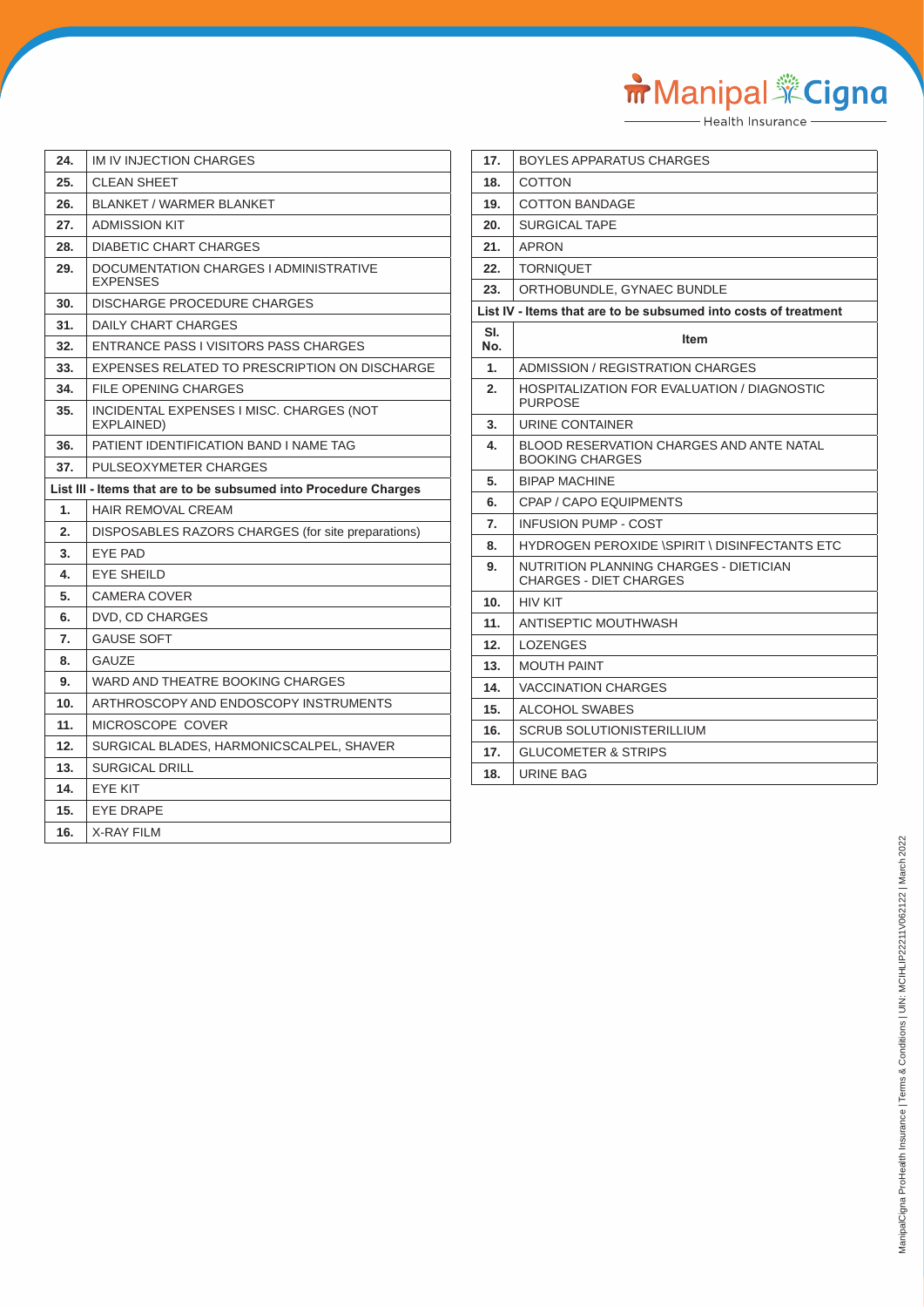# **ManipalCigna Critical Illness Add On Cover**

#### **Terms and Conditions A. Preamble**

- 1. It is agreed and understood that the Add On Cover can only be bought along with the Underlying Plan and cannot be bought in isolation or as a separate product.
- 2. The Add On Cover is subject to the terms and conditions stated below and the Policy terms, conditions and applicable endorsements of the Underlying Plan.
- 3. The Add On Cover shall be available under your policy only if the same is specifically opted and specified in the Policy Schedule.
- 4. All applicable Terms and Conditions of the Underlying Policy shall apply to the Add On Cover.

#### **B. Definitions**

## **B.I Standard Definitions**

**1. Critical Illness** means the following:

#### **a) Cancer of Specified Severity**

A malignant tumour characterised by the uncontrolled growth & spread of malignant cells with invasion & destruction of normal tissues. This diagnosis must be supported by histological evidence of malignancy. The term cancer includes leukemia, lymphoma and sarcoma.

The following are excluded -

- 1. All tumors which are histologically described as carcinoma in situ, benign, pre-malignant, borderline malignant, low malignant potential, neoplasm of unknown behavior, or non-invasive, including but not limited to: Carcinoma in situ of breasts, Cervical dysplasia CIN-1, CIN - 2 and CIN-3
- 2. Any non-melanoma skin carcinoma unless there is evidence of metastases to lymph nodes or beyond;
- 3. Malignant melanoma that has not caused invasion beyond the epidermis;
- 4. All tumors of the prostate unless histologically classified as having a Gleason score greater than 6 or having progressed to at least clinical TNM classification T2N0M0
- 5. All Thyroid cancers histologically classified as T1N0M0 (TNM Classification) or below;
- 6. Chronic lymphocytic leukaemia less than RAI stage 3
- 7. Non invasive papillary cancer of the bladder histologically described as TaN0M0 or of a lesser classification
- 8. All Gastro-Intestinal Stromal Tumors histologically classified as T1N0M0 (TNM Classification) or below and with mitotic count of less than or equal to 5/50 HPFs;
- 9. All tumors in the presence of HIV infection.

#### **b) Myocardial Infarction (First Heart Attack of Specific Severity)**

 The first occurrence of heart attack or myocardial infarction, which means the death of a portion of the heart muscle as a result of inadequate blood supply to the relevant area. The diagnosis for Myocardial Infarction should be evidenced by all of the following criteria:

- 1. A history of typical clinical symptoms consistent with the diagnosis of acute myocardial infarction (for e.g. typical chest pain)
- 2. New characteristic electrocardiogram changes
- 3. Elevation of infarction specific enzymes, Troponins or other specific biochemical markers.

The following are excluded:

- 1. Other acute Coronary Syndromes
- 2. Any type of angina pectoris.
- 3. A rise in cardiac biomarkers or Troponin T or I in absence of overt ischemic heart disease OR following an intra-arterial cardiac procedure.

#### **c) Open Chest CABG**

The actual undergoing of heart surgery to correct blockage or narrowing in one or more coronary artery (s) by coronary artery bypass grafting done via a sternotomy (cutting through the breast bone) or minimally invasive keyhole coronary artery bypass procedures. The diagnosis must be supported by a coronary angiography and the realization of

 surgery has to be confirmed by a cardiologist.

The following are excluded:

1. Angioplasty and/or any other intra-arterial procedures.

#### **d) Open Heart Replacement or Repair of Heart Valves**

The actual undergoing of open-heart valve surgery is to replace or repair one or more heart valves, as a consequence of defects in, abnormalities of, or disease-affected cardiac valve (s). The diagnosis of the valve abnormality must be supported by an echocardiography and the realization of surgery has to be confirmed by a specialist medical practitioner. Catheter based techniques including but not limited to, balloon valvotomy/valvuloplasty are excluded.

#### **e) Coma of Specified Severity**

1. A state of unconsciousness with no reaction or response to external stimuli or internal needs.

This diagnosis must be supported by evidence of all of the following:

- i. no response to external stimuli continuously for at least 96 hours;
- ii. life support measures are necessary to sustain life; and
- iii. permanent neurological deficit which must be assessed at least 30 days after the onset of the coma.
- 2. The condition has to be confirmed by a specialist medical practitioner Coma resulting directly from alcohol or drug abuse is excluded.

#### **f) Kidney Failure Requiring Regular Dialysis**

End stage renal disease presenting as chronic irreversible failure of both kidneys to function, as a result of which either regular renal dialysis (haemodialysis or peritoneal dialysis) is instituted or renal transplantation is carried out. Diagnosis has to be confirmed by a specialist medical practitioner.

#### **g) Stroke Resulting in Permanent Symptoms**

Any cerebrovascular incident producing permanent neurological sequelae. This includes infarction of brain tissue, thrombosis in an intracranial vessel, haemorrhage and embolisation from an extra cranial source. Diagnosis has to be confirmed by a specialist medical practitioner and evidenced by typical clinical symptoms as well as typical findings in CT Scan or MRI of the brain. Evidence of permanent neurological deficit lasting for at least 3 months has to be produced.

The following are excluded:

- 1. Transient ischemic attacks (TIA)
- 2. Traumatic injury of the brain
- 3. Vascular disease affecting only the eye or optic nerve or vestibular functions.

#### **h) Major Organ / Bone Marrow Transplant**

The actual undergoing of a transplant of:

- 1. One of the following human organs: heart, lung, liver, kidney, pancreas, that resulted from irreversible end-stage failure of the relevant organ, or
- 2. Human bone marrow using haematopoietic stem cells. The undergoing of a transplant has to be confirmed by a specialist medical practitioner.

The following are excluded:

- i. Other stem-cell transplants
- ii. Where only islets of langerhans are transplanted

#### **i) Permanent Paralysis of Limbs**

Total and irreversible loss of use of two or more limbs as a result of injury or disease of the brain or spinal cord. A specialist medical practitioner must be of the opinion that the paralysis will be permanent with no hope of recovery and must be present for more than 3 months.

# **j) Motor Neuron Disease with Permanent Symptoms**

Motor neuron disease diagnosed by a specialist medical practitioner as spinal muscular atrophy, progressive bulbar palsy, amyotrophic lateral sclerosis or primary lateral sclerosis. There must be progressive degeneration of corticospinal tracts and anterior horn cells or bulbar efferent neurons. There must be current significant and permanent functional neurological impairment with objective evidence of motor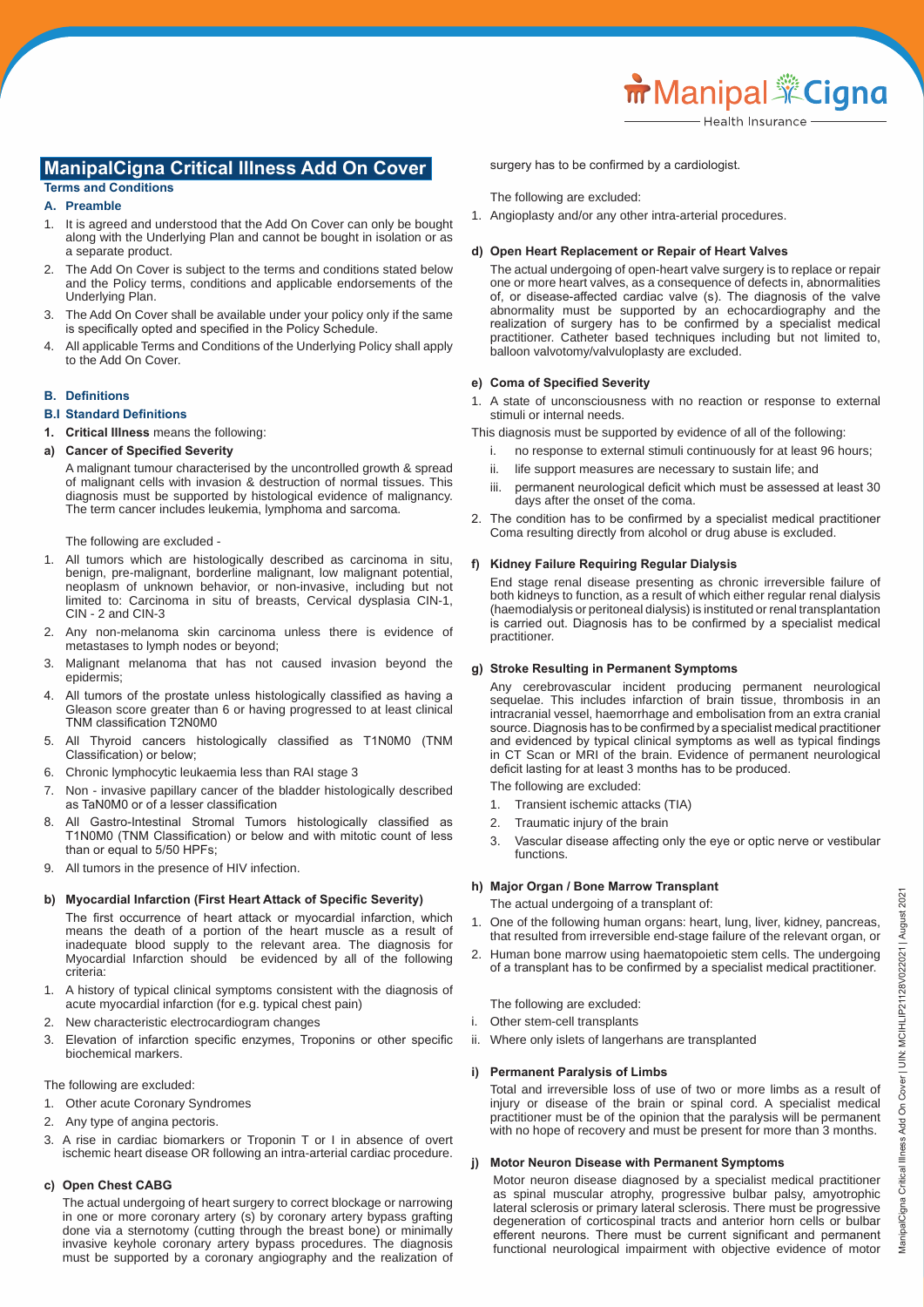dysfunction that has persisted for a continuous period of at least 3 months.

# **k) Multiple Sclerosis with Persisting Symptoms**

- I. The unequivocal diagnosis of Definite Multiple Sclerosis confirmed and evidenced by all of the following:
	- 1. investigations including typical MRI findings which unequivocally confirm the diagnosis to be multiple sclerosis and;
	- 2. there must be current clinical impairment of motor or sensory function, which must have persisted for a continuous period of at least 6 months.
- II. Other causes of neurological damage such as SLE and HIV are excluded.

# **B.II.Specific Definitions**

- **1. Add On Cover** means ManipalCigna Critical Illness Add On Cover
- **2. Underlying Policy -** means the Insurance Policy or any other insurance plan issued by ManipalCigna Health Insurance including its terms and conditions, any annexure thereto and the Schedule (as amended from time to time), the statements in the proposal form or the Customer Information Sheet and the Policy wording (including endorsements, if any) and to which this Add On Cover is attached.

# **C. Benefits Covered under the policy**

- a) We will pay a fixed lump sum amount, to the Insured Person suffering from a disease/ Illness/ Injury or medical condition which shall lead to the diagnosis of the named Critical Illnesses or the performance of any of the named Surgical Procedures listed and defined under this Add on.
	- 1. Cancer of Specified Severity
	- 2. Myocardial Infarction (First Heart Attack of Specific Severity)
	- 3. Open Chest CABG
	- 4. Open Heart Replacement or Repair of Heart Valves
	- 5. Coma of Specified Severity
	- 6. Kidney Failure Requiring Regular Dialysis
	- 7. Stroke Resulting in Permanent Symptoms
	- 8. Major Organ/Bone Marrow Transplant
	- 9. Permanent Paralysis of Limbs
	- 10. Motor Neuron Disease with Permanent Symptoms
	- 11. Multiple Sclerosis with Persisting Symptoms
- b) The Sum Insured will be payable once in a lifetime of an Insured subject to the following conditions:
	- The Critical Illness is specifically listed and defined in this Cover;
	- 2. The Critical Illness experienced by the Insured person is the first incidence of that Critical Illness;
	- 3. The Insured Person survives for at least 30 days following the diagnosis of Critical Illness;
	- 4. The Insured Person is at least 18 years of age at the time of taking the Cover.
	- 5. Coverage will not apply to persons between the age group of 18 to 23 years who are covered as "Child".
	- 6. Once a claim has been accepted and paid for a particular Critical Illness for that particular Insured, the cover shall cease in respect of that Insured Person.

 In case of a floater policy, We will provide for a 100% reinstatement of Sum Insured once during the lifetime of the Policy for the other adult Insured Person in the Policy.

"Reinstatement of Sum Insured" for the purpose of this Policy means the amount reinstated in accordance with the terms and conditions as stated above under this Policy.

# **D. Exclusions**

# **D.I. Specific Exclusions**

# **D.I.1. Waiting Periods**

We shall not be liable to make any payment under this Add On Cover directly or indirectly caused by, based on, arising out of or howsoever attributable to any of the following:

**a) First 90 days Waiting Period:** Any Critical Illness or Injury which

 was diagnosed or existed within the first ninety (90) days of the Add On Cover start date will not be covered.

**b) Pre-existing disease Waiting period:** Any Pre-existing Critical Illness as defined in the Policy until the specified months of continuous covers have elapsed since inception of the first Policy with Us. Waiting period for the specified months as mentioned in the Schedule against this Benefit shall apply.

 Pre-existing disease for the purpose of this waiting period is defined as below:

Pre-existing Disease means any condition, ailment or injury or disease:

- a) That is/are diagnosed by a physician within 48 months prior to the effective date of the policy issued by the insurer or its reinstatement or
	- b) For which medical advice or treatment was recommended by, or received from, a physician within 48 months prior to the effective date of the policy issued by the insurer or its reinstatement.
	- **c) Personal Waiting Period:** A special Waiting Period not exceeding 48 months, may be applied to Insured Persons depending upon declarations on the proposal form and existing health conditions. Such waiting periods shall be specifically stated in the Schedule and will be applied only after receiving the Insured Person's specific consent.

## **D.I.2. Survival Period**

 The benefit payment shall be subject to survival of the Insured Person for more than 30 days post the first diagnosis of the Critical Illness/ undergoing for the first time of the Surgical Procedures/ for the first time of occurrence of medical events.

## **D.I.3. Permanent Exclusions**

We shall not be liable to make any payment under this Add On Cover, directly or indirectly caused by, based on, arising out of or howsoever attributable to any of the following:

- Any Illness, sickness or disease, other than specified as Critical Illness, as mentioned in the Schedule;
- 2. Any Critical Illness directly or indirectly caused due to or associated with human T-call Lymph tropic virus type III (HTLV-III or IITLB-III) or Lymphadinopathy Associated Virus (LAV) and its variants or mutants, Acquired Immune Deficiency Syndrome (AIDS) whether or not arising out of HIV, AIDS related complex syndrome (ARCS) and all diseases / illness / injury caused by and/or related to HIV;
- 3. Any Critical Illness arising out of use, abuse or consequence or influence of any substance, intoxicant, drug, alcohol or hallucinogen;
- 4. Any Critical Illness directly or indirectly caused due to Intentional self-injury, suicide or attempted suicide.
- 5. Any treatment/surgery for change of sex or any cosmetic surgery or treatment/surgery /complications/illness arising as a consequence thereof;
- 6. All expenses directly or indirectly, caused by or arising from or attributable to foreign invasion, act of foreign enemies, hostilities, warlike operations (whether war be declared or not or while performing duties in the armed forces of any country), civil war, public defense, rebellion, revolution, insurrection, military or usurped power;
- 7. Any Critical Illness caused by ionizing radiation or contamination by radioactivity from any nuclear fuel or from any nuclear waste from the combustion of nuclear fuel;
- 8. Congenital anomalies or any complications or conditions arising therefrom;
- 9. Insured Persons whilst engaging in speed contest or racing of any kind (other than on foot), bungee jumping, parasailing, ballooning, parachuting, skydiving, paragliding, hang gliding, mountain or rock climbing necessitating the use of guides or ropes, potholing, abseiling, deep sea diving using hard helmet and breathing apparatus, polo, snow and ice sports or involving a naval military or air force operation;
	- 10. Any loss resulting directly or indirectly, contributed or aggravated or prolonged by childbirth or from pregnancy;
	- 11. Any Critical Illness based on Certification / Diagnosis / Treatment by a family member, or a person who stays with the Insured Person, or from persons not registered as Medical Practitioners under the respective Medical Councils, or from a Medical Practitioner who is practicing outside the discipline that he is licensed for, or any diagnosis or treatment that is not scientifically recognized or experimental or unproven or any kind of self-medication and